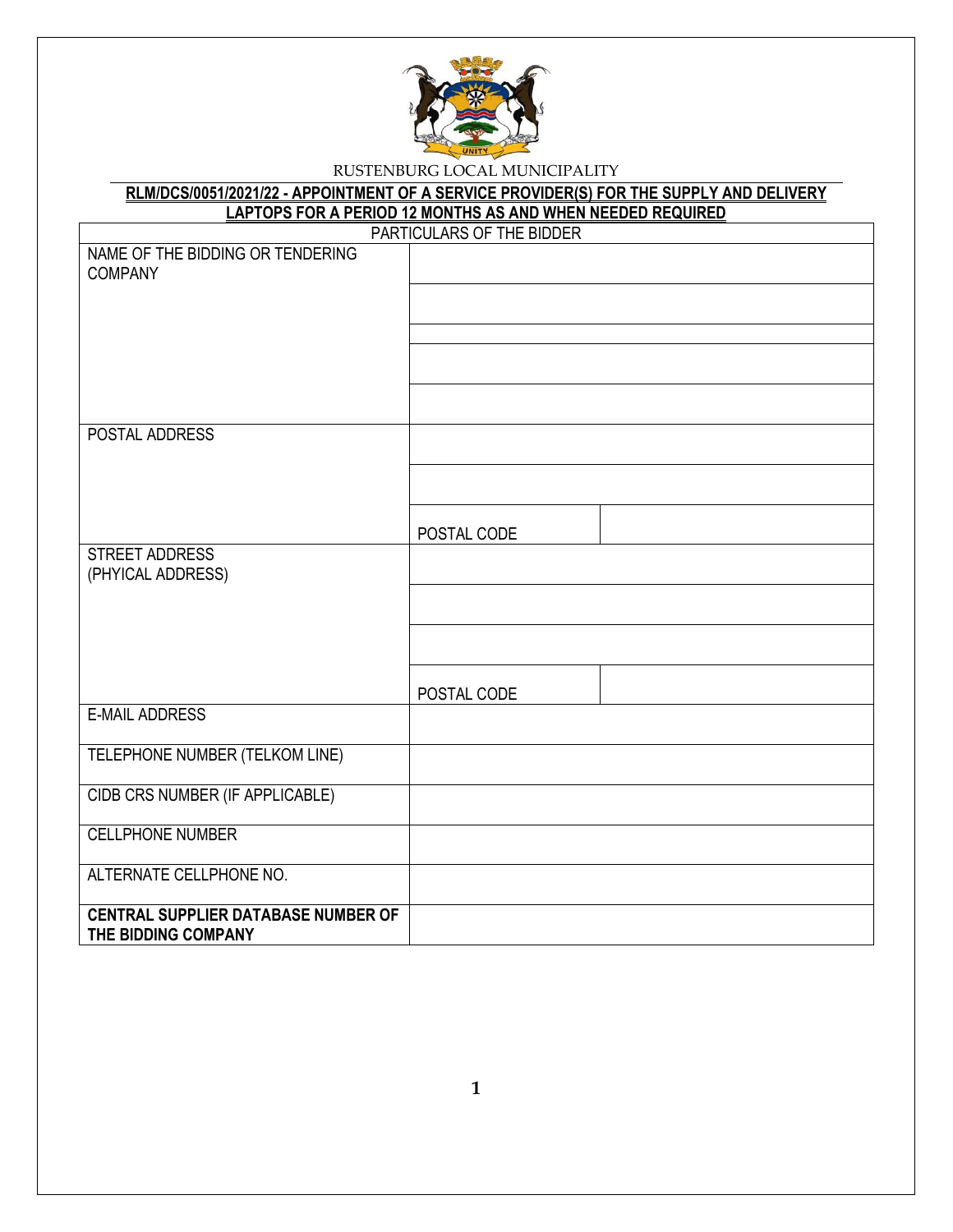

# **RLM/DCS/0051/2021/22 - APPOINTMENT OF A SERVICE PROVIDER(S) FOR THE SUPPLY AND DELIVERY LAPTOPS FOR A PERIOD 12 MONTHS AS AND WHEN NEEDED REQUIRED**

|                                             | <b>INDEX/TABLE OF CONTENTS</b>                                                   |  |
|---------------------------------------------|----------------------------------------------------------------------------------|--|
| <b>DOCUMENT NAME</b><br><b>ABBREVIATION</b> | <b>DOCUMENT NAME/DESCRIPTION</b>                                                 |  |
| <b>TS</b>                                   | <b>TENDERING CONDITIONS</b>                                                      |  |
| AE(DP)                                      | <b>ADMINISTRATIVE EVALUATION (DOCUMENT COMPLETION)</b>                           |  |
|                                             |                                                                                  |  |
| MBD <sub>1</sub>                            | ADMINISTRATIVE EVALUATION (ATTACHMENT OF MANDATORY DOCUMENTS)                    |  |
| <b>DTA</b>                                  | <b>DOCUMENT TENDER ADVERT</b>                                                    |  |
|                                             |                                                                                  |  |
| MBD <sub>1</sub>                            | <b>INVITATION TO BID (PART A)</b>                                                |  |
|                                             | <b>PART B</b>                                                                    |  |
| MBD <sub>4</sub>                            | <b>DECLARATION OF INTEREST</b>                                                   |  |
|                                             |                                                                                  |  |
| MBD <sub>5</sub>                            | DECLARATION FOR PROCUREMENT ABOVE R10 MILLION (ALL APPLICABLE TAXES<br>INCLUDED) |  |
| <b>MBD 6.1</b>                              | PREFERENCE CLAIM IN TERMS OF THE PREFERENTIAL PROCUREMENT REGULATIONS            |  |
|                                             |                                                                                  |  |
| <b>MBD 7.2</b>                              | <b>CONTRACT FORM - RENDERING OF SERVICES</b>                                     |  |
|                                             |                                                                                  |  |
| MBD <sub>8</sub>                            | DECLARATION OF ABUSE OF SUPPLY CHAIN MANAGEMENT SYSTEM                           |  |
| MBD <sub>9</sub>                            | <b>CERTIFICATE OF INDEPENDENT BID DETERMINATION</b>                              |  |
|                                             |                                                                                  |  |
| <b>SECTION 38</b>                           | DECLARATION OF BIDDERS'S PAST PRACTICES                                          |  |
| <b>SF</b>                                   | <b>SIGNATORY FORM</b>                                                            |  |
|                                             |                                                                                  |  |
| GCC                                         | <b>GENERAL CONDITIONS OF CONTRACT</b>                                            |  |
| <b>TOF</b>                                  | <b>TERMS OF REFERENCE/ BID SPECIFICATIONS</b>                                    |  |
|                                             |                                                                                  |  |
| F                                           | <b>FUNCTIONALITY</b>                                                             |  |
| P <sub>1</sub>                              | <b>PRICING INSTRUCTIONS</b>                                                      |  |
|                                             |                                                                                  |  |
| <b>PS</b>                                   | <b>PRICING SCHEDULE</b>                                                          |  |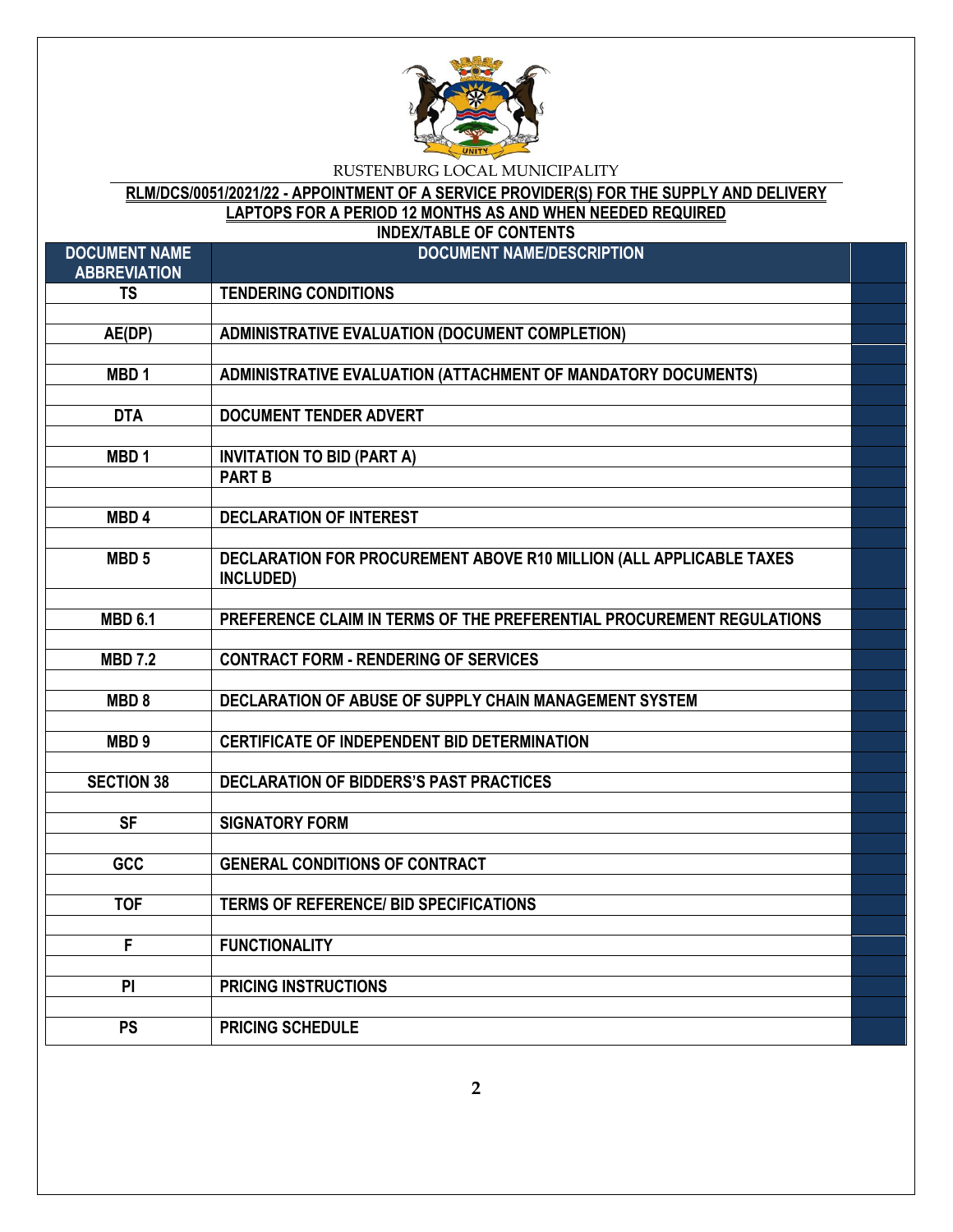

## **RLM/DCS/0051/2021/22 - APPOINTMENT OF A SERVICE PROVIDER(S) FOR THE SUPPLY AND DELIVERY LAPTOPS FOR A PERIOD 12 MONTHS AS AND WHEN NEEDED REQUIRED TENDERING CONDITIONS**

- 1. The document must be completed in full as per the guide provided under administrative evaluation document completion.
- 2. All mandatory documents must be attached as per the guide under administrative evaluation attachment of mandatory documents.
- 3. The document must not be dismantled; page numbers must be sequential.
- 4. Bidders must be registered on CSD.
- 5. For all documents that will need certification (and affidavits where applicable) bidders must not submit copies/ copies of certified copies.
- 6. Only black ink must be used when completing the tender document.
- 7. Electronic signatures are not allowed.
- 8. Bidders are not allowed to use correction pens. In a case where a wrong answer is ticked, a straight line must be made across the wrong answer, then initial next to the mistake and a correct answer must be ticked or provided in writing.

*NB! FAILURE TO ADHERE TO THE ABVOVE INSTRUCTIONS WILL RENDER THE TENDER INVALID AND RESULT IN DISQUALIFICATION*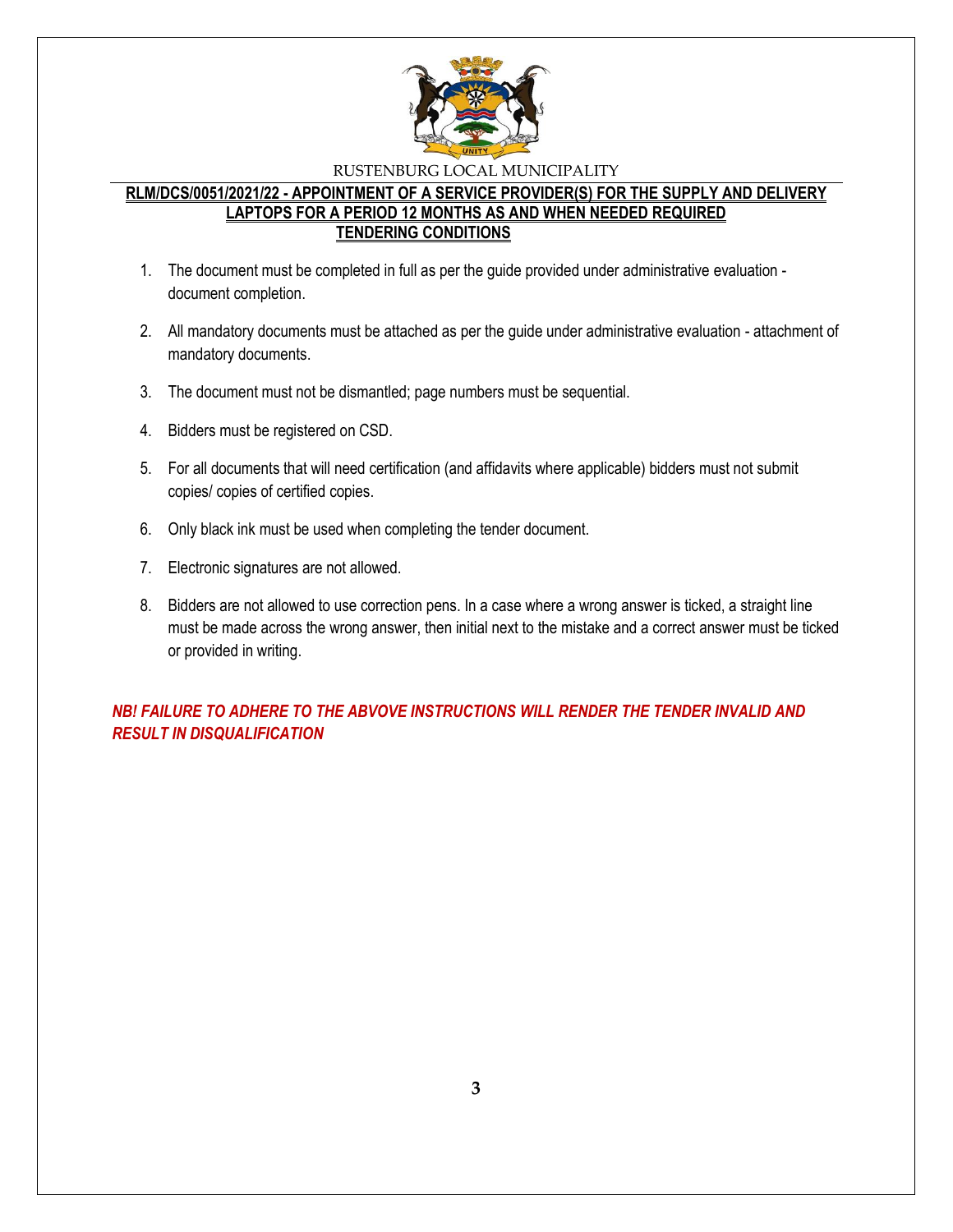

## **RLM/DCS/0051/2021/22 - APPOINTMENT OF A SERVICE PROVIDER(S) FOR THE SUPPLY AND DELIVERY LAPTOPS FOR A PERIOD 12 MONTHS AS AND WHEN NEEDED REQUIRED ADMINISTRATIVE EVALUATION (DOCUMENT COMPLETION)**

## *PLEASE READ AND FOLLOW INSTRUCTIONS BELOW ON HOW TO COMPLETE DIFFERENT FORMS IN THE DOCUMENT AND FILL THEM AS INSTRUCTED*

 $\checkmark$  The tender documents must be completed in full i.e. Compulsory Questionnaire (where applicable), MBD 1, MBD 4, MBD 5, MBD 6.1, MBD 7.2, MBD 8, MBD 9, Section 38, Signatory Resolution Form, Pricing Schedule, and the Form of Offer, including all witness signatures on all the above stated forms.

## $\checkmark$  **NB! FAILURE TO ADHERE TO THE BELOW MENTIONED POINTS WILL INVALIDATE THE TENDER** *AND RESULT IN DISQUALIFICATION*

- **COMPULSORY QUESTIONAIRE** must be fully completed and signed **(where applicable)** *In a case of Joint Venture separate COMPULSORY QUESTIONAIRE forms must be completed and submitted.*
- MBD 1 must be fully completed and signed
- **MBD 4** must be fully completed and signed: only tick the appropriate answer. Please be informed that whether you scratch out, tick or circle, **your answer will be where the pen ink is reflecting**. *In a case of Joint Venture or multi- directors, full details of all directors / trustees / shareholders / members must be provided on the table on* MBD 4.
- **MBD 5 (where applicable)** must be fully completed and signed: only tick the appropriate answer. Please be informed that whether you scratch out, tick or circle, **your answer will be where the pen ink is reflecting**. *In a case of Joint Venture separate MBD 5 forms must be completed and submitted.*
- MBD 6.1 must be fully completed and signed.
- MBD 7.2 must be fully completed and signed.
- **MBD 8** must be fully completed and signed: only tick the appropriate answer box, whether you scratch out, tick or circle, your answer will be where the pen ink is reflecting
- MBD 9 must be fully completed and signed
- **SECTION 38** must be fully completed and signed: only tick the appropriate answer box, whether you scratch out, tick or circle, your answer will be where the pen ink is reflecting. Note that should you answer **"NO"** to any of the declaration questions on **section 38 form**, then supporting documents **MUST** be attached
- **SIGNATORY AUTHORISATION –** must be fully completed and signed
- **PRICING SCHEDULE** must be fully completed and signed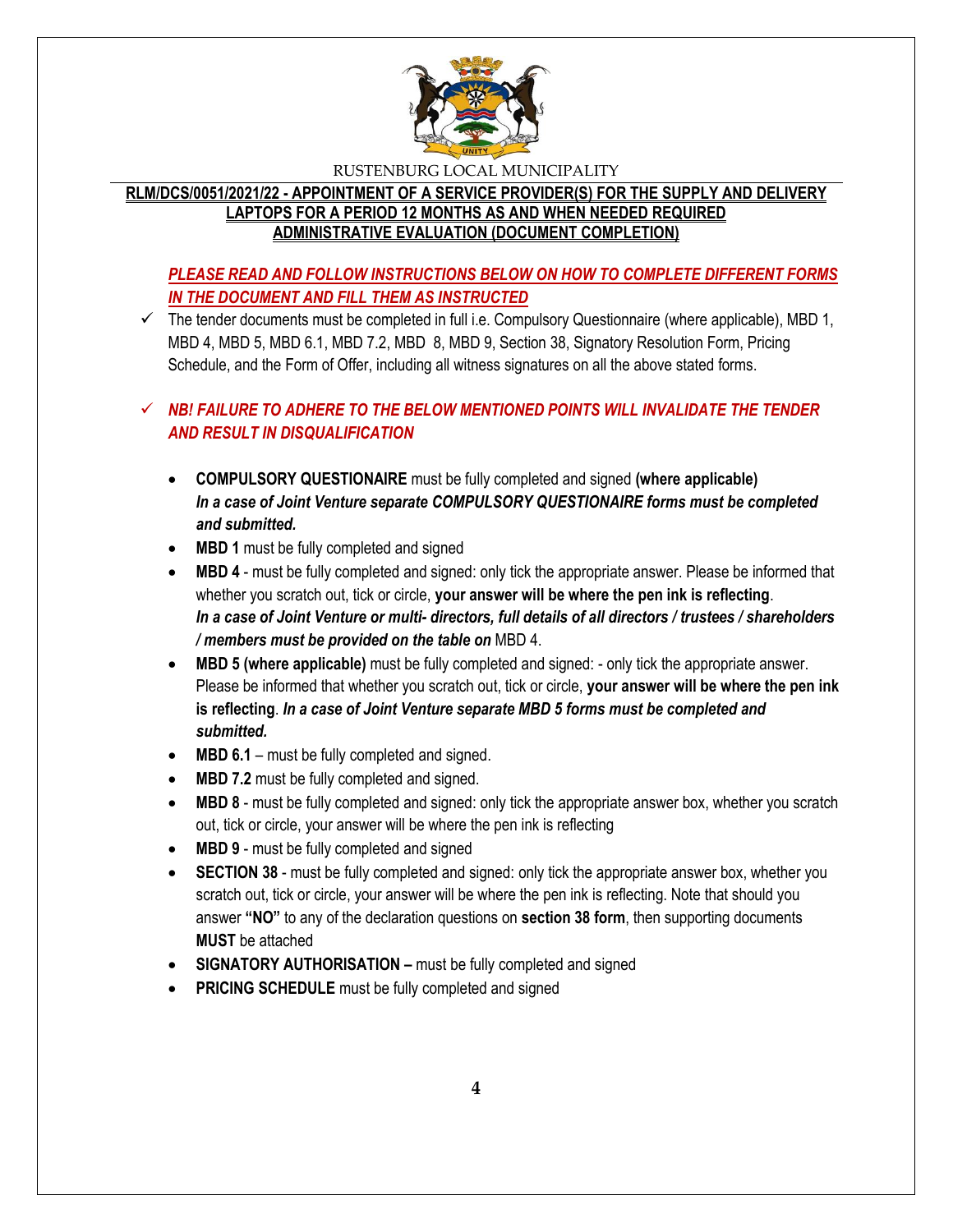

## **RLM/DCS/0051/2021/22 - APPOINTMENT OF A SERVICE PROVIDER(S) FOR THE SUPPLY AND DELIVERY LAPTOPS FOR A PERIOD 12 MONTHS AS AND WHEN NEEDED REQUIRED ADMINISTRATIVE EVALUATION (ATTACHMENT OF MANDATORY DOCUMENTS)**

- $\checkmark$  Deposit slip with tender reference number as indicated on the advert
- $\checkmark$  Proof of CSD registration (CSD report)
- $\checkmark$  Required CIDB Grading Certificate (where applicable)
- $\checkmark$  Signatory resolution Please attach a copy of Signatory resolution where instructed
- $\checkmark$  If the submission is from a Joint Venture, then a JV agreement must be attached
- $\checkmark$  A valid and certified (not older than (3) three months on the date of tender closure) BBBEE Certificate for the company (if it is a JV the BBBEE must be consolidated)

## **FOR ALL DOCUMENTS THAT WILL NEED CERTIFICATION (AND AFFIDAVITS WHERE APPLICABLE) BIDDERS MUST NOT SUBMIT COPIES/ COPIES OF CERTIFIED COPIES.**

## **MUNICIPAL RATES AND TAXES STATEMENTS OF THE DIRECTORS**

- $\checkmark$  Municipal rates and taxes statement of the last billable month on the date of tender closure for each directors' address must be attached; or
- $\checkmark$  Valid lease agreement of the director/s (showing lease period) or,
- $\checkmark$  An original letter (not a copy) from tribal authority not older than three (3) months if the director/s are residing in a tribal land, or
- $\checkmark$  If the rates and taxes account are not in the names of the director/s the attached municipal rates and taxes statement must be submitted together with an original affidavit from the property owner whose names are reflecting on the municipal rates and taxes statement to confirm that the director resides in their property.

## **MUNICIPAL RATES AND TAXES STATEMENTS OF THE COMPANY**

- $\checkmark$  Municipal rates and taxes statement of the last billable month on the date of tender closure for the company's' address must be attached; or
- $\checkmark$  Valid lease agreement of the company (showing all critical contractual obligations, or
- $\checkmark$  An original letter (not a copy) from a tribal authority not older than three (3) months if the company is operating from a tribal, or
- $\checkmark$  If the rates and taxes account are not in the names of the company, the attached municipal rates taxes statement must be submitted together with an original affidavit from the property owner whose names are reflecting on the municipal rates and taxes statement to confirm that the company operates from their property.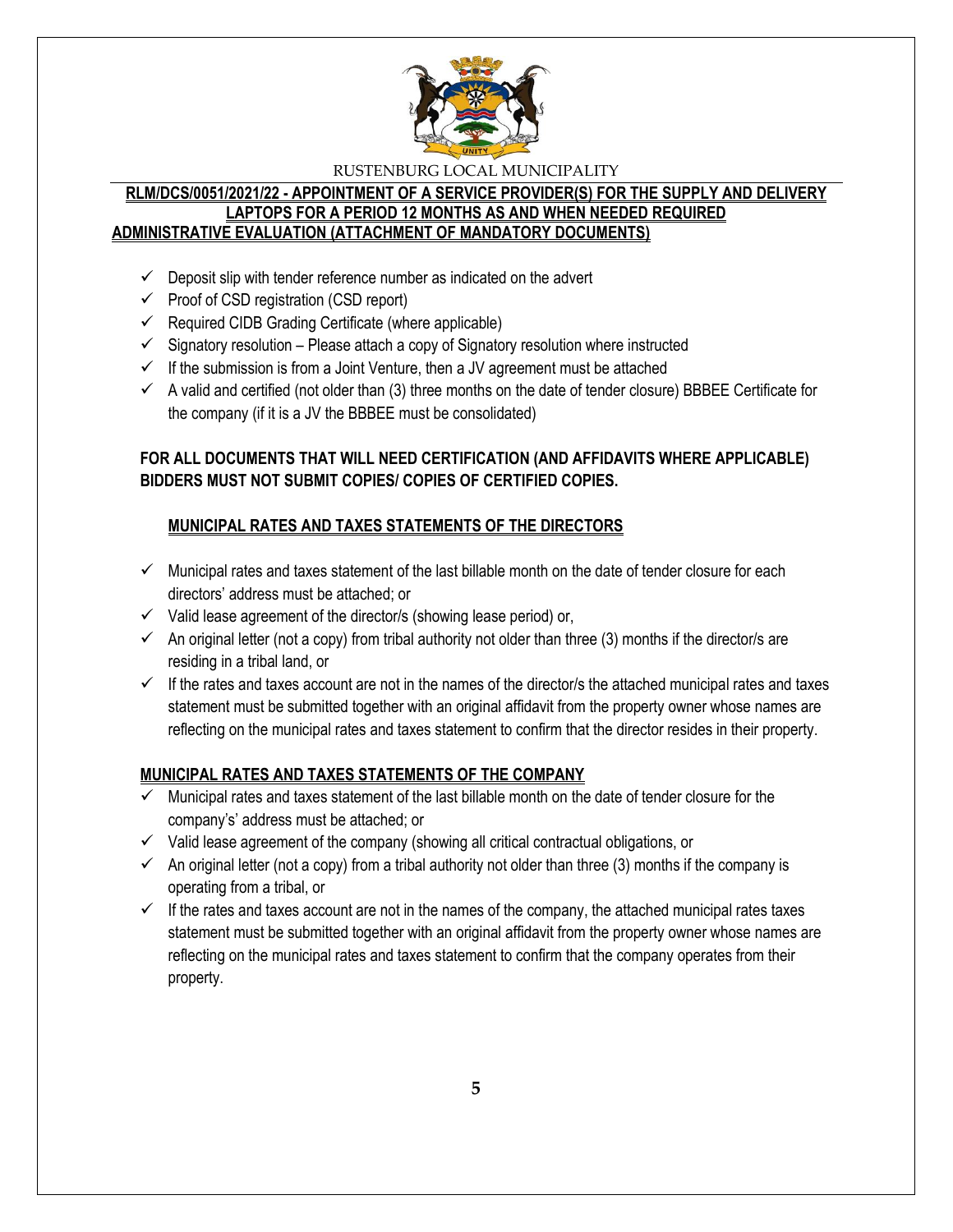

# **RLM/DCS/0051/2021/22 - APPOINTMENT OF A SERVICE PROVIDER(S) FOR THE SUPPLY AND DELIVERY**

**LAPTOPS FOR A PERIOD 12 MONTHS AS AND WHEN NEEDED REQUIRED**

## **NB!!**

- **FOR PROCUREMENT EXPECTED TO BE LESS THAN 10 MILLION, AWARDS WILL NOT BE MADE TO BIDDERS OWING MUNICIPAL RATES AND TAXES FOR OVER 90 DAYS AT THE TIME OF TENDER CLOSURE**
- **FOR PROCUREMENT EXPECTED TO BE MORE THAN 10 MILLION, AWARDS WILL NOT BE MADE TO BIDDERS OWING MUNICIPAL RATES AND TAXES FOR OVER 30 DAYS AT THE TIME OF TENDER CLOSURE**

## **VERIFICATION OF DOCUMENTS AND INFORMATION.**

- $\checkmark$  Tax compliance status will be verified using CSD number. (For a bidder to be considered for final award, their status must reflect "tax compliance" before final award is made)
- $\checkmark$  CIDB Grading will be verified
- $\checkmark$  BBBEE certificates will be verified with relevant registration bodies.
- $\checkmark$  A Sworn Affidavit will be accepted only if an original is submitted.

## **ALLOCATION OF BBBEE POINTS**

- $\checkmark$  No points will be allocated for a BBBEE certificate that is a copy of a certified copy or not that is not certified.
- $\checkmark$  No points will be allocated if the attached sworn affidavit (BBBEE) is a copy.

## **INSTRUCTION ON THE SUBMISSION OF TENDER DOCUMENTS**

- $\checkmark$  A tender document must be in a sealed envelope that has on the outside the bid number and bid description. Both the bid number and the bid description must be on the envelope for the document to be acceptable.
- $\checkmark$  If the bid number and description are not clearly marked on the envelope, the bid will not be received
- $\checkmark$  The tender document must be in the tender box before the specified closing time and date.
- $\checkmark$  Bidders who arrive when the tender box is open are late and their submissions will not be accepted.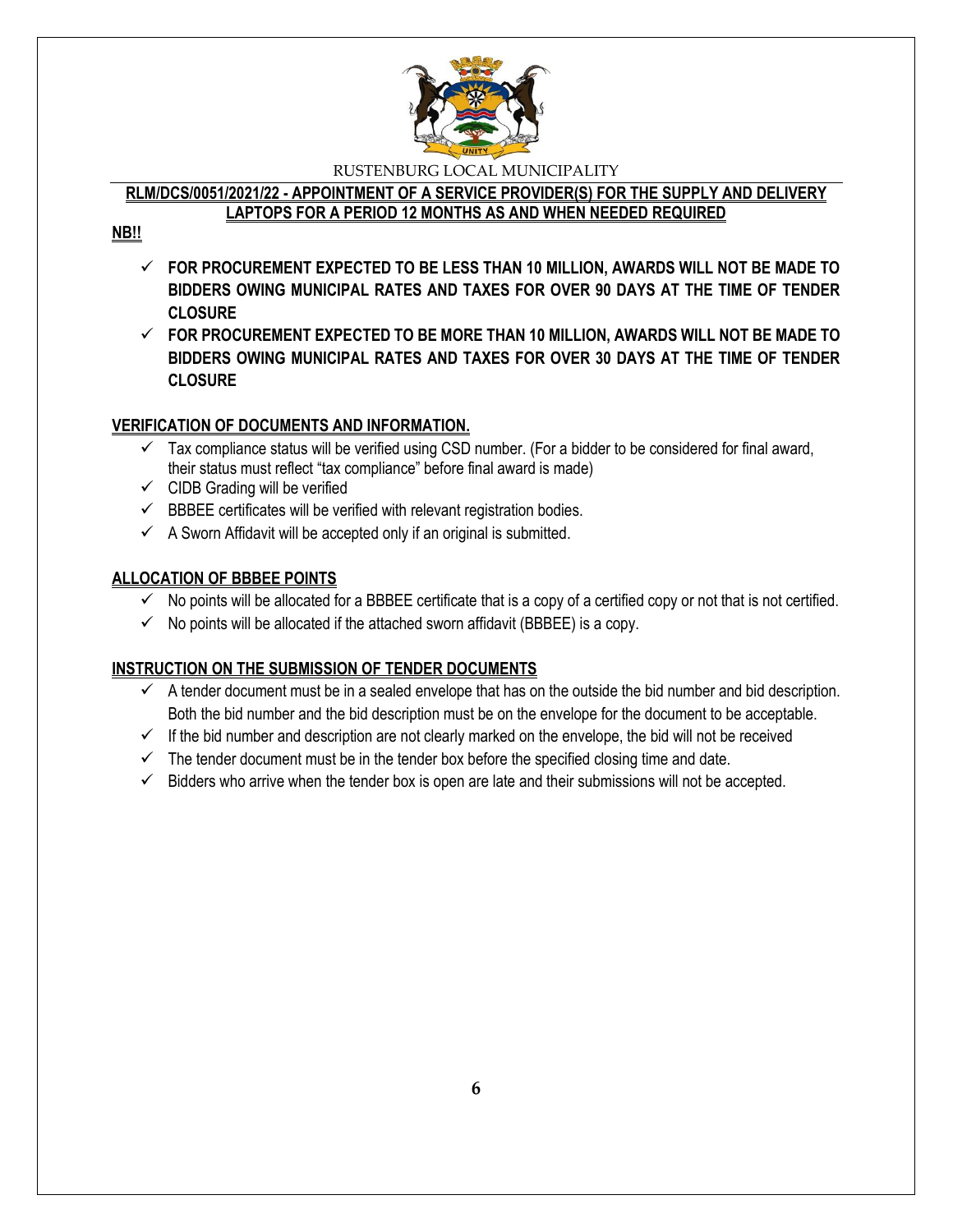

## **RLM/DCS/0051/2021/22 - APPOINTMENT OF A SERVICE PROVIDER(S) FOR THE SUPPLY AND DELIVERY LAPTOPS FOR A PERIOD 12 MONTHS AS AND WHEN NEEDED REQUIRED**

- 1. Documents will be available on E-tender and RLM websites respectively 5 working days after the advert date at a non-refundable fee of R1000.00
- 2. A compulsory briefing session will be held on the 23 November 2021 from 09H00 until 09H30 at Rustenburg Local Municipality Missionary Mpheni House CNR Beyers Naude and Nelson Mandela drive
- 3. Sealed bid documents marked: **"RLM/DCS/0051/2021/22 - APPOINTMENT OF A SERVICE PROVIDER(S) FOR THE SUPPLY AND DELIVERY LAPTOPS FOR A PERIOD 12 MONTHS AS AND WHEN NEEDED REQUIRED"** must be placed in the bid box in the foyer of the Municipal offices, Missionary Mpheni House, Beyers Naude Drive, Rustenburg not later than **17 JANUARY 2022 @ 11H00**,
- 4. The bid will be evaluated as follows: **Administrative evaluation (document completion and attachment of mandatory documents), and 80/20 preferential point system (price = 80 & BBBEE points = 20)**
- 5. Please note that no bid documents given to couriers will not be signed for by Rustenburg Local Municipality.
- 6. The Council will not be responsible for bids not received or received late by mail. Bids will remain valid for 90 days (Ninety).
- 7. All bids will be adjudicated based on the prescribed criterion as stipulated in the document.
- 8. An updated record of payment of rates, taxes and services to the relevant Municipality must be attached. Failure to do so will invalidate the bid submitted
- 9. No bids will be considered from any person(s) in the service of the state (as defined in Regulation 1 of Local Government: Municipal Supply Chain Management Regulations).
- 10. Objections or complaints must be submitted in writing to the Municipal Manager at the address stated, and must contain the following:
	- (a) reasons and/or grounds for the objection or complaint.
	- (b) the way in which the objector or complainant's rights have been affected; and
	- (c) the remedy sought by the objector or complainant.
	- 11. Any objection or complaint must reach the Municipal Manager with a 14-day period after award has been made. Late objections or complaints will not be entertained
- 12. All bids must be submitted on the official forms provided and a successful bidder will be required to fill and sign a written Contract Form (MBD 7).

RUSTENBURG LOCAL MUNICIPALITY, P.O. BOX 16, MISSIONARY MPHENI HOUSE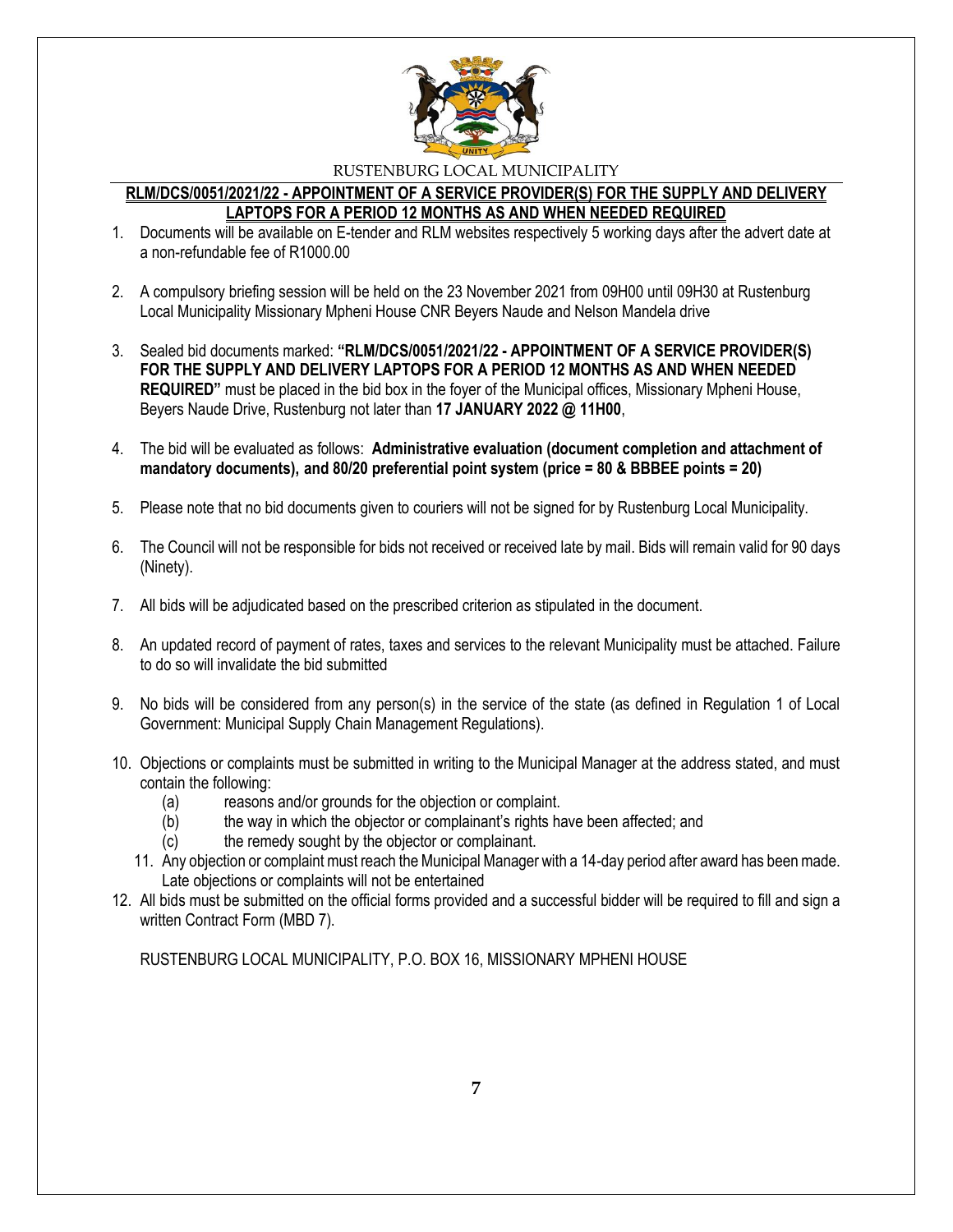

**RLM/DCS/0051/2021/22 - APPOINTMENT OF A SERVICE PROVIDER(S) FOR THE SUPPLY AND DELIVERY LAPTOPS FOR A PERIOD 12 MONTHS AS AND WHEN NEEDED REQUIRED**

**PART A** MBD 1 **INVITATION TO BID**

YOU ARE HEREBY INVITED TO BID FOR REQUIREMENTS OF THE RUSTENBURG LOCAL MUNICIPALITY

**BID NUMBER: RLM/DCS/0051/2021/22 CLOSING DATE: 17 JANUARY 2022 CLOSING TIME: 11H00 DESCRIPTION PERIOD 12 MONTHS AS AND WHEN NEEDED REQUIRED APPOINTMENT OF A SERVICE PROVIDER FOR THE SUPPLY AND DELIVERY LAPTOPS FOR A** 

THE SUCCESSFUL BIDDER WILL BE REQUIRED TO FILL IN AND SIGN A WRITTEN CONTRACT FORM (MBD7).

BID RESPONSE DOCUMENTS MAY BE DEPOSITED IN THE BID BOX SITUATED AT:

**RUSTENBURG LOCAL MUNICIPALITY**

**MISSIONARY MPHENI HOUSE**

**CNR BEYERS NAUDE AND NELSON MANDELA DRIVE, RUSTENBURG**

| SUPPLIER INFORMATION                                             |                 |               |                  |                           |  |  |
|------------------------------------------------------------------|-----------------|---------------|------------------|---------------------------|--|--|
| <b>NAME OF BIDDER</b>                                            |                 |               |                  |                           |  |  |
| <b>POSTAL ADDRESS</b>                                            |                 |               |                  |                           |  |  |
| <b>STREET ADDRESS</b>                                            |                 |               |                  |                           |  |  |
| <b>TELEPHONE NUMBER</b>                                          | <b>CODE</b>     |               | <b>NUMBER</b>    |                           |  |  |
| <b>CELLPHONE NUMBER</b>                                          |                 |               |                  |                           |  |  |
| <b>FACSIMILE NUMBER</b>                                          | <b>CODE</b>     |               | <b>NUMBER</b>    |                           |  |  |
| <b>E-MAIL ADDRESS</b>                                            |                 |               |                  |                           |  |  |
| <b>VAT REGISTRATION NUMBER</b>                                   |                 |               |                  |                           |  |  |
| <b>TAX COMPLIANCE STATUS</b>                                     | <b>TCS PIN:</b> | 0R            | <b>CSD No:</b>   |                           |  |  |
|                                                                  |                 | <b>B-BBEE</b> |                  |                           |  |  |
| <b>B-BBEE STATUS LEVEL</b>                                       |                 |               | <b>STATUS</b>    |                           |  |  |
| <b>VERIFICATION CERTIFICATE</b>                                  | <b>Yes</b>      | <b>LEVEL</b>  |                  | <b>Nes</b>                |  |  |
| [TICK APPLICABLE BOX]                                            |                 | <b>SWORN</b>  |                  |                           |  |  |
|                                                                  | <b>No</b>       |               | <b>AFFIDAVIT</b> | <b>No</b>                 |  |  |
| [A B-BBEE STATUS LEVEL VERIFICATION CERTIFICATE/ SWORN AFFIDAVIT |                 |               |                  | (FOR EMES & QSEs) MUST BE |  |  |
| SUBMITTED IN ORDER TO QUALIFY FOR PREFERENCE POINTS FOR B-BBEET  |                 |               |                  |                           |  |  |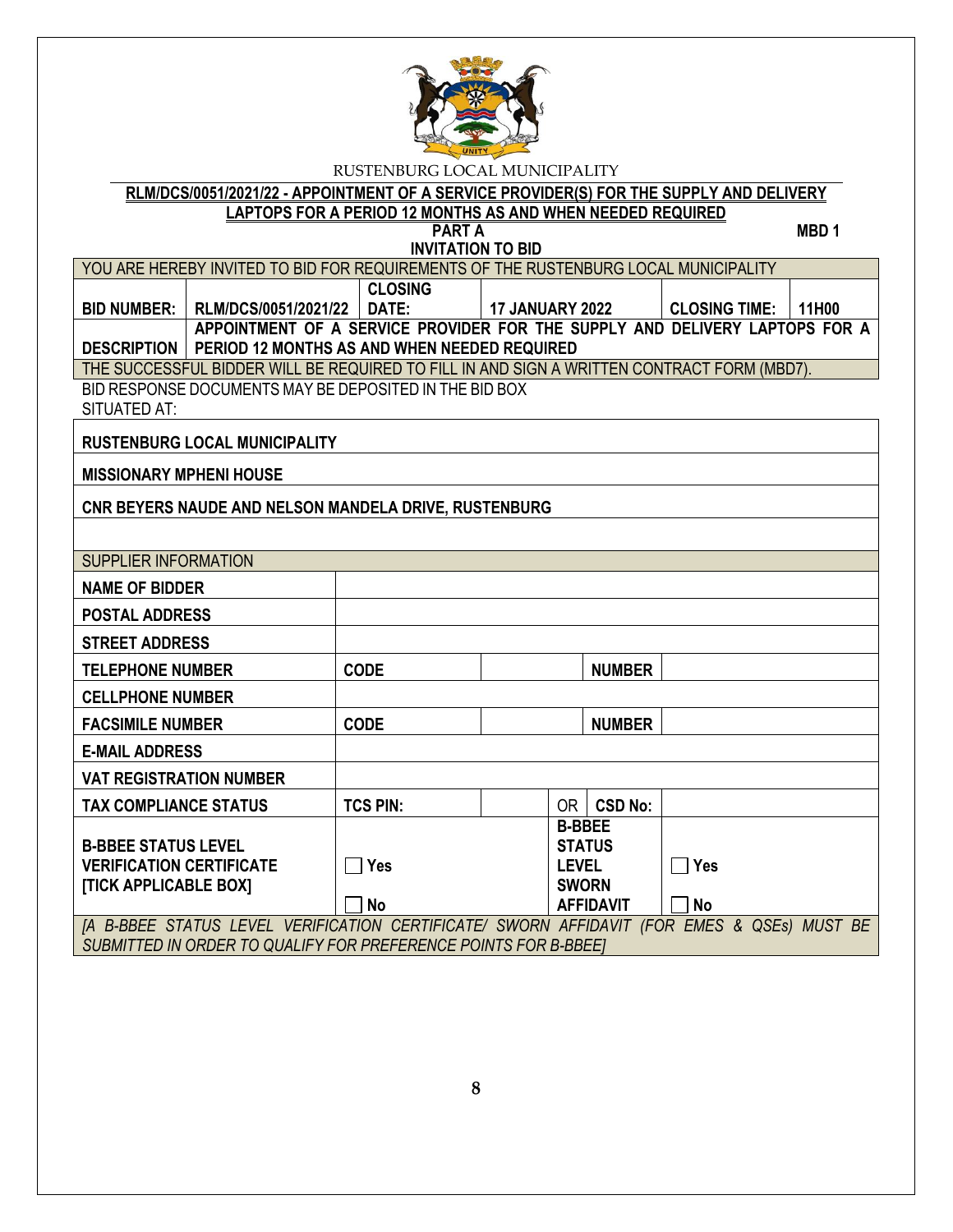

| RLM/DCS/0051/2021/22 - APPOINTMENT OF A SERVICE PROVIDER(S) FOR THE SUPPLY AND DELIVERY |  |
|-----------------------------------------------------------------------------------------|--|
| LAPTOPS FOR A PERIOD 12 MONTHS AS AND WHEN NEEDED REQUIRED                              |  |

| <b>ARE YOU THE ACCREDITED</b><br><b>REPRESENTATIVE IN SOUTH</b><br><b>AFRICA FOR THE GOODS</b><br><b>/SERVICES/WORKS OFFERED?</b> | $\neg$ No<br>$\Box$ Yes<br>[IF YES ENCLOSE PROOF]        | <b>ARE YOU A</b><br><b>FOREIGN BASED</b><br><b>SUPPLIER FOR</b><br><b>THE GOODS</b><br><b>/SERVICES</b><br><b>NORKS</b><br>OFFERED? | $\Box$ Yes<br>ΠNο<br>[IF YES, ANSWER PART<br>B:3 |
|-----------------------------------------------------------------------------------------------------------------------------------|----------------------------------------------------------|-------------------------------------------------------------------------------------------------------------------------------------|--------------------------------------------------|
| <b>TOTAL NUMBER OF ITEMS</b><br><b>OFFERED</b>                                                                                    |                                                          | <b>TOTAL BID PRICE</b>                                                                                                              | R.                                               |
| <b>SIGNATURE OF BIDDER</b>                                                                                                        |                                                          | <b>DATE</b>                                                                                                                         |                                                  |
| <b>CAPACITY UNDER WHICH THIS BID</b><br><b>IS SIGNED</b>                                                                          |                                                          |                                                                                                                                     |                                                  |
| BIDDING PROCEDURE ENQUIRIES MAY BE DIRECTED TO:                                                                                   |                                                          | TO:                                                                                                                                 | TECHNICAL INFORMATION MAY BE DIRECTED            |
| <b>DEPARTMENT</b>                                                                                                                 | <b>SCM</b>                                               | <b>CONTACT</b><br><b>PERSON</b>                                                                                                     | Mr. P. Marome                                    |
| <b>CONTACT PERSON</b>                                                                                                             | Mr. J. Masinga                                           | <b>TELEPHONE</b><br><b>NUMBER</b>                                                                                                   | 014 590 3157/3159                                |
| <b>TELEPHONE NUMBER</b>                                                                                                           | 014 590 3123                                             | E-MAIL<br><b>ADDRESS</b>                                                                                                            | pmarome@rustenburg.gov.za                        |
| <b>E-MAIL ADDRESS</b>                                                                                                             | jmasinga@rustenburg.gov.za<br>&tenders@rustenburg.gov.za |                                                                                                                                     |                                                  |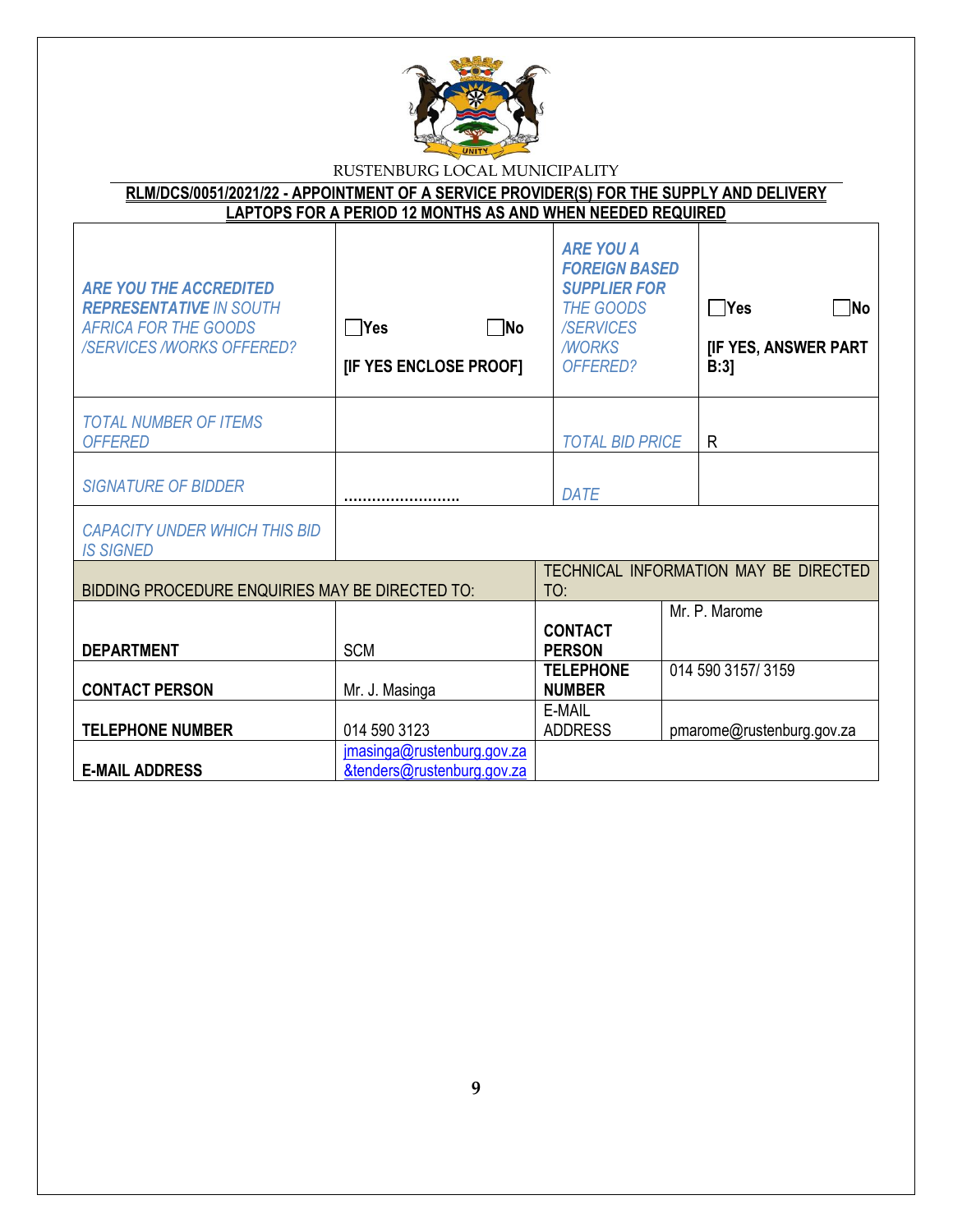

## **RLM/DCS/0051/2021/22 - APPOINTMENT OF A SERVICE PROVIDER(S) FOR THE SUPPLY AND DELIVERY LAPTOPS FOR A PERIOD 12 MONTHS AS AND WHEN NEEDED REQUIRED**

## **PART B**

## **TERMS AND CONDITIONS FOR BIDDING**

| 1.    | <b>BID SUBMISSION:</b><br>1.1. BIDS MUST BE DELIVERED BY THE STIPULATED TIME TO THE CORRECT ADDRESS. LATE BIDS WILL NOT BE ACCEPTED<br>FOR CONSIDERATION.                                                                                                                                                        |
|-------|------------------------------------------------------------------------------------------------------------------------------------------------------------------------------------------------------------------------------------------------------------------------------------------------------------------|
|       | 1.2. ALL BIDS MUST BE SUBMITTED ON THE OFFICIAL FORMS PROVIDED, COMPLETED WITH A BLACK PEN                                                                                                                                                                                                                       |
|       | 1.3. THIS BID IS SUBJECT TO THE RLM SUPPLY CHAIN MANAGEMENT POLICY, PREFERENTIAL PROCUREMENT POLICY<br>FRAMEWORK ACT AND THE PREFERENTIAL PROCUREMENT REGULATIONS, 2017, THE GENERAL CONDITIONS OF<br>CONTRACT (GCC) AND, IF APPLICABLE, ANY OTHER SPECIAL CONDITIONS OF CONTRACT.                               |
| 2.    | <b>TAX COMPLIANCE REQUIREMENTS</b>                                                                                                                                                                                                                                                                               |
| 2.1   | BIDDERS MUST ENSURE COMPLIANCE WITH THEIR TAX OBLIGATIONS.                                                                                                                                                                                                                                                       |
| 2.2   | BIDDERS ARE REQUIRED TO SUBMIT THEIR UNIQUE PERSONAL IDENTIFICATION NUMBER (PIN) ISSUED BY SARS TO<br>ENABLE THE ORGAN OF STATE TO VIEW THE TAXPAYER'S PROFILE AND TAX STATUS.                                                                                                                                   |
| 2.3   | APPLICATION FOR THE TAX COMPLIANCE STATUS (TCS) CERTIFICATE OR PIN MAY ALSO BE MADE VIA E-FILING. IN<br>ORDER TO USE THIS PROVISION, TAXPAYERS WILL NEED TO REGISTER WITH SARS AS E-FILERS THROUGH THE<br>WEBSITE WWW.SARS.GOV.ZA.                                                                               |
| 2.4   | FOREIGN SUPPLIERS MUST COMPLETE THE PRE-AWARD QUESTIONNAIRE IN PART B:3.                                                                                                                                                                                                                                         |
| 2.5   | BIDDERS MAY ALSO SUBMIT A PRINTED TCS CERTIFICATE TOGETHER WITH THE BID.                                                                                                                                                                                                                                         |
| 2.6   | IN BIDS WHERE CONSORTIA / JOINT VENTURES / SUB-CONTRACTORS ARE INVOLVED; EACH PARTY MUST SUBMIT A<br>SEPARATE TCS CERTIFICATE / PIN / CSD NUMBER.                                                                                                                                                                |
| 2.7   | WHERE NO TCS IS AVAILABLE BUT THE BIDDER IS REGISTERED ON THE CENTRAL SUPPLIER DATABASE (CSD), A CSD<br>NUMBER MUST BE PROVIDED.                                                                                                                                                                                 |
| 3.    | QUESTIONNAIRE TO BIDDING FOREIGN SUPPLIERS                                                                                                                                                                                                                                                                       |
|       | 3.1. IS THE ENTITY A RESIDENT OF THE REPUBLIC OF SOUTH AFRICA (RSA)?<br>$\Box$ YES $\Box$ NO                                                                                                                                                                                                                     |
|       | 3.2. DOES THE ENTITY HAVE A BRANCH IN THE RSA?<br>$\Box$ Yes $\Box$ No                                                                                                                                                                                                                                           |
|       | 3.3. DOES THE ENTITY HAVE A PERMANENT ESTABLISHMENT IN THE RSA?<br>$\Box$ YES $\Box$ NO                                                                                                                                                                                                                          |
|       | 3.4 DOES THE ENTITY HAVE ANY SOURCE OF INCOME IN THE RSA?<br>$\Box$ YES $\Box$ NO                                                                                                                                                                                                                                |
|       | 3.5. IS THE ENTITY LIABLE IN THE RSA FOR ANY FORM OF TAXATION?<br>$\Box$ Yes $\Box$ No<br>IF THE ANSWER IS "NO" TO ALL OF THE ABOVE, THEN IT IS NOT A REQUIREMENT TO REGISTER FOR A TAX COMPLIANCE STATUS<br>SYSTEM PIN CODE FROM THE SOUTH AFRICAN REVENUE SERVICE (SARS) AND IF NOT REGISTER AS PER 2.3 ABOVE. |
|       | NB: FAILURE TO PROVIDE ANY OF THE ABOVE PARTICULARS WILL RENDER THE BID INVALID.<br>NO BIDS WILL BE CONSIDERED FROM PERSONS IN THE SERVICE OF THE STATE.                                                                                                                                                         |
|       | <b>SIGNATURE OF BIDDER:</b>                                                                                                                                                                                                                                                                                      |
|       | <b>CAPACITY UNDER WHICH THIS BID IS SIGNED:</b>                                                                                                                                                                                                                                                                  |
| DATE: |                                                                                                                                                                                                                                                                                                                  |
|       | 10                                                                                                                                                                                                                                                                                                               |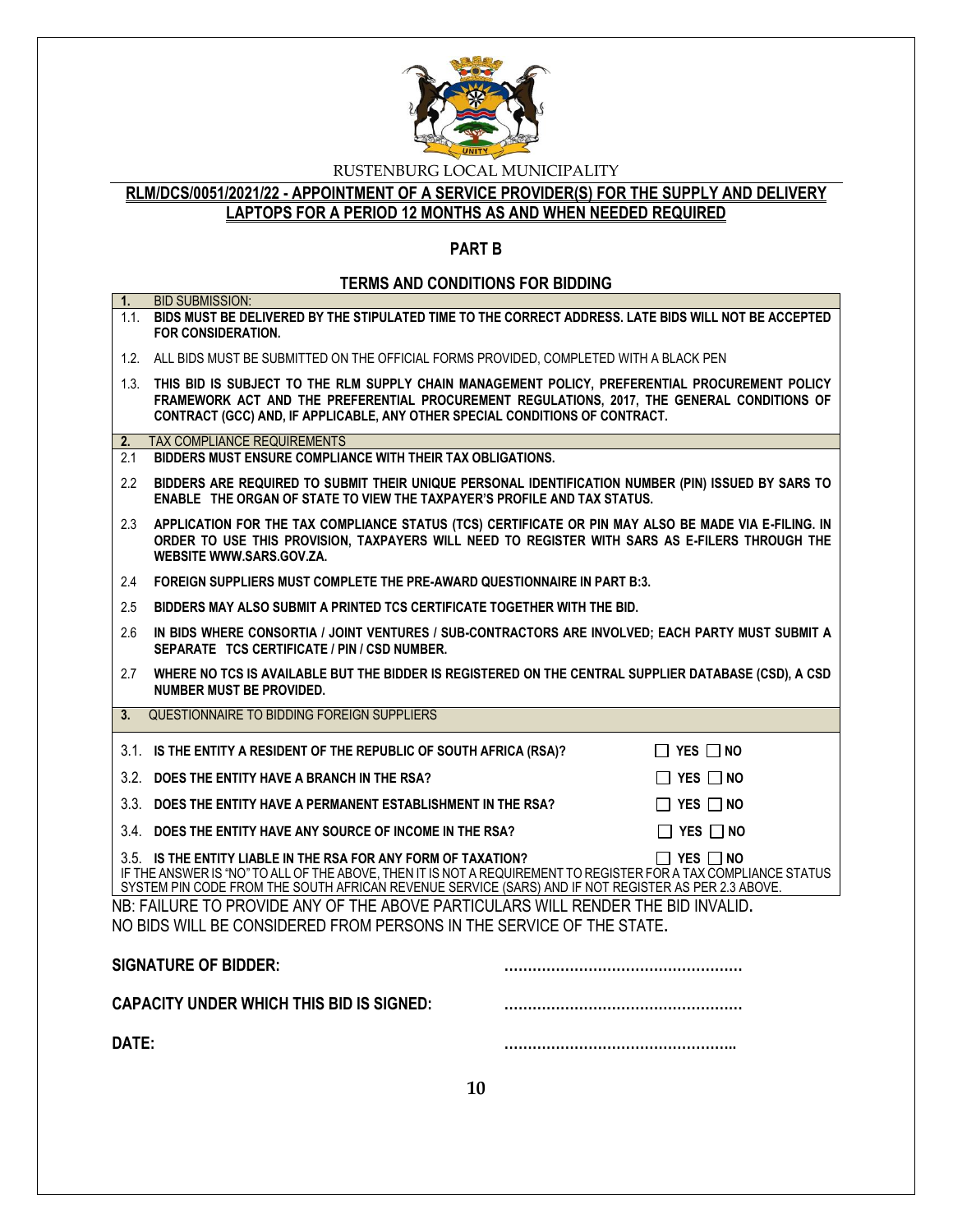

## **RLM/DCS/0051/2021/22 - APPOINTMENT OF A SERVICE PROVIDER(S) FOR THE SUPPLY AND DELIVERY LAPTOPS FOR A PERIOD 12 MONTHS AS AND WHEN NEEDED REQUIRED**

### **MBD 4: DECLARATION OF INTEREST**

No bid will be accepted from persons in the service of the state ...

Any person, having a kinship with persons in the service of the state, including a blood relationship, may make an offer or offers in terms of this invitation to bid. In view of possible allegations of favouritism, should the resulting bid, or part thereof, be awarded to persons connected with or related to persons in service of the state, it is required that the bidder or their authorised representative declare their position in relation to the evaluating/adjudicating authority.

In order to give effect to the above, the following questionnaire must be completed and submitted with the bid.

3.7 The names of all directors / trustees / shareholders members, their individual identity numbers and state employee numbers must be indicated in paragraph 4 below.

3.8 Are you presently in the service of the state?

#### *(Tick applicable box*)



3.8.1 If yes, furnish particulars. ….……………………………………………………………

……………………………………………………………………………………………..

 $1$ MSCM Regulations: "in the service of the state" means to be  $-$ 

(a) a member of  $-$ 

- (i) any municipal council;
- (ii) any provincial legislature; or
- (iii) the national Assembly or the national Council of provinces;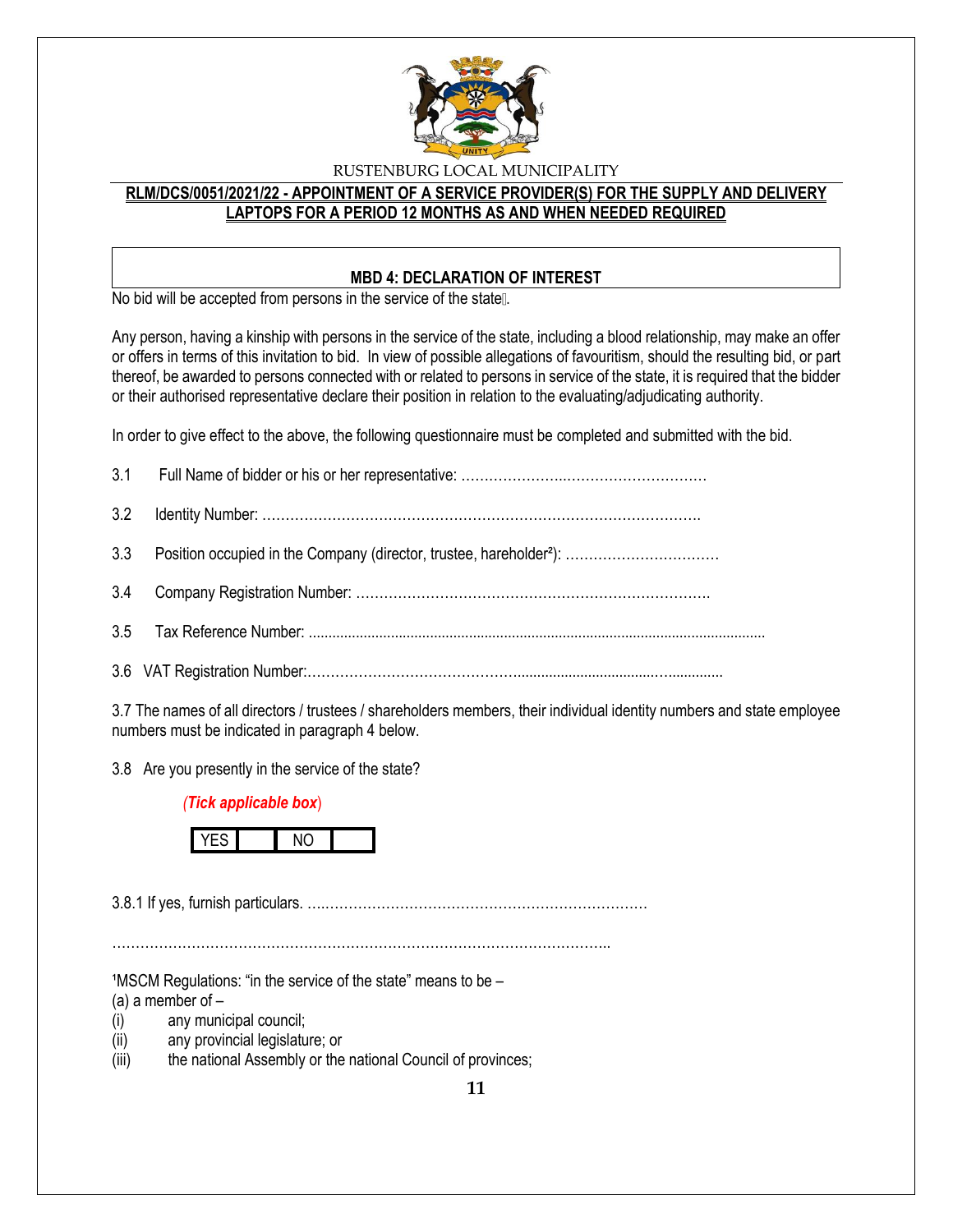

### **RLM/DCS/0051/2021/22 - APPOINTMENT OF A SERVICE PROVIDER(S) FOR THE SUPPLY AND DELIVERY LAPTOPS FOR A PERIOD 12 MONTHS AS AND WHEN NEEDED REQUIRED**

(b) a member of the board of directors of any municipal entity; (c) an official of any municipality or municipal entity;

(d) an employee of any national or provincial department, national or provincial public entity or constitutional institution within the meaning of the Public Finance Management Act, 1999 (Act No.1 of 1999);

(e) a member of the accounting authority of any national or provincial public entity; or

(f) an employee of Parliament or a provincial legislature.

² Shareholder" means a person who owns shares in the company and is actively involved in the management of the company or business and exercises control over the company.

3.9 Have you been in the service of the state for the past twelve months? *(Tick applicable box*)

3.9.1 If yes, furnish particulars.………………………...……………………………………..

…………………………………………………………………………………………….

3.10 Do you have any relationship (family, friend, other) with persons in the service of the state and who may be involved with the evaluation and or adjudication of this bid?

#### *(Tick applicable box*)



3.10.1 If yes, furnish particulars.………………………...……………………………………..

…………………………………………………………………………………………….

3.11 Are you, aware of any relationship (family, friend, other) between any other bidder and any persons in the service of the state who

may be involved with the evaluation and or adjudication of this bid?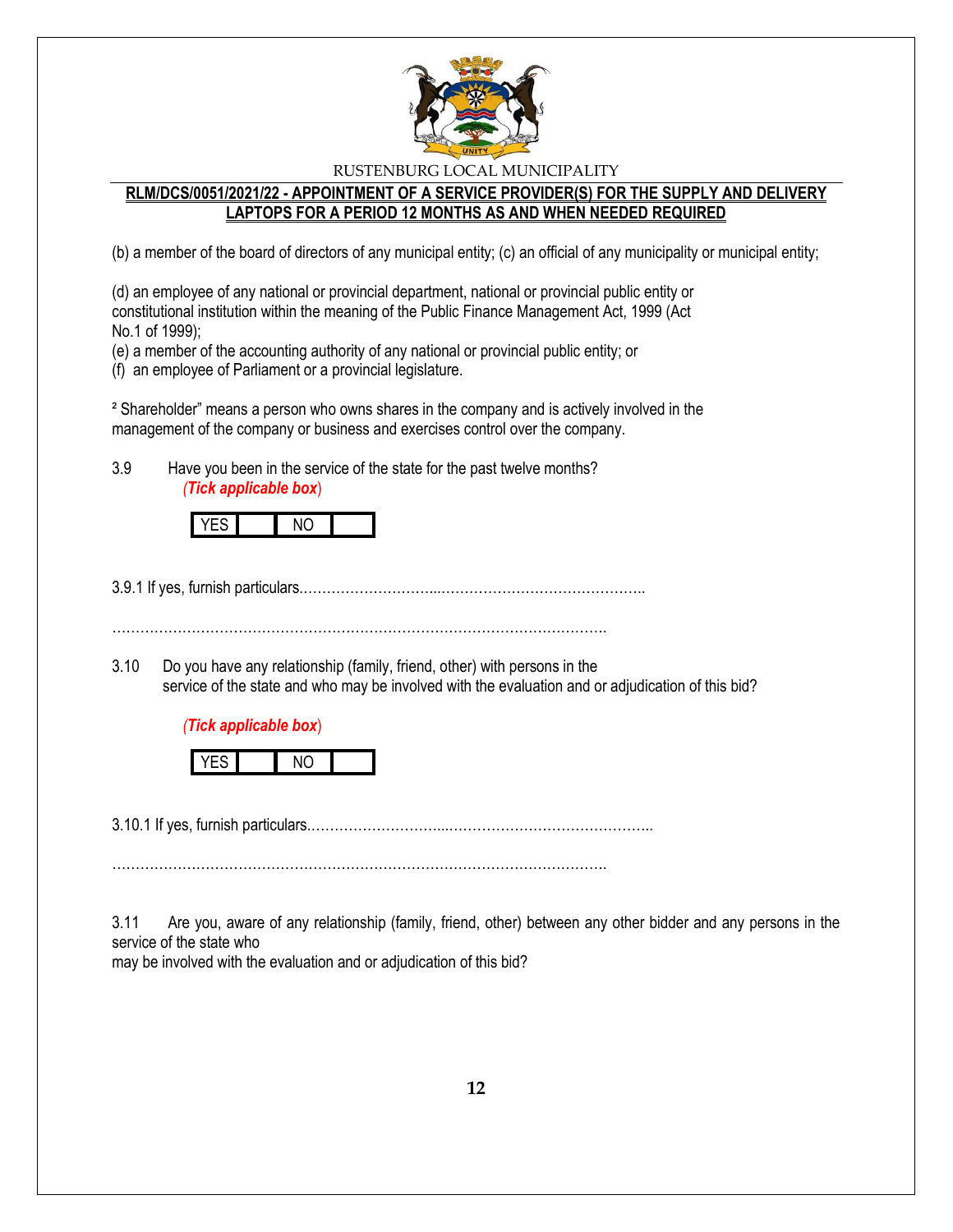

# **RLM/DCS/0051/2021/22 - APPOINTMENT OF A SERVICE PROVIDER(S) FOR THE SUPPLY AND DELIVERY**

**LAPTOPS FOR A PERIOD 12 MONTHS AS AND WHEN NEEDED REQUIRED**

*(Tick applicable box*)



3.11.1 If yes, furnish particulars.………………………...……………………………………..

3.12 Are any of the company's directors, trustees, managers, principle shareholders or stakeholders in service of the state?

*(Tick applicable box*)



3.12.1 If yes, furnish particulars.………………………...……………………………………..

……………………………………………………………………………………………………

3.13 Are any spouse, child or parent of the company's directors trustees, managers, principle shareholders or stakeholders in service of the state?

*(Tick applicable box*)



3.13.1 If yes, furnish particulars.………………………...……………………………………..

……………………………………………………………………………………………………

3.14 Do you or any of the directors, trustees, managers, principle shareholders, or stakeholders of this company have any interest in any other related companies or

business whether or not they are bidding for this contract.

*(Tick applicable box*)



3.14.1 If yes, furnish particulars.………………………...……………………………………..

………………………………………………………………………………………………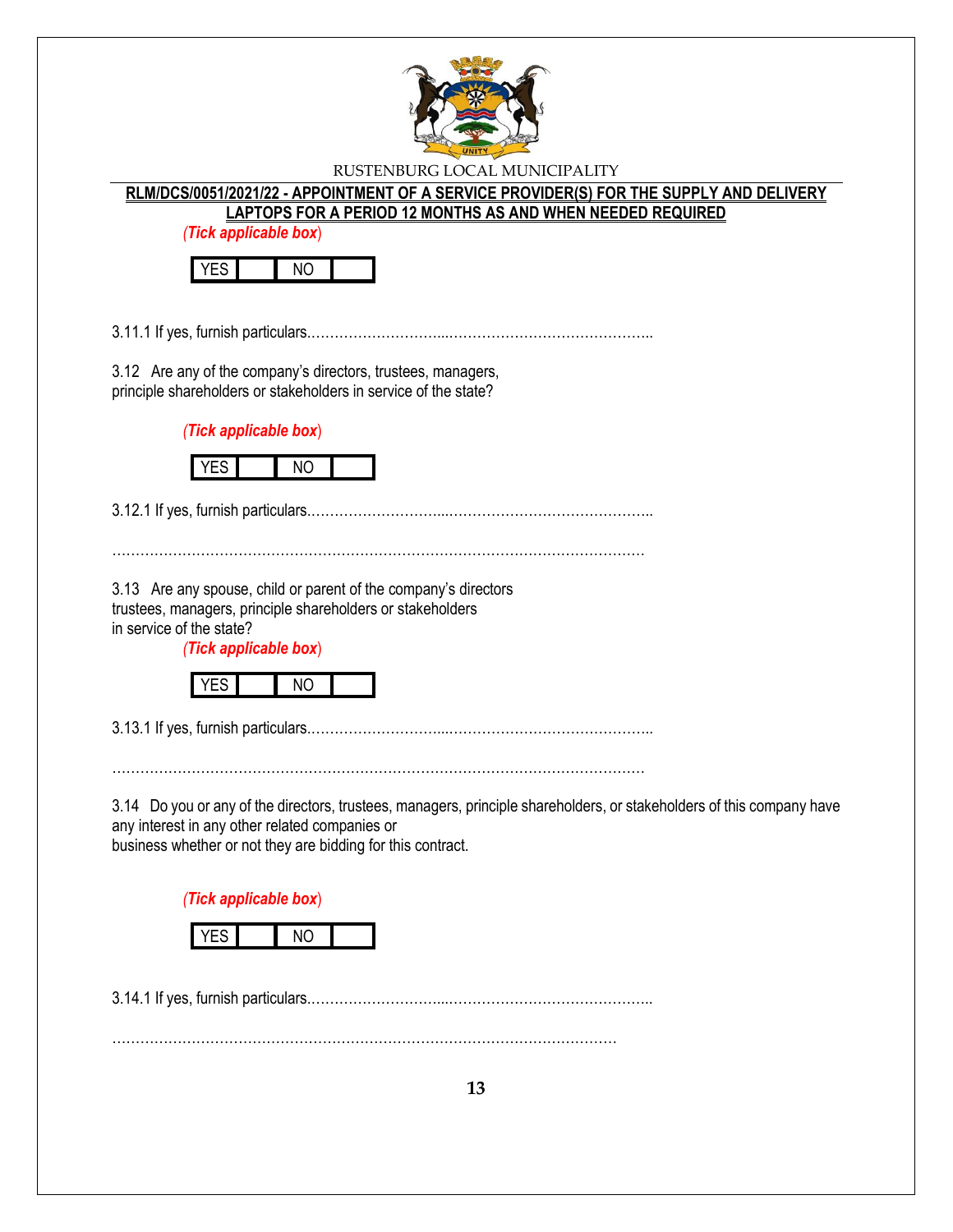

## **RLM/DCS/0051/2021/22 - APPOINTMENT OF A SERVICE PROVIDER(S) FOR THE SUPPLY AND DELIVERY LAPTOPS FOR A PERIOD 12 MONTHS AS AND WHEN NEEDED REQUIRED**

## **4. Full details of directors / trustees / members / shareholders.**

| Full<br><b>Name</b> | <b>Identity Number</b> | Personal<br>Reference<br>Tax<br><b>Number</b> | <b>State</b><br>Employee<br>Number |
|---------------------|------------------------|-----------------------------------------------|------------------------------------|
|                     |                        |                                               |                                    |
|                     |                        |                                               |                                    |
|                     |                        |                                               |                                    |
|                     |                        |                                               |                                    |
|                     |                        |                                               |                                    |
|                     |                        |                                               |                                    |
|                     |                        |                                               |                                    |
|                     |                        |                                               |                                    |
|                     |                        |                                               |                                    |
|                     |                        |                                               |                                    |
|                     |                        |                                               |                                    |
|                     |                        |                                               |                                    |

**Signature Date** 

 **……………………………… ………………………**

 **Capacity Name of Bidder**

 **…………………………………. ……………………………………**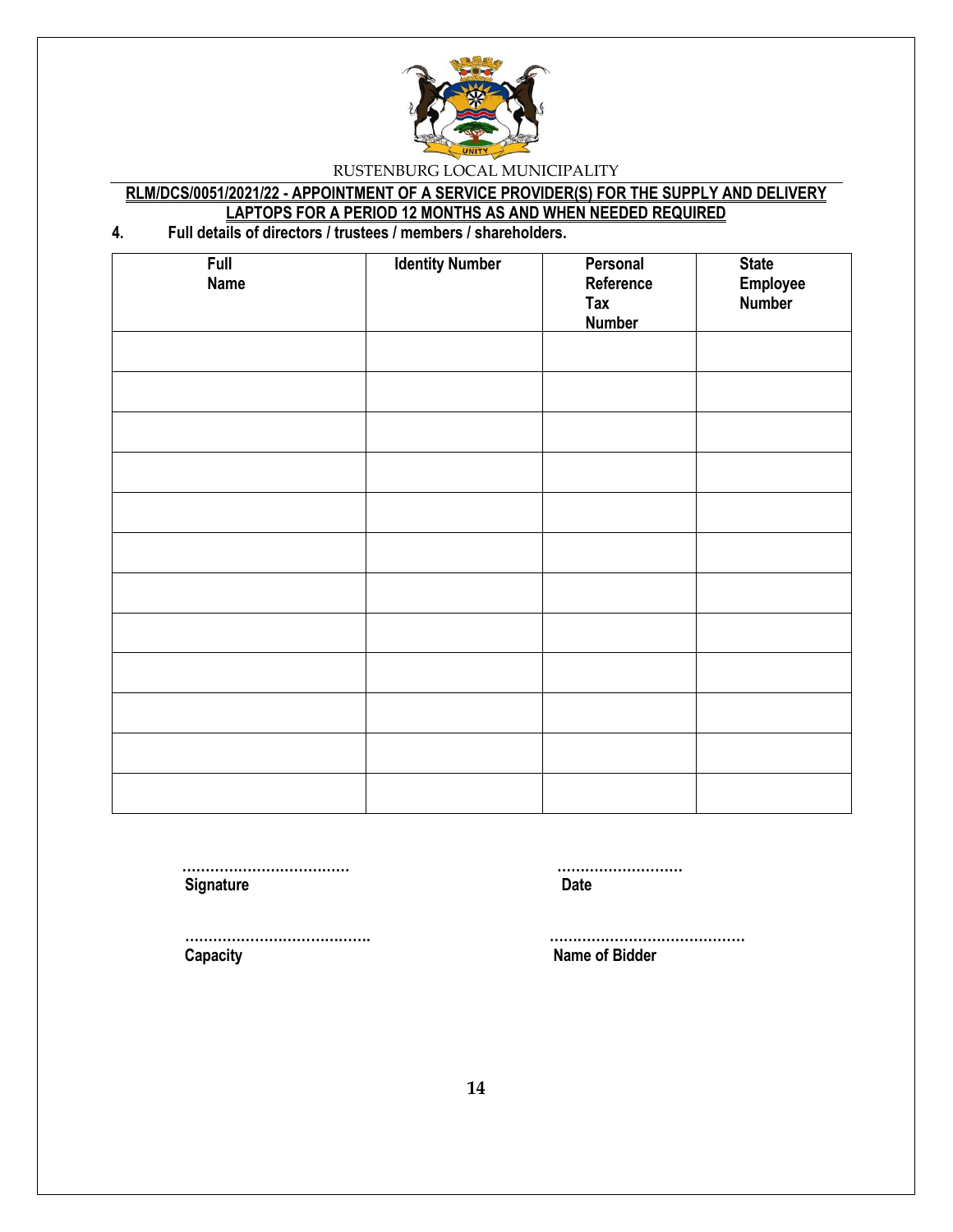

## **RLM/DCS/0051/2021/22 - APPOINTMENT OF A SERVICE PROVIDER(S) FOR THE SUPPLY AND DELIVERY LAPTOPS FOR A PERIOD 12 MONTHS AS AND WHEN NEEDED REQUIRED**

**MBD 5**

## **DECLARATION FOR PROCUREMENT ABOVE R10 MILLION (ALL APPLICABLE TAXES INCLUDED)**

For all procurement expected to exceed R10 million (all applicable taxes included), bidders must complete the following questionnaire:

| 1              | Are you by law required to prepare annual financial statements for auditing?<br>*YES<br>NO.                                                                                                                                                          |
|----------------|------------------------------------------------------------------------------------------------------------------------------------------------------------------------------------------------------------------------------------------------------|
| 1.1            | If yes, submit audited annual financial statements for the past three years or since the date of establishment<br>if established during the past three years.                                                                                        |
|                |                                                                                                                                                                                                                                                      |
| $\overline{2}$ | Do you have any outstanding undisputed commitments for municipal services towards any municipality for more<br>than three months or any other service provider in respect of which payment is overdue for more than 30 days?<br>*YES<br>NO           |
| 2.1            | If no, this serves to certify that the bidder has no undisputed commitments for municipal services towards any<br>municipality for more than three months or other service provider in respect of which payment is overdue for<br>more than 30 days. |
| 2.2            | If yes, provide particulars.                                                                                                                                                                                                                         |
|                |                                                                                                                                                                                                                                                      |
|                |                                                                                                                                                                                                                                                      |
| 3              | Has any contract been awarded to you by an organ of state during the past five years, including particulars of<br>any material non-compliance or dispute concerning the execution of such contract?<br>*YES<br><b>NO</b>                             |
| 3.1            | If yes, furnish particulars                                                                                                                                                                                                                          |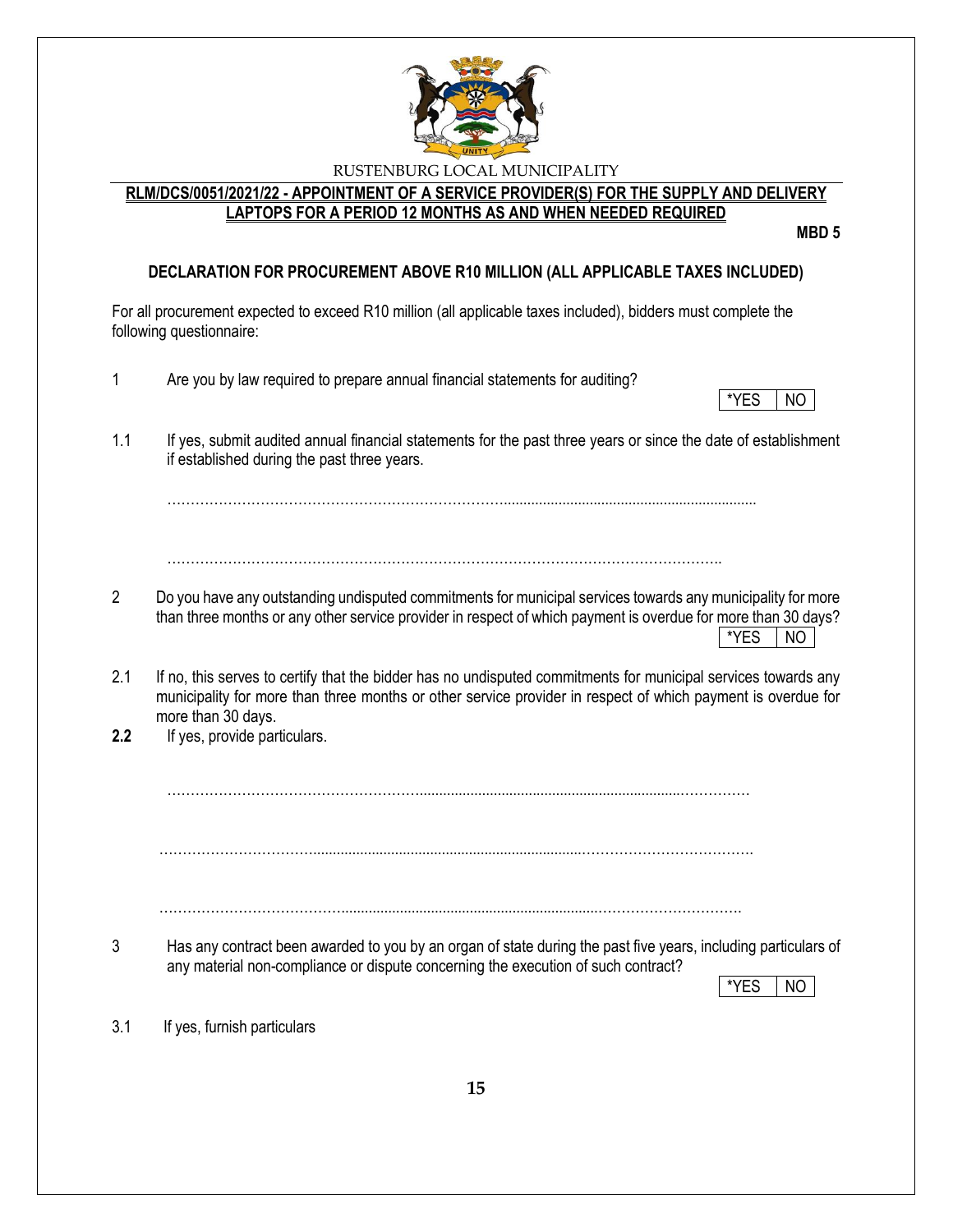

**RLM/DCS/0051/2021/22 - APPOINTMENT OF A SERVICE PROVIDER(S) FOR THE SUPPLY AND DELIVERY LAPTOPS FOR A PERIOD 12 MONTHS AS AND WHEN NEEDED REQUIRED**

…………………………….............................................................................………………………

**4.** Will any portion of goods or services be sourced from outside the Republic, and, if so, what portion of payment from the municipality / municipal entity is expected to be transferred out of the Republic?

…….....................…………………………….............................................................……………

|                                                                                                                                        |                      | *YES<br>NO |
|----------------------------------------------------------------------------------------------------------------------------------------|----------------------|------------|
| 4.1<br>If yes, furnish particulars                                                                                                     |                      |            |
|                                                                                                                                        |                      |            |
|                                                                                                                                        |                      |            |
|                                                                                                                                        | <b>CERTIFICATION</b> |            |
|                                                                                                                                        |                      |            |
| CERTIFY THAT THE INFORMATION FURNISHED ON THIS DECLARATION FORM IS<br>TRUE AND CORRECT.                                                |                      |            |
| I ACCEPT THAT, IN ADDITION TO CANCELLATION OF A CONTRACT, ACTION<br>MAY BE TAKEN AGAINST ME SHOULD THIS DECLARATION PROVE TO BE FALSE. |                      |            |
| Name/s and Surname of Bidder                                                                                                           | Signature            |            |
|                                                                                                                                        |                      | 2021       |
| Position in the Firm/Company                                                                                                           | Date                 |            |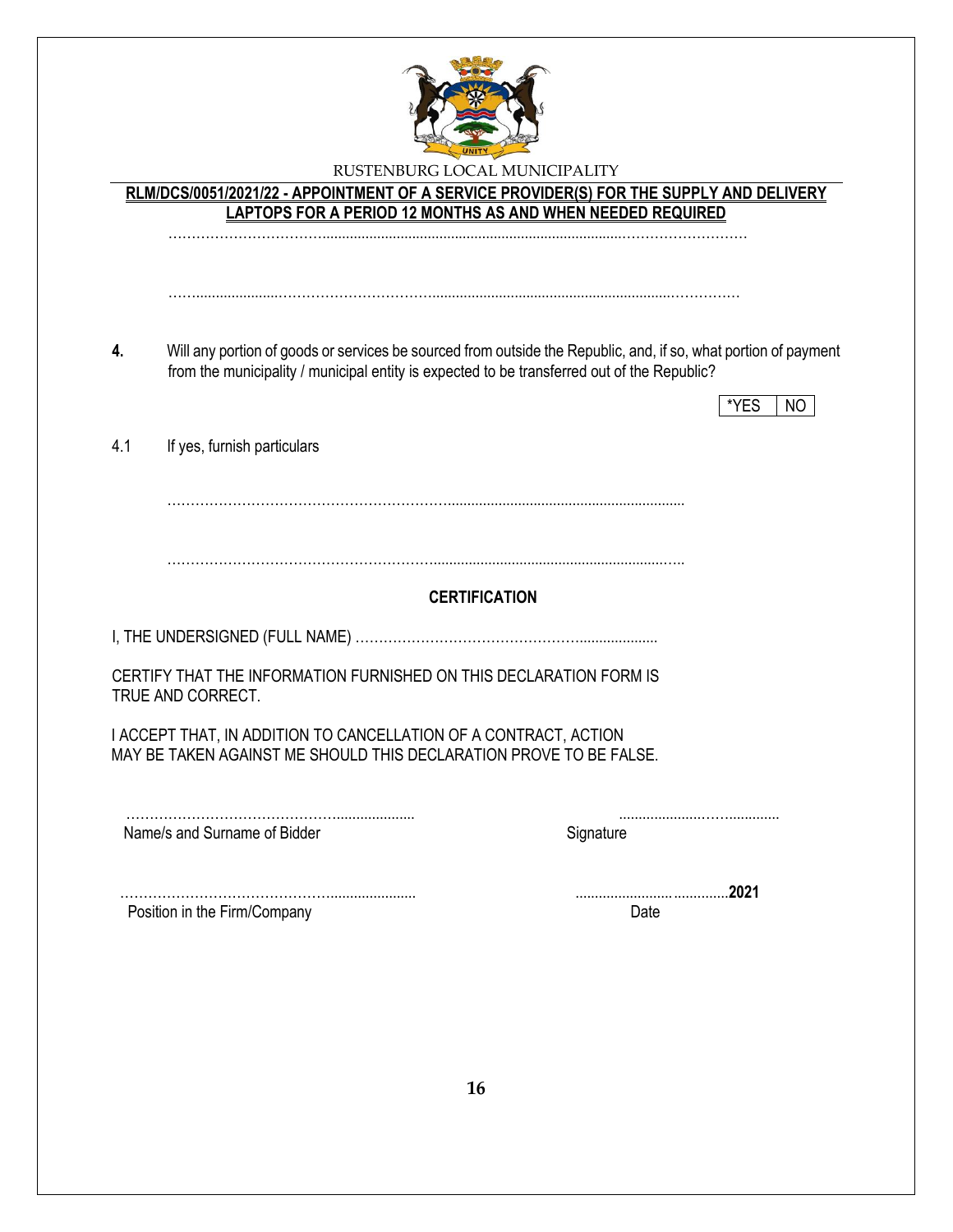

#### **RLM/DCS/0051/2021/22 - APPOINTMENT OF A SERVICE PROVIDER(S) FOR THE SUPPLY AND DELIVERY LAPTOPS FOR A PERIOD 12 MONTHS AS AND WHEN NEEDED REQUIRED**

## **MBD 6.1 PREFERENCE CLAIMED IN TERMS OF THE PREFERENTIAL PROCUREMENT REGULATIONS, 2011**

This preference form must form part of all bids invited. It contains general information and serves as a claim form for preference points for Broad-Based Black Economic Empowerment (B-BBEE) Status Level of Contribution

## **NB: BEFORE COMPLETING THIS FORM, BIDDERS MUST STUDY THE GENERAL CONDITIONS, DEFINITIONS AND DIRECTIVES APPLICABLE IN RESPECT OF B-BBEE, AS PRESCRIBED IN THE PREFERENTIAL PROCUREMENT REGULATIONS, 2017.**

#### **1. GENERAL CONDITIONS**

- 1.1 The following preference point systems are applicable to all bids:
	- the 80/20 system for requirements with a Rand value of up to R50 000 000 (all applicable taxes included); and
	- the 90/10 system for requirements with a Rand value above R50 000 000 (all applicable taxes included).

1.2

- a) The value of this bid is estimated to not exceed R50 000 000 (all applicable taxes included) and therefore the 80/20 preference point system shall be applicable; or
- b) The 80/20 preference point system will be applicable to this tender Points for this bid shall be awarded for:
- (a) Price; and
- (b) B-BBEE Status Level of Contributor.

#### 1.3 The maximum points for this bid are allocated as follows:

|                                                   | <b>POINTS</b> |
|---------------------------------------------------|---------------|
| <b>PRICE</b>                                      | 80            |
| <b>B-BBEE STATUS LEVEL OF CONTRIBUTOR</b>         | 20            |
| Total points for Price and B-BBEE must not exceed | 100           |

- 1.4 Failure on the part of a bidder to submit proof of B-BBEE Status level of contributor together with the bid, will be interpreted to mean that preference points for B-BBEE status level of contribution are not claimed.
- 1.5 The purchaser reserves the right to require of a bidder, either before a bid is adjudicated or at any time subsequently, to substantiate any claim in regard to preferences, in any manner required by the purchaser.

#### **2. DEFINITIONS**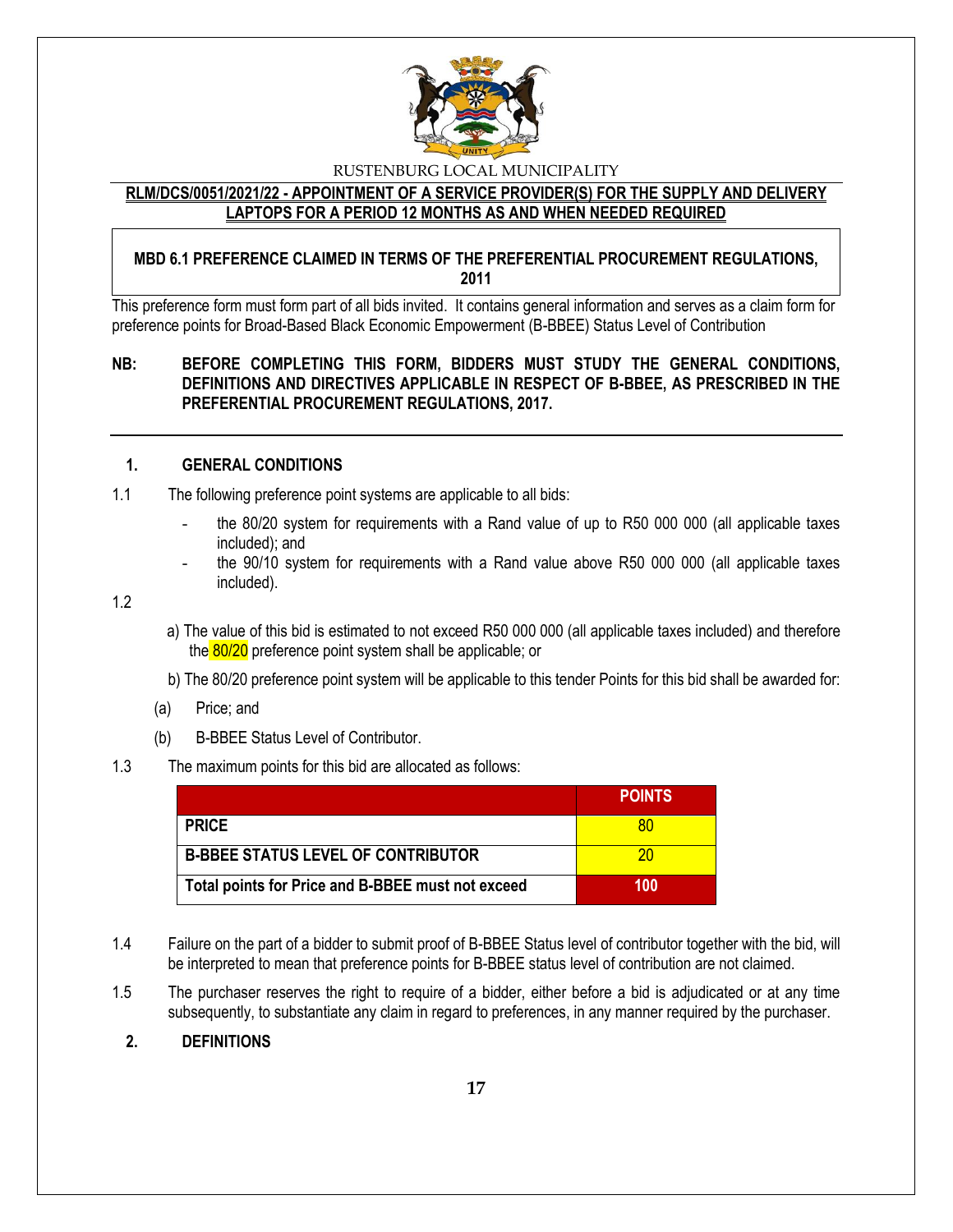

### **RLM/DCS/0051/2021/22 - APPOINTMENT OF A SERVICE PROVIDER(S) FOR THE SUPPLY AND DELIVERY LAPTOPS FOR A PERIOD 12 MONTHS AS AND WHEN NEEDED REQUIRED**

- (a) **"B-BBEE"** means broad-based black economic empowerment as defined in section 1 of the Broad-Based Black Economic Empowerment Act;
- (b) "**B-BBEE status level of contributor"** means the B-BBEE status of an entity in terms of a code of good practice on black economic empowerment, issued in terms of section 9(1) of the Broad-Based Black Economic Empowerment Act;
- (c) **"bid"** means a written offer in a prescribed or stipulated form in response to an invitation by an organ of state for the provision of goods or services, through price quotations, advertised competitive bidding processes or proposals;
- (d) **"Broad-Based Black Economic Empowerment Act"** means the Broad-Based Black Economic Empowerment Act, 2003 (Act No. 53 of 2003);
- **(e) "EME"** means an Exempted Micro Enterprise in terms of a code of good practice on black economic empowerment issued in terms of section 9 (1) of the Broad-Based Black Economic Empowerment Act;
- (f) **"functionality"** means the ability of a tenderer to provide goods or services in accordance with specifications as set out in the tender documents.
- (g) **"prices"** includes all applicable taxes less all unconditional discounts;
- (h) **"proof of B-BBEE status level of contributor"** means:
	- **1)** B-BBEE Status level certificate issued by an authorized body or person;
	- **2)** A sworn affidavit as prescribed by the B-BBEE Codes of Good Practice;
	- **3)** Any other requirement prescribed in terms of the B-BBEE Act;
	- (i) **"QSE"** means a qualifying small business enterprise in terms of a code of good practice on black economic empowerment issued in terms of section 9 (1) of the Broad-Based Black Economic Empowerment Act;
- *(j)* **"rand value"**means the total estimated value of a contract in Rand, calculated at the time of bid invitation, and includes all applicable taxes;

#### **3. POINTS AWARDED FOR PRICE**

#### **3.1 THE 80/20 OR 90/10 PREFERENCE POINT SYSTEMS**

A maximum of 80 or 90 points is allocated for price on the following basis:

or

**80/20 or 90/10**

I

$$
Ps = 80 \left( 1 - \frac{Pt - P \min}{P \min} \right)
$$

$$
Ps = 90\left(1 - \frac{Pt - P\min P}{\min}\right)
$$

Where

Ps = Points scored for price of bid under consideration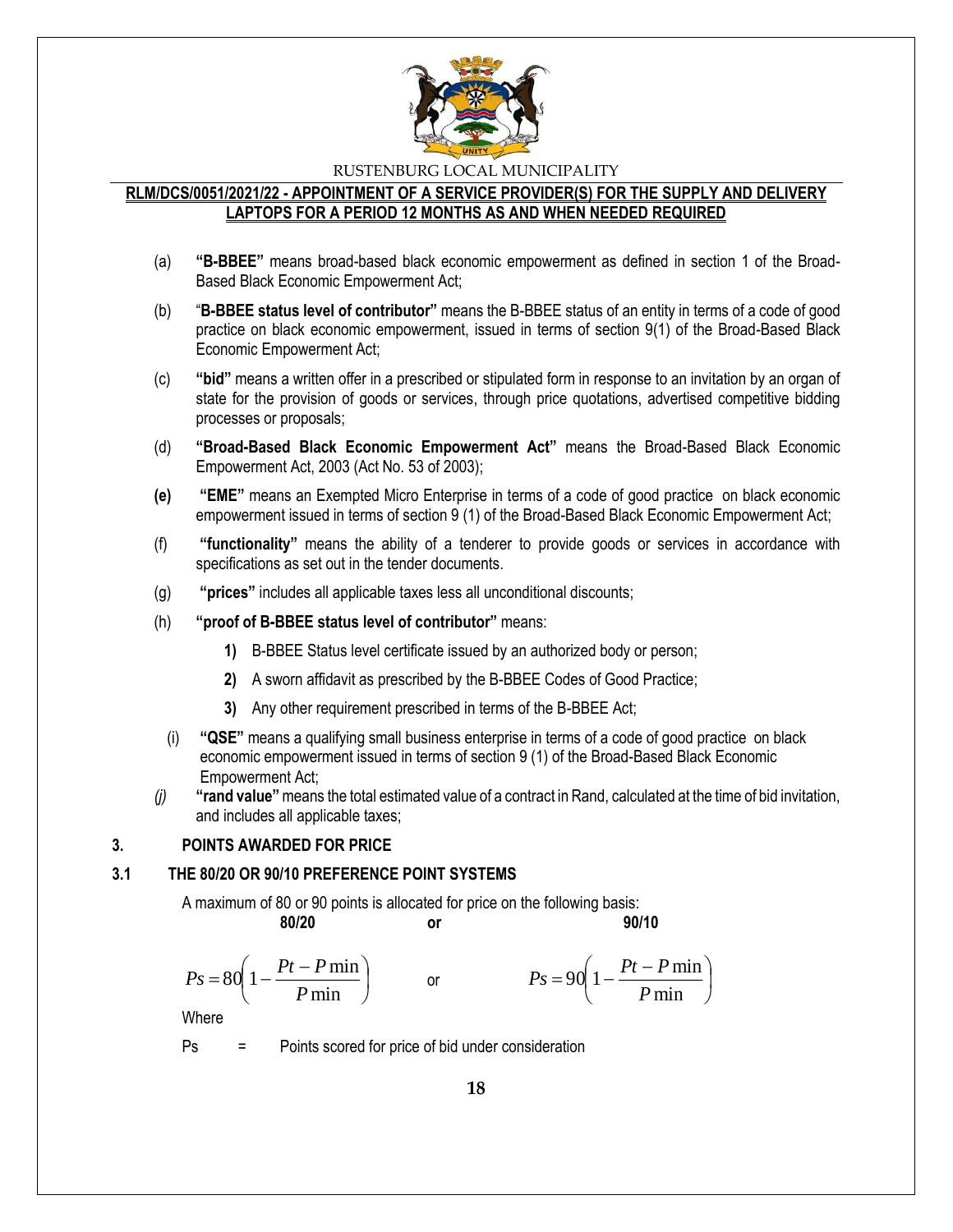

## **RLM/DCS/0051/2021/22 - APPOINTMENT OF A SERVICE PROVIDER(S) FOR THE SUPPLY AND DELIVERY LAPTOPS FOR A PERIOD 12 MONTHS AS AND WHEN NEEDED REQUIRED**

Pt = Price of bid under consideration

P min = Price of lowest acceptable bid

## **4. POINTS AWARDED FOR B-BBEE STATUS LEVEL OF CONTRIBUTOR**

4.1 In terms of Regulation 6 (2) and 7 (2) of the Preferential Procurement Regulations, preference points must be awarded to a bidder for attaining the B-BBEE status level of contribution in accordance with the table below:

| <b>B-BBEE Status Level of</b><br><b>Contributor</b> | <b>Number of points</b><br>(90/10 system) | <b>Number of points</b><br>(80/20 system) |
|-----------------------------------------------------|-------------------------------------------|-------------------------------------------|
|                                                     | 10                                        | 20                                        |
|                                                     | 9                                         | 18                                        |
|                                                     | 6                                         | 14                                        |
|                                                     | 5                                         | 12                                        |
| 5                                                   |                                           | 8                                         |
| 6                                                   |                                           | 6                                         |
|                                                     |                                           |                                           |
| ጸ                                                   |                                           | າ                                         |
| Non-compliant contributor                           |                                           |                                           |

## **5. BID DECLARATION**

5.1 Bidders who claim points in respect of B-BBEE Status Level of Contribution must complete the following:

## **6. B-BBEE STATUS LEVEL OF CONTRIBUTOR CLAIMED IN TERMS OF PARAGRAPHS 1.4 AND 4.1**

6.1 B-BBEE Status Level of Contributor:  $\qquad \qquad = \qquad \qquad \dots \dots \dots (maximum of 10 or 20 points)$ 

(Points claimed in respect of paragraph 7.1 must be in accordance with the table reflected in paragraph 4.1 and must be substantiated by relevant proof of B-BBEE status level of contributor.

## **7. SUB-CONTRACTING**

7.1 Will any portion of the contract be sub-contracted?

(*Tick applicable box*)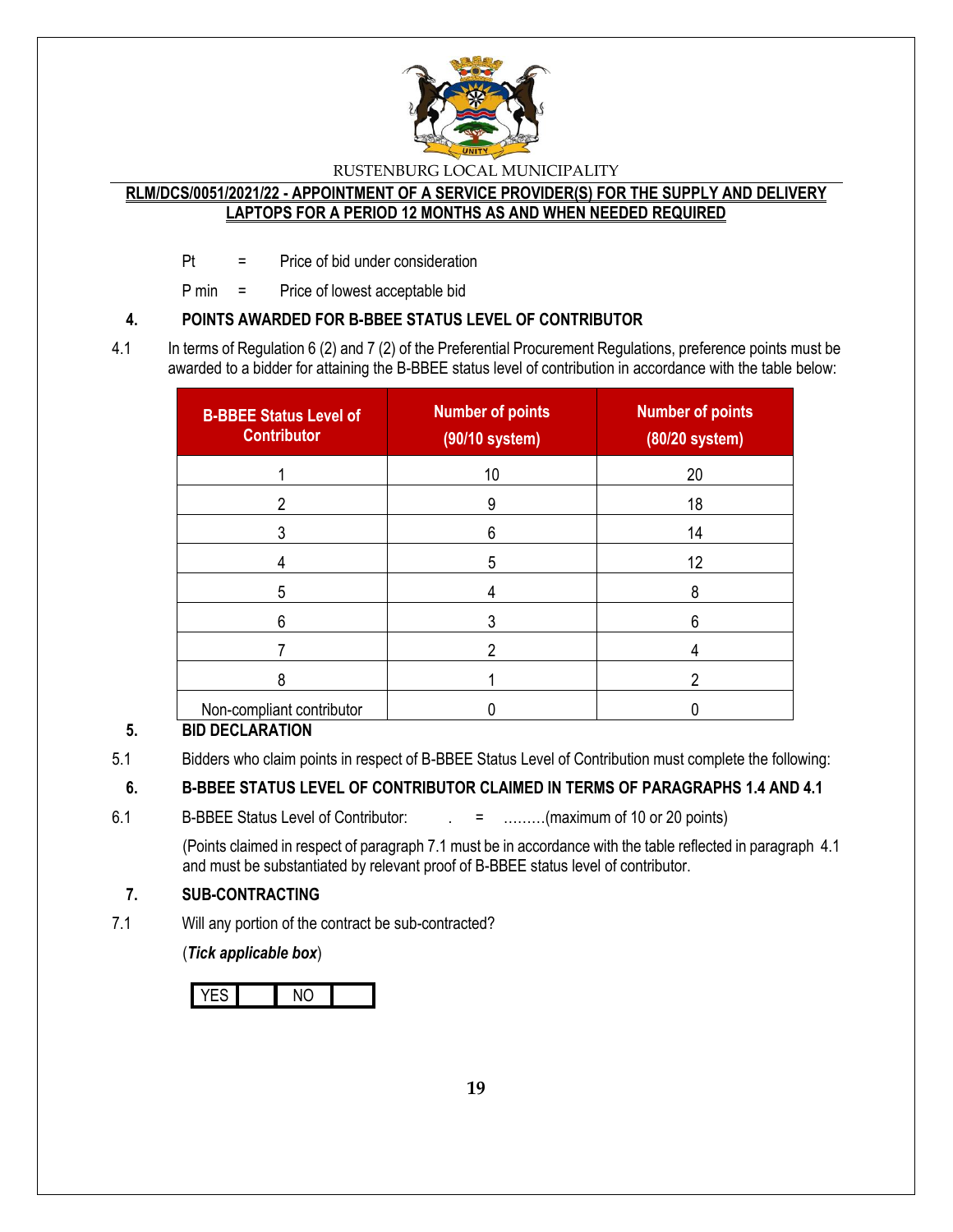

### **RLM/DCS/0051/2021/22 - APPOINTMENT OF A SERVICE PROVIDER(S) FOR THE SUPPLY AND DELIVERY LAPTOPS FOR A PERIOD 12 MONTHS AS AND WHEN NEEDED REQUIRED**

### 7.1.1 If yes, indicate:

- i) What percentage of the contract will be subcontracted............…………….…………%
- ii) The name of the sub-contractor…………………………………………………………..
- iii) The B-BBEE status level of the sub-contractor......................................……………..
- iv) Whether the sub-contractor is an EME or QSE

## *(Tick applicable box*)

- YES NO
- v) Specify, by ticking the appropriate box, if subcontracting with an enterprise in terms of Preferential Procurement Regulations,2017:

| Designated Group: An EME or QSE which is at last 51% owned by:    | EME√ | QSE <sub>V</sub> |  |
|-------------------------------------------------------------------|------|------------------|--|
| Black people                                                      |      |                  |  |
| Black people who are youth                                        |      |                  |  |
| Black people who are women                                        |      |                  |  |
| Black people with disabilities                                    |      |                  |  |
| Black people living in rural or underdeveloped areas or townships |      |                  |  |
| Cooperative owned by black people                                 |      |                  |  |
| Black people who are military veterans                            |      |                  |  |
| <b>OR</b>                                                         |      |                  |  |
| Any EME                                                           |      |                  |  |
| Any QSE                                                           |      |                  |  |

## 8. **DECLARATION WITH REGARD TO COMPANY/FIRM**

- 8.1 Name of company/firm:…………………………………………………………………………….
- 8.2 VAT registration number:……………………………………….………………………
- 8.3 Company registration number:………….……………………….……………………

## 8.4 TYPE OF COMPANY/ FIRM

- □ Partnership/Joint Venture / Consortium
- □ One-person business/sole propriety
- **Close corporation**
- □ Company
- (Pty) Limited
- [TICK APPLICABLE BOX]

## 8.5 DESCRIBE PRINCIPAL BUSINESS ACTIVITIES

………………………………………………………………………………………………………………………… …………………………………………………………………………………………………………………………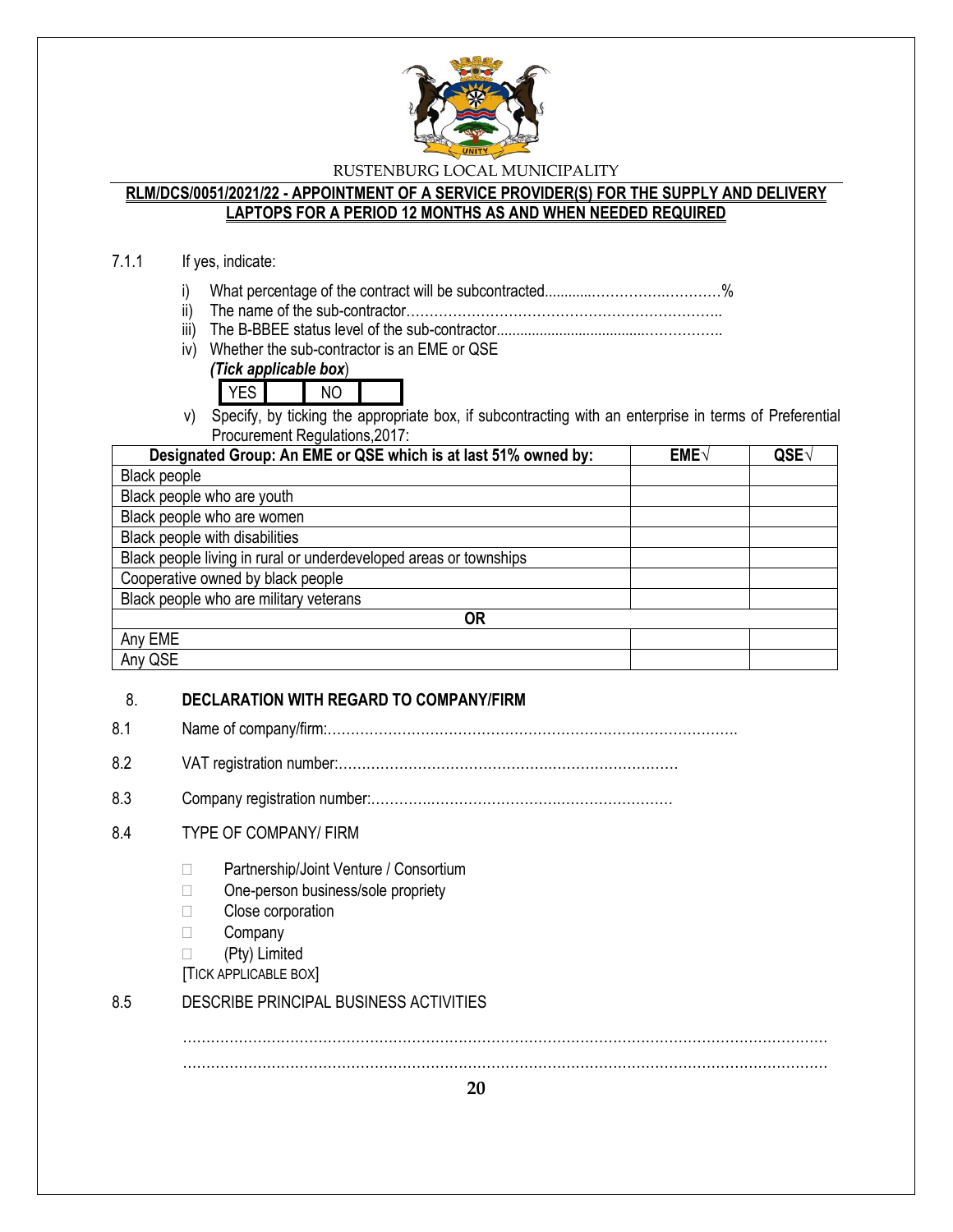

## **RLM/DCS/0051/2021/22 - APPOINTMENT OF A SERVICE PROVIDER(S) FOR THE SUPPLY AND DELIVERY LAPTOPS FOR A PERIOD 12 MONTHS AS AND WHEN NEEDED REQUIRED**

### 8.6 COMPANY CLASSIFICATION

- Manufacturer
- $\Box$  Supplier
- □ Professional service provider
- $\Box$  Other service providers, e.g. transporter, etc.

[*TICK APPLICABLE BOX*]

#### **8.7 MUNICIPAL INFORMATION**

**Municipality where business is situated: ….………………………………………………. Registered Account Number: …………………………. Stand Number**:…………………………………………….

#### 8.8 Total number of years the company/firm has been in business:…………………………

- 8.9 I/we, the undersigned, who is / are duly authorised to do so on behalf of the company/firm, certify that the points claimed, based on the B-BBE status level of contributor indicated in paragraphs 1.4 and 6.1 of the foregoing certificate, qualifies the company/ firm for the preference(s) shown and I / we acknowledge that:
	- i) The information furnished is true and correct;
	- ii) The preference points claimed are in accordance with the General Conditions as indicated in paragraph 1 of this form;
	- iii) In the event of a contract being awarded as a result of points claimed as shown in paragraphs 1.4 and 6.1, the contractor may be required to furnish documentary proof to the satisfaction of the purchaser that the claims are correct;
- iv) If the B-BBEE status level of contributor has been claimed or obtained on a fraudulent basis or any of the conditions of contract have not been fulfilled, the purchaser may, in addition to any other remedy it may have –
	- (a) disqualify the person from the bidding process;
	- (b) recover costs, losses or damages it has incurred or suffered as a result of that person's conduct;
	- (c) cancel the contract and claim any damages which it has suffered as a result of having to make less favourable arrangements due to such cancellation;
	- (d) recommend that the bidder or contractor, its shareholders and directors, or only the shareholders and directors who acted on a fraudulent basis, be restricted by the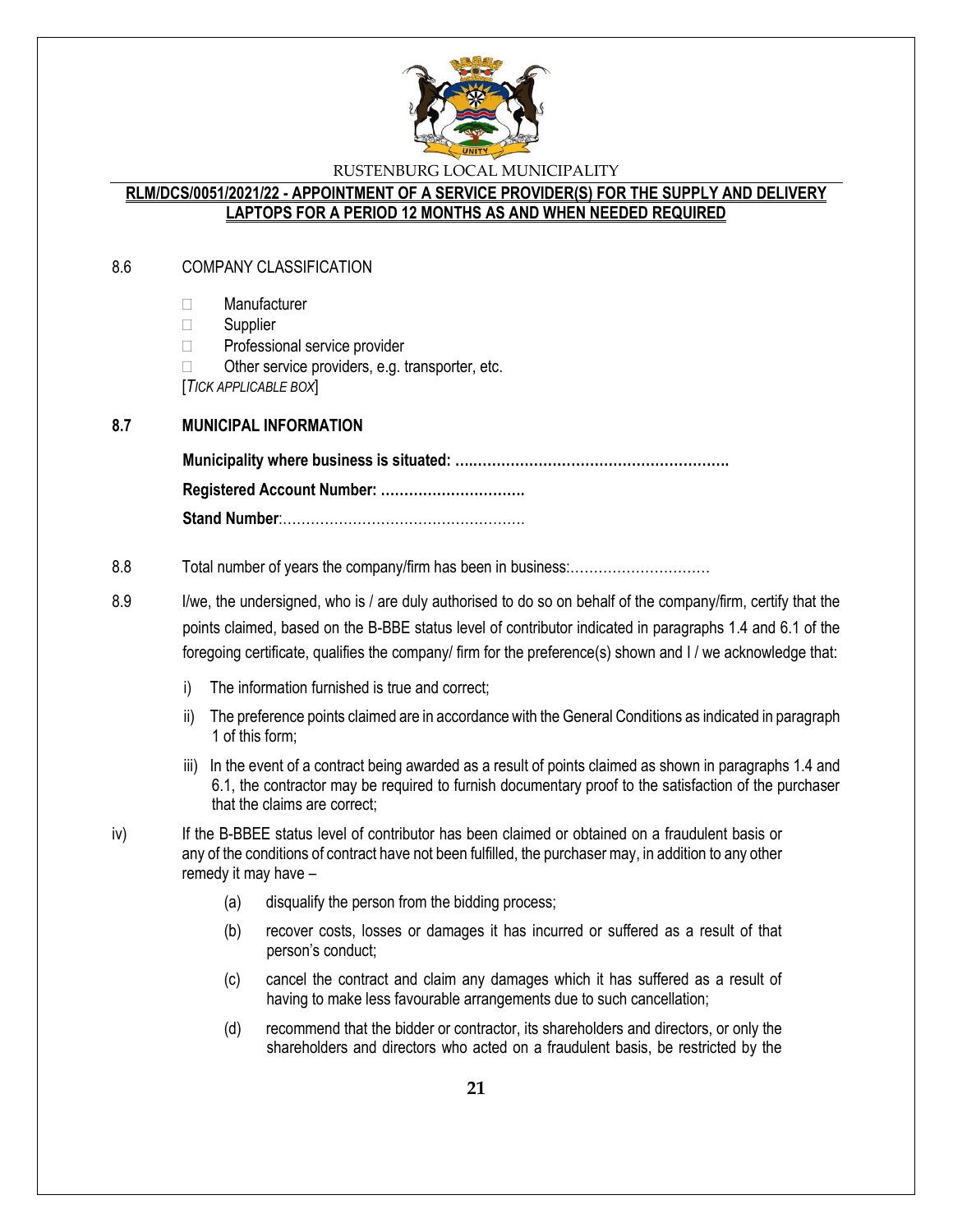

## **RLM/DCS/0051/2021/22 - APPOINTMENT OF A SERVICE PROVIDER(S) FOR THE SUPPLY AND DELIVERY LAPTOPS FOR A PERIOD 12 MONTHS AS AND WHEN NEEDED REQUIRED**

National Treasury from obtaining business from any organ of state for a period not exceeding 10 years, after the *audi alteram partem* (hear the other side) rule has been applied; and

(e) forward the matter for criminal prosecution.

| <b>WITNESSES</b> |                             |
|------------------|-----------------------------|
|                  | SIGNATURE(S) OF BIDDERS(S)  |
| ົ                | DATE:<br><b>ADDRESS</b><br> |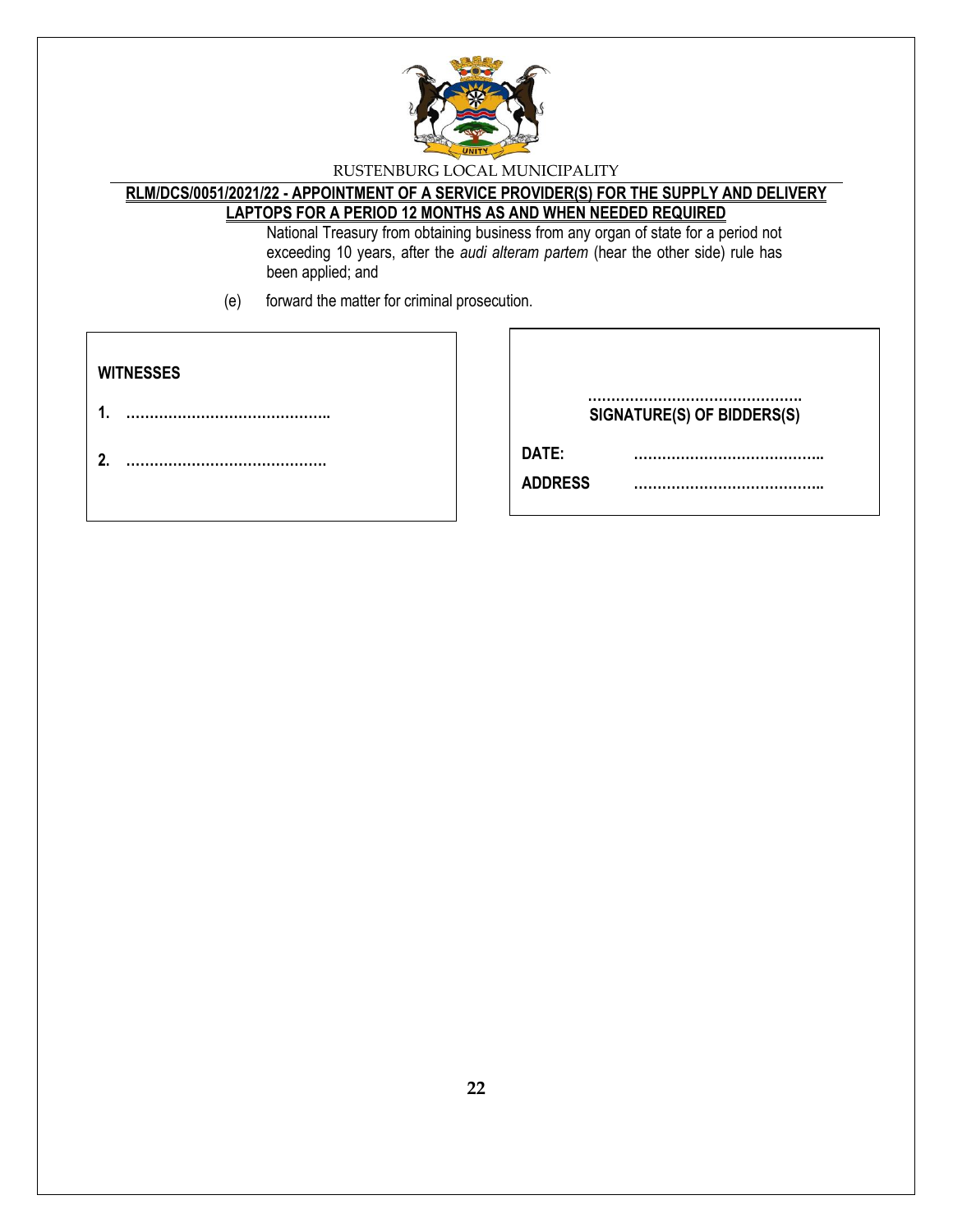

**RLM/DCS/0051/2021/22 - APPOINTMENT OF A SERVICE PROVIDER(S) FOR THE SUPPLY AND DELIVERY LAPTOPS FOR A PERIOD 12 MONTHS AS AND WHEN NEEDED REQUIRED**

## **CONTRACT FORM - RENDERING OF SERVICES MDB 7.2**

**THIS FORM MUST BE FILLED IN DUPLICATE BY BOTH THE SERVICE PROVIDER (PART 1) AND THE PURCHASER (PART 2). BOTH FORMS MUST BE SIGNED IN THE ORIGINAL SO THAT THE SERVICE PROVIDER AND THE PURCHASER WOULD BE IN POSSESSION OF ORIGINALLY SIGNED CONTRACTS FOR THEIR RESPECTIVE RECORDS.**

## **PART 1 (TO BE FILLED IN BY THE SERVICE PROVIDER)**

1. I hereby undertake to render services described in the attached bidding documents to (name of the institution)

……………………………………………………………………………………………………………………………... in accordance with the requirements and task directives / proposals specifications stipulated in Bid Number………….………………………………… at the price/s quoted. My offer/s remain binding upon me and open for acceptance by the Purchaser during the validity period indicated and calculated from the closing date of the bid.

## 2. The following documents shall be deemed to form and be read and construed as part of this agreement:

- (i) Bidding documents,
	- *-* Invitation to bid;
		- *-* Tax compliance status (CSD report);
	- Pricing schedule(s);
	- Filled in task directive/proposal;
	- Preference claims for Broad Based Black Economic Empowerment Status Level of Contribution in terms of the Preferential Procurement Regulations 2011;
	- *-* Declaration of interest;
	- *-* Declaration of bidder's past SCM practices;
	- *-* Certificate of Independent Bid Determination;
	- *-* Special Conditions of Contract;
- (ii) General Conditions of Contract; and
- (iii) Other (specify)
- 3. I confirm that I have satisfied myself as to the correctness and validity of my bid; that the price(s) and rate(s) quoted cover all the services specified in the bidding documents; that the price(s) and rate(s) cover all my obligations and I accept that any mistakes regarding price(s) and rate(s) and calculations will be at my own risk.
- 4. I accept full responsibility for the proper execution and fulfilment of all obligations and conditions devolving on me under this agreement as the principal liable for the due fulfillment of this contract.
- 5. I declare that I have no participation in any collusive practices with any bidder or any other person regarding this or any other bid.
- 6. I confirm that I am duly authorised to sign this contract.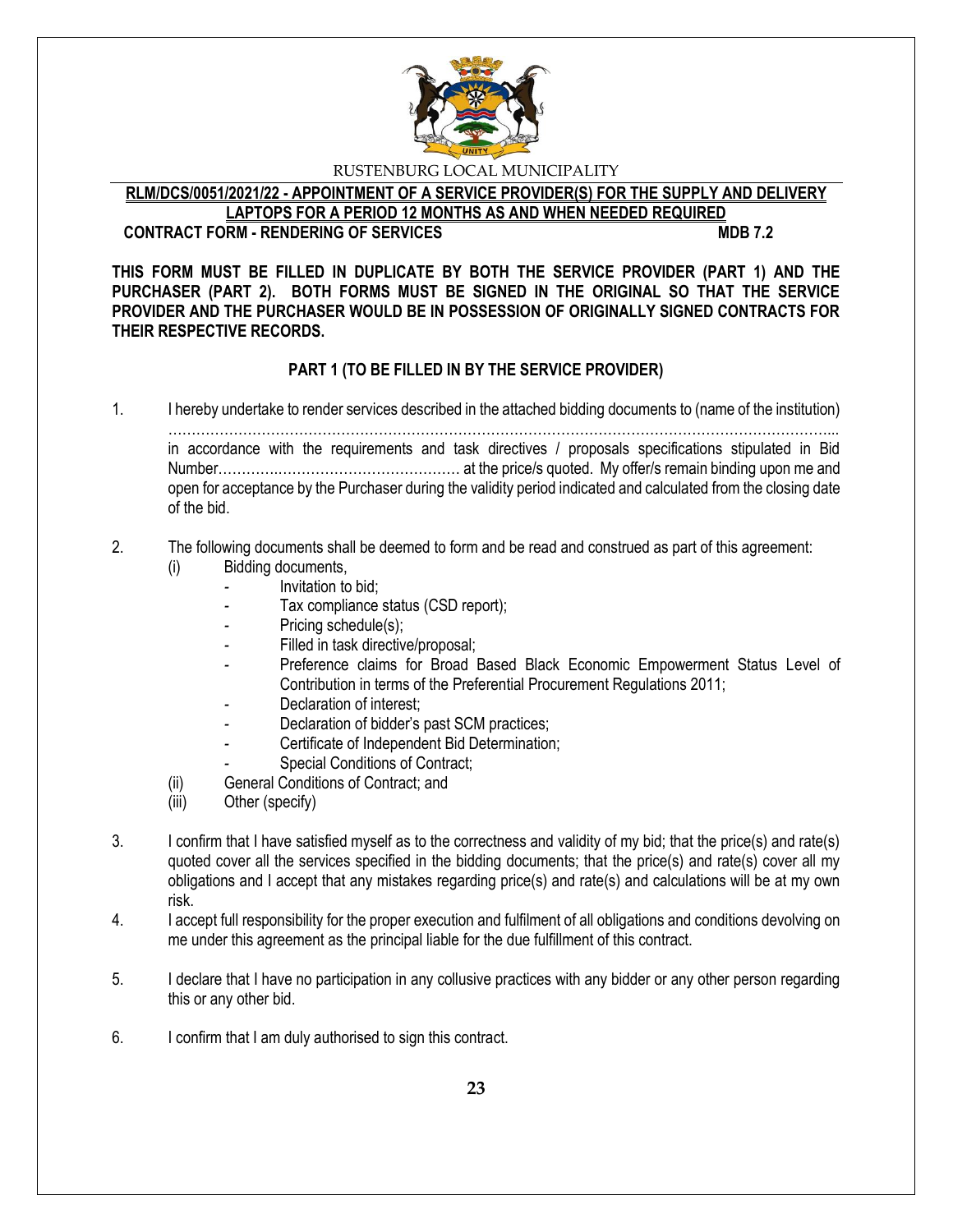

## **RLM/DCS/0051/2021/22 - APPOINTMENT OF A SERVICE PROVIDER(S) FOR THE SUPPLY AND DELIVERY LAPTOPS FOR A PERIOD 12 MONTHS AS AND WHEN NEEDED REQUIRED**

| NAME (PRINT)     |  |
|------------------|--|
| <b>CAPACITY</b>  |  |
| <b>SIGNATURE</b> |  |
| NAME OF FIRM     |  |
| DATE             |  |

- **1 …….……………………..**
- **2 ……….…………………**

**………………………**

**DATE:**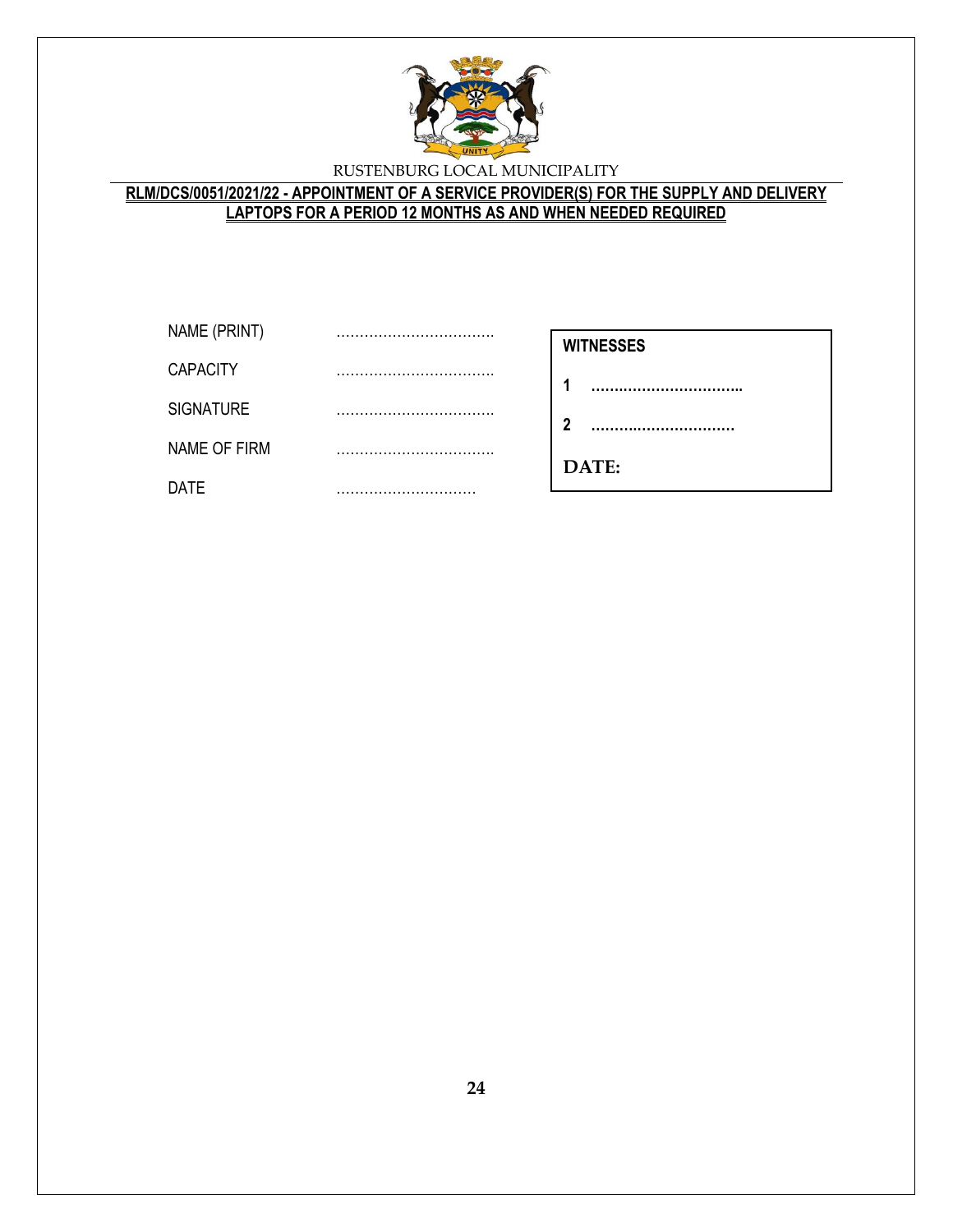

### **RLM/DCS/0051/2021/22 - APPOINTMENT OF A SERVICE PROVIDER(S) FOR THE SUPPLY AND DELIVERY LAPTOPS FOR A PERIOD 12 MONTHS AS AND WHEN NEEDED REQUIRED**

**MBD 7.2**

## **CONTRACT FORM - RENDERING OF SERVICES**

## **PART 2 (TO BE FILLED IN BY THE PURCHASER [RLM])**

- 1. I……………………………………………. in my capacity as……………………...…………………………….. accept your bid under reference number ………………………………………….dated………………………for the rendering of services indicated hereunder and/or further specified in the annexure(s).
- 2. An official order indicating service delivery instructions is forthcoming.
- 3. I undertake to make payment for the services rendered in accordance with the terms and conditions of the contract, within 30 (thirty) days after receipt of an invoice.

| <b>DESCRIPTION OF</b><br><b>SERVICE</b> | <b>PRICE (ALL</b><br><b>APPLICABLE</b><br><b>TAXES</b><br>INCLUDED) | <b>COMPLETION</b><br><b>DATE</b> | <b>B-BBEE</b><br><b>STATUS</b><br><b>LEVEL OF</b><br><b>CONTRIBUTIO</b><br>N | <b>MINIMUM</b><br><b>THRESHOLD</b><br><b>FOR LOCAL</b><br><b>PRODUCTION</b><br><b>AND</b><br><b>CONTENT (if</b><br>applicable) |
|-----------------------------------------|---------------------------------------------------------------------|----------------------------------|------------------------------------------------------------------------------|--------------------------------------------------------------------------------------------------------------------------------|
|                                         |                                                                     |                                  |                                                                              |                                                                                                                                |

4. I confirm that I am duly authorized to sign this contract.

SIGNED AT ………………………………………ON………………………………...

- NAME (PRINT) ………………………………………….
- SIGNATURE …………………………………………

OFFICIAL STAMP

**DATE: ……………………..**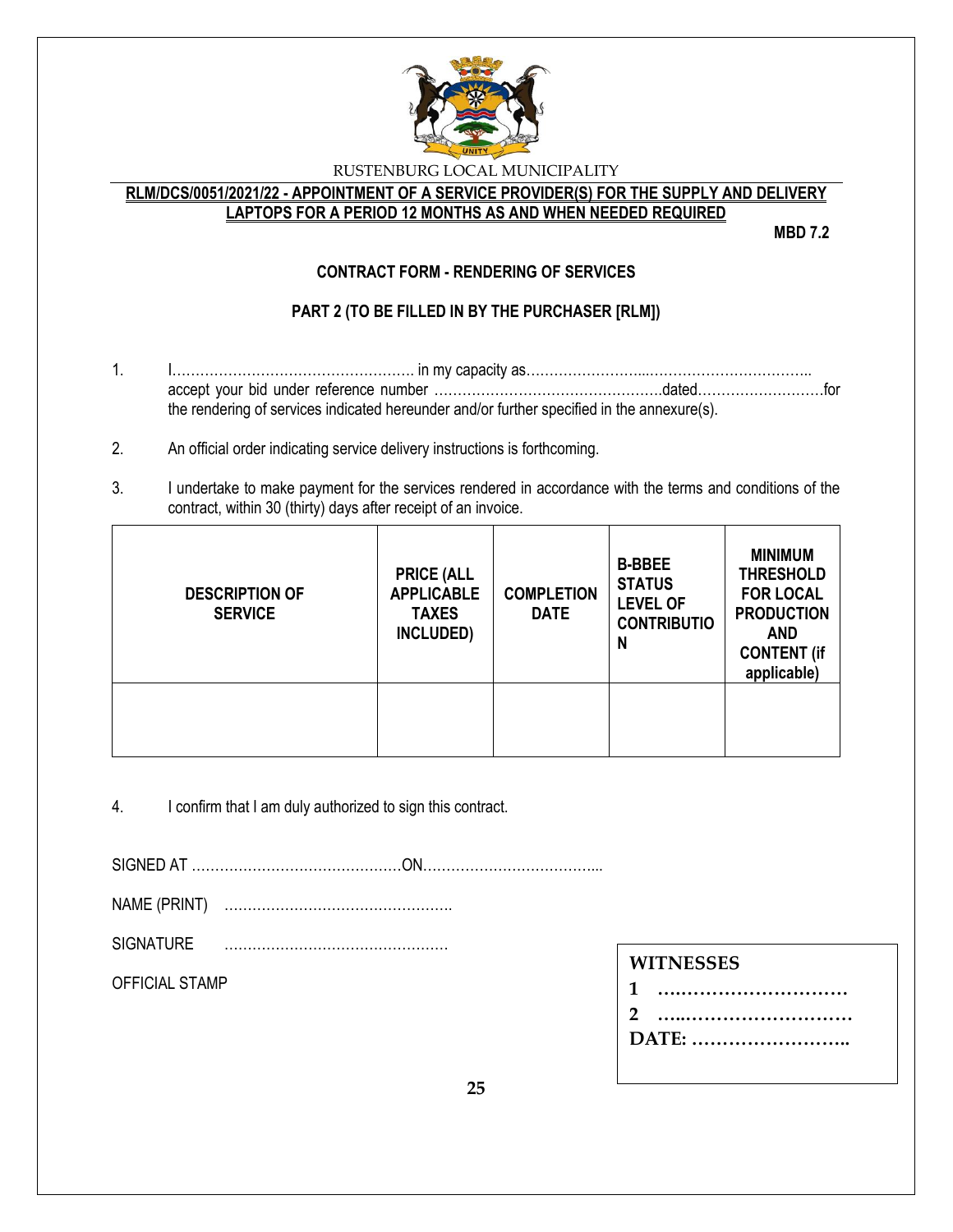

### **RLM/DCS/0051/2021/22 - APPOINTMENT OF A SERVICE PROVIDER(S) FOR THE SUPPLY AND DELIVERY LAPTOPS FOR A PERIOD 12 MONTHS AS AND WHEN NEEDED REQUIRED**

## **MBD 8: DECLARATION OF ABUSE OF SUPPLY CHAIN MANAGEMENT SYSTEM**

- 1 This Standard Bidding Document must form part of all bids invited.
- 2 It serves as a declaration to be used by institutions in ensuring that when goods and services are being procured, all reasonable steps are taken to combat the abuse of the supply chain management system.
- 3 The bid of any bidder may be disregarded if that bidder, or any of its directors have
	- a. abused the institution's supply chain management system;
	- b. committed fraud or any other improper conduct in relation to such system; or
	- c. failed to perform on any previous contract.
- 4 In order to give effect to the above, the following questionnaire must be completed and submitted with the bid.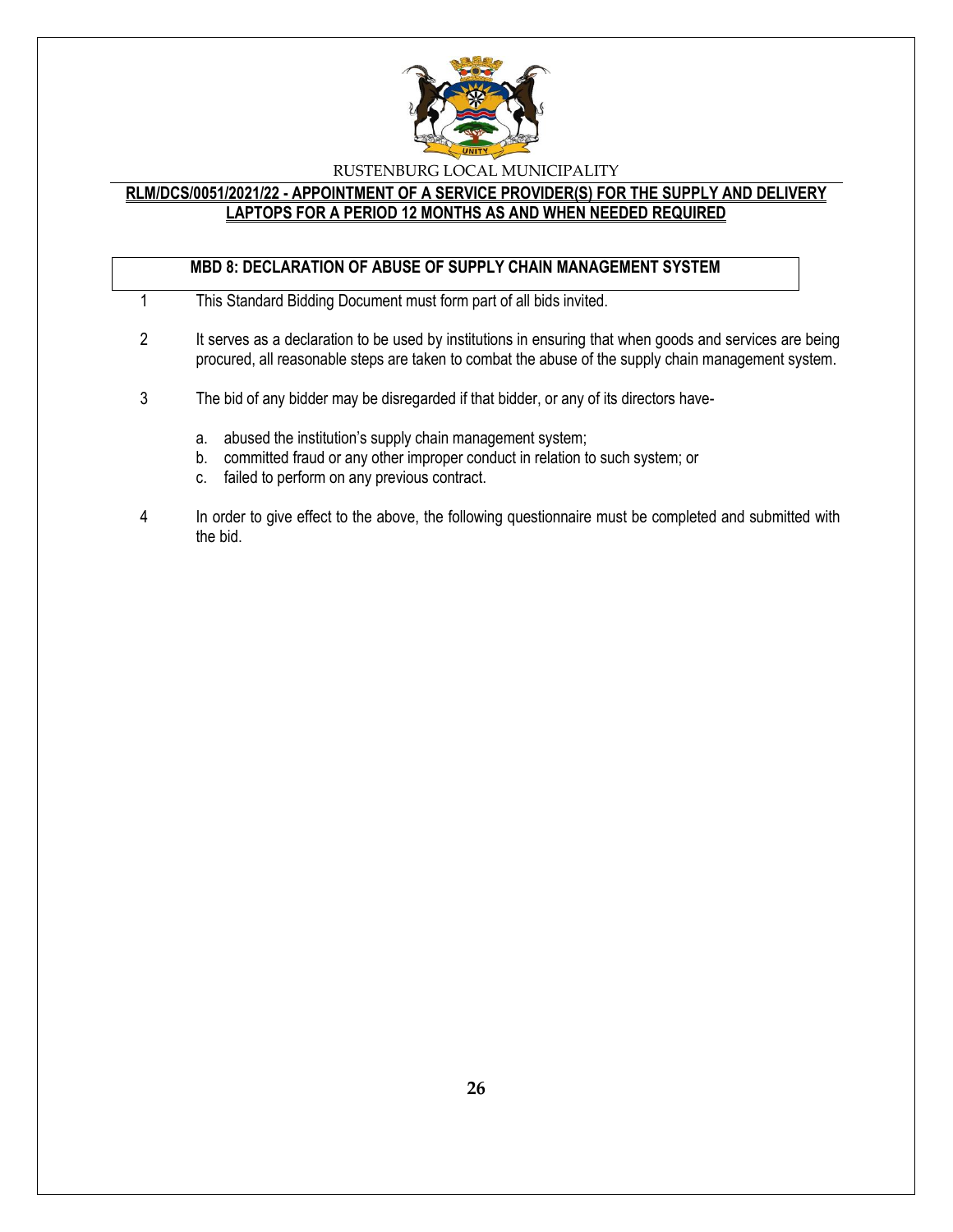

# **RLM/DCS/0051/2021/22 - APPOINTMENT OF A SERVICE PROVIDER(S) FOR THE SUPPLY AND DELIVERY**

|             | <b>LAPTOPS FOR A PERIOD 12 MONTHS AS AND WHEN NEEDED REQUIRED</b>                                                                                                                                                                                                                                                                                                                                                                                                                                                                                                                                   |                   |                 |
|-------------|-----------------------------------------------------------------------------------------------------------------------------------------------------------------------------------------------------------------------------------------------------------------------------------------------------------------------------------------------------------------------------------------------------------------------------------------------------------------------------------------------------------------------------------------------------------------------------------------------------|-------------------|-----------------|
| Item<br>4.1 | Question<br>Is the bidder or any of its directors listed on the National Treasury's Database of Restricted<br>Suppliers as companies or persons prohibited from doing business with the public sector?<br>Companies or persons who are listed on this Database were informed in writing of this<br>restriction by the Accounting Officer/Authority of the institution that imposed the restriction after<br>the audi alteram partem rule was applied). The Database of Restricted Suppliers now resides<br>on the National Treasury's website (www.treasury.gov.za) and can be accessed by clicking | Yes<br><b>Yes</b> | No<br><b>No</b> |
|             | on its link at the bottom of the home page.                                                                                                                                                                                                                                                                                                                                                                                                                                                                                                                                                         |                   |                 |
| 4.1.1       | If so, furnish particulars:                                                                                                                                                                                                                                                                                                                                                                                                                                                                                                                                                                         |                   |                 |
| 4.2         | Is the bidder or any of its directors listed on the Register for Tender Defaulters in terms of<br>section 29 of the Prevention and Combating of Corrupt Activities Act (No 12 of 2004)?<br>The Register for Tender Defaulters can be accessed on the National Treasury's website<br>(www.treasury.gov.za) by clicking on its link at the bottom of the home page.                                                                                                                                                                                                                                   | Yes               | No              |
| 4.2.1       | If so, furnish particulars:                                                                                                                                                                                                                                                                                                                                                                                                                                                                                                                                                                         |                   |                 |
| 4.3         | Was the bidder or any of its directors convicted by a court of law (including a court outside of<br>the Republic of South Africa) for fraud or corruption during the past five years?                                                                                                                                                                                                                                                                                                                                                                                                               | Yes               | No.             |
| 4.3.1       | If so, furnish particulars:                                                                                                                                                                                                                                                                                                                                                                                                                                                                                                                                                                         |                   |                 |
| 4.4         | Was any contract between the bidder and any organ of state terminated during the past five<br>years on account of failure to perform on or comply with the contract?                                                                                                                                                                                                                                                                                                                                                                                                                                | Yes               | No              |
| 4.4.1       | If so, furnish particulars:                                                                                                                                                                                                                                                                                                                                                                                                                                                                                                                                                                         |                   |                 |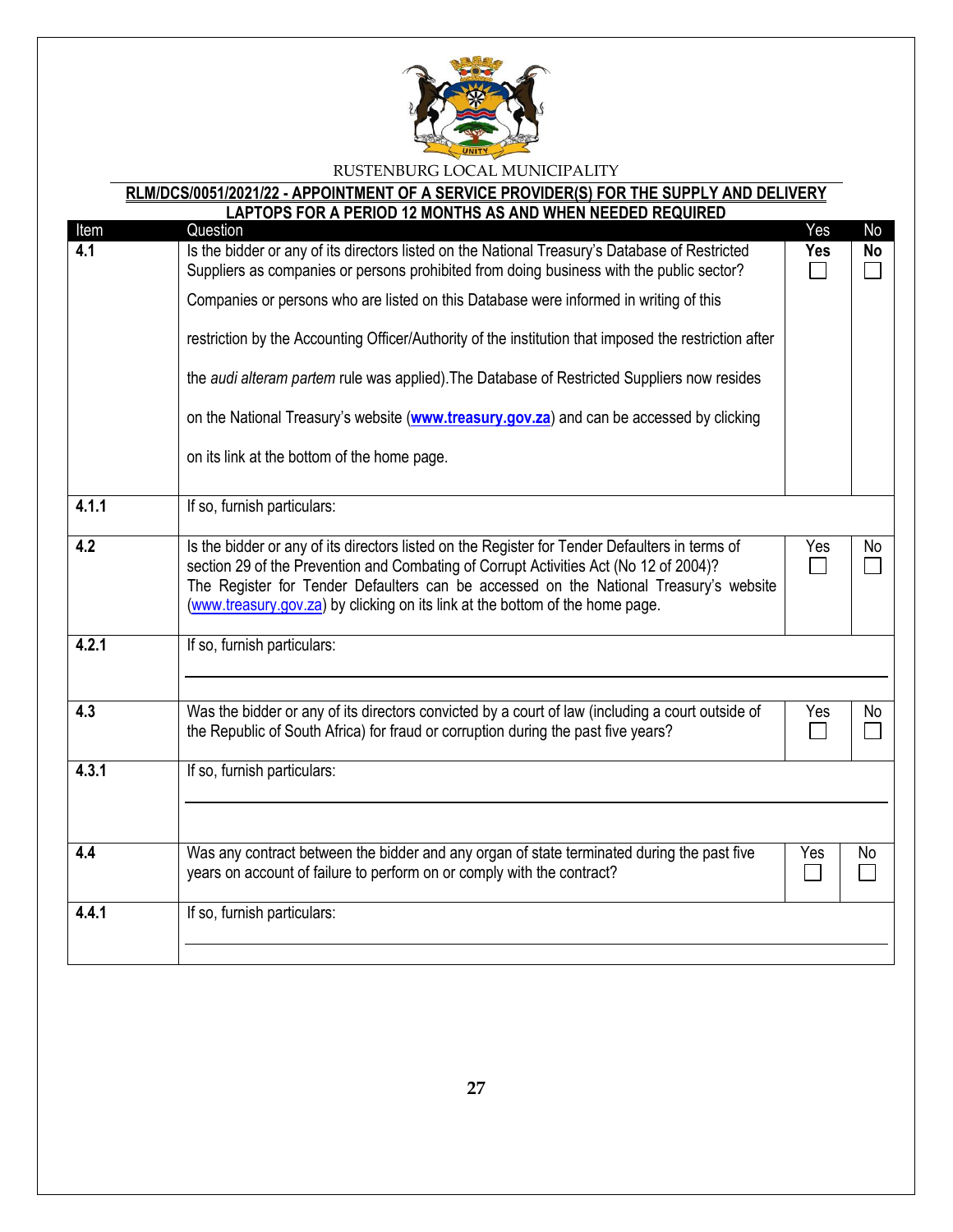

## **RLM/DCS/0051/2021/22 - APPOINTMENT OF A SERVICE PROVIDER(S) FOR THE SUPPLY AND DELIVERY LAPTOPS FOR A PERIOD 12 MONTHS AS AND WHEN NEEDED REQUIRED**

### **CERTIFICATION**

I, THE UNDERSIGNED (FULL NAME)…………………………………………………....................CERTIFY THAT THE INFORMATION FURNISHED ON THIS DECLARATION FORM IS TRUE AND CORRECT. I ACCEPT THAT, IN ADDITION TO CANCELLATION OF A CONTRACT, ACTION MAY BE TAKEN AGAINST ME SHOULD THIS DECLARATION PROVE TO BE FALSE.

| Name/s and surname of Bidder |  |
|------------------------------|--|

………………………………………........................... ........................................... Position in the Firm/Company Date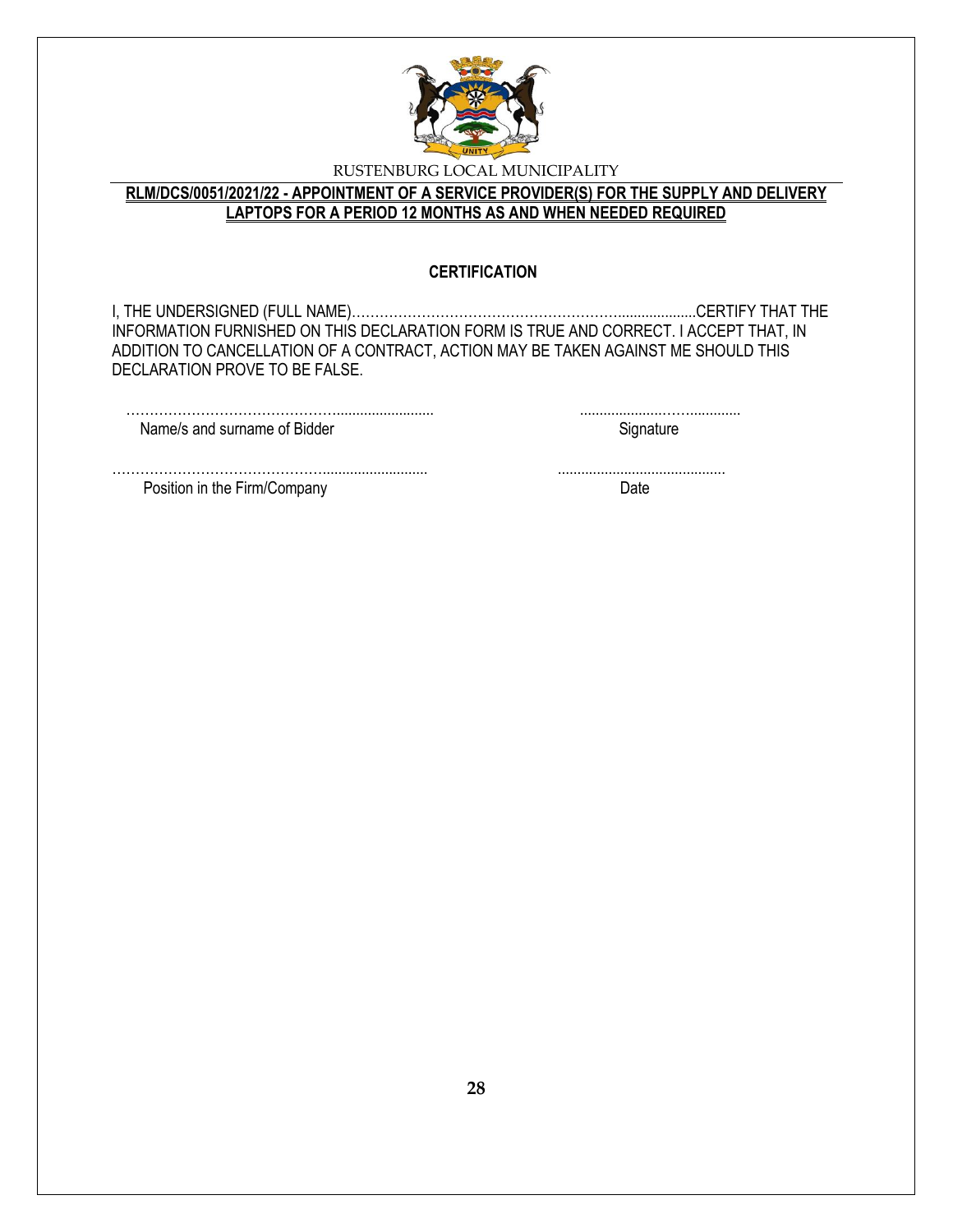

#### **RLM/DCS/0051/2021/22 - APPOINTMENT OF A SERVICE PROVIDER(S) FOR THE SUPPLY AND DELIVERY LAPTOPS FOR A PERIOD 12 MONTHS AS AND WHEN NEEDED REQUIRED**

## **MBD 9: CERTIFICATE OF INDEPENDENT BID DETERMINATION**

**1** This Municipal Bidding Document (MBD) must form part of all bids<sup>1</sup> invited.

- 2 Section 4 (1) (b) (iii) of the Competition Act No. 89 of 1998, as amended, prohibits an agreement between, or concerted practice by, firms, or a decision by an association of firms, if it is between parties in a horizontal relationship and if it involves collusive bidding (or bid rigging).² Collusive bidding is a *pe se* prohibition meaning that it cannot be justified under any grounds.
- 3 Municipal Supply Regulation 38 (1) prescribes that a supply chain management policy must provide measures for the combating of abuse of the supply chain management system, and must enable the accounting officer, among others, to:
	- a. take all reasonable steps to prevent such abuse;
	- b. reject the bid of any bidder if that bidder or any of its directors has abused the supply chain management system of the municipality or municipal entity or has committed any improper conduct in relation to such system; and
	- c. cancel a contract awarded to a person if the person committed any corrupt or fraudulent act during the bidding process or the execution of the contract.
	- 4 This MBD serves as a certificate of declaration that would be used by institutions to ensure that, when bids are considered, reasonable steps are taken to prevent any form of bid-rigging.
	- 5 In order to give effect to the above, the attached Certificate of Bid Determination (MBD 9) must be completed and submitted with the bid:

<sup>1</sup> Includes price quotations, advertised competitive bids, limited bids and proposals.

² Bid rigging (or collusive bidding) occurs when businesses, that would otherwise be expected to compete, secretly conspire to raise prices or lower the quality of goods and / or services for purchasers who wish to acquire goods and / or services through a bidding process. Bid rigging is, therefore, an agreement between competitors not to compete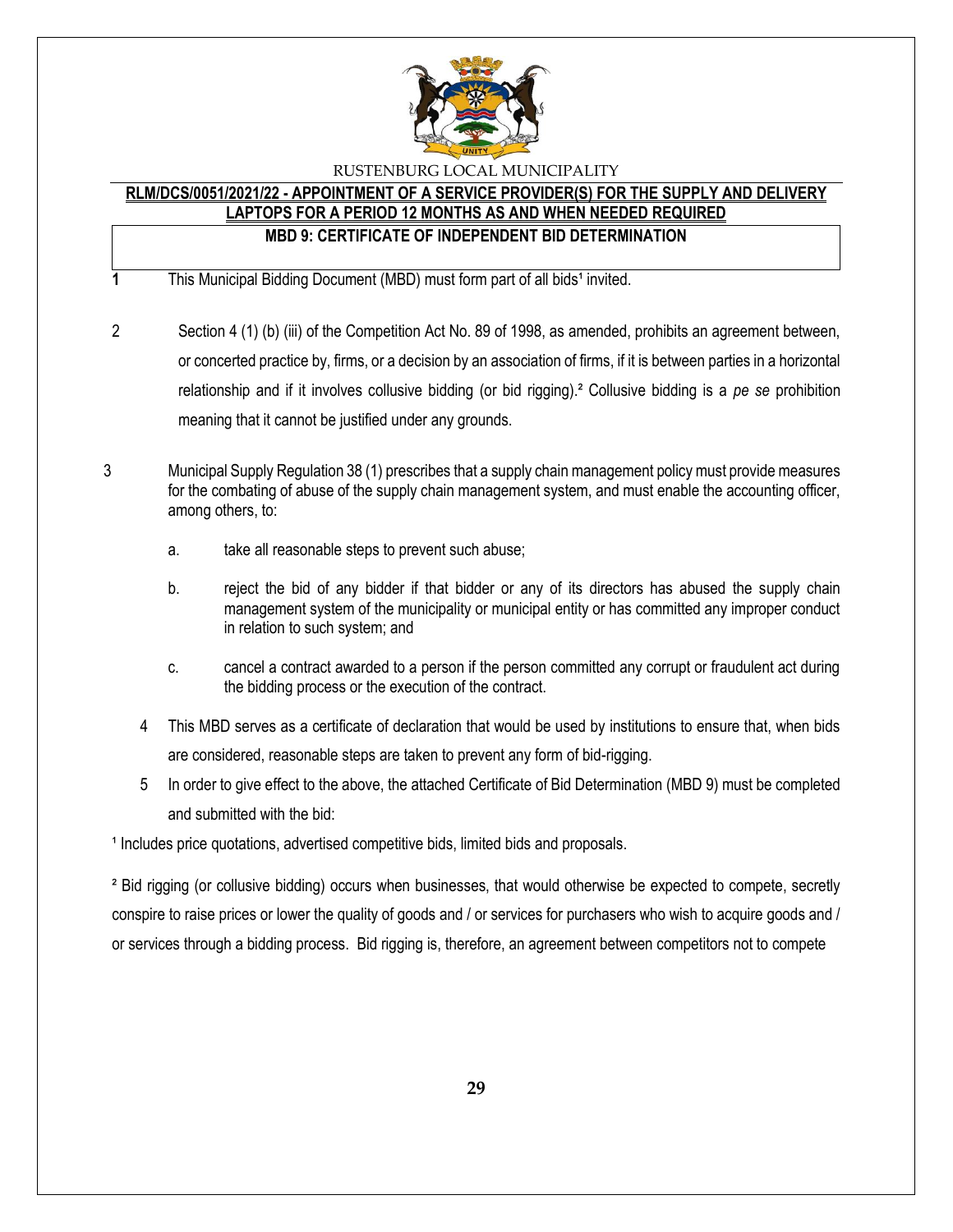

### **RLM/DCS/0051/2021/22 - APPOINTMENT OF A SERVICE PROVIDER(S) FOR THE SUPPLY AND DELIVERY LAPTOPS FOR A PERIOD 12 MONTHS AS AND WHEN NEEDED REQUIRED**

I, the undersigned, in submitting the accompanying bid:

(Bid Number and Description)

in response to the invitation for the bid made by:

(Name of Municipality / Municipal Entity)

do hereby make the following statements that I certify to be true and complete in every respect: I certify, on behalf of: that:  $\blacksquare$ 

\_\_\_\_\_\_\_\_\_\_\_\_\_\_\_\_\_\_\_\_\_\_\_\_\_\_\_\_\_\_\_\_\_\_\_\_\_\_\_\_\_\_\_\_\_\_\_\_\_\_\_\_\_\_\_\_\_\_\_\_\_\_\_\_\_\_\_\_\_\_\_\_\_\_\_\_\_\_

\_\_\_\_\_\_\_\_\_\_\_\_\_\_\_\_\_\_\_\_\_\_\_\_\_\_\_\_\_\_\_\_\_\_\_\_\_\_\_\_\_\_\_\_\_\_\_\_\_\_\_\_\_\_\_\_\_\_\_\_\_\_\_\_\_\_\_\_\_\_\_\_

(Name of Bidder)

- 1. I have read and I understand the contents of this Certificate;
- 2. I understand that the accompanying bid will be disqualified if this Certificate is found not to be true and complete in every respect;
- 3. I am authorized by the bidder to sign this Certificate, and to submit the accompanying bid, on behalf of the bidder;
- 4. Each person whose signature appears on the accompanying bid has been authorized by the bidder to determine the terms of, and to sign, the bid, on behalf of the bidder;
- 5. For the purposes of this Certificate and the accompanying bid, I understand that the word "competitor" shall include any individual or organization, other than the bidder, whether or not affiliated with the bidder, who:
	- (a) has been requested to submit a bid in response to this bid invitation;
	- (b) could potentially submit a bid in response to this bid invitation, based on their qualifications, abilities or experience; and
	- (c) provides the same goods and services as the bidder and/or is in the same line of business as the bidder
- 6. The bidder has arrived at the accompanying bid independently from, and without consultation, communication, agreement or arrangement with any competitor. However communication between partners in a joint venture or consortium<sup>3</sup> will not be construed as collusive bidding.
- 7. In particular, without limiting the generality of paragraphs 6 above, there has been no consultation, communication, agreement or arrangement with any competitor regarding:
	- (a) prices;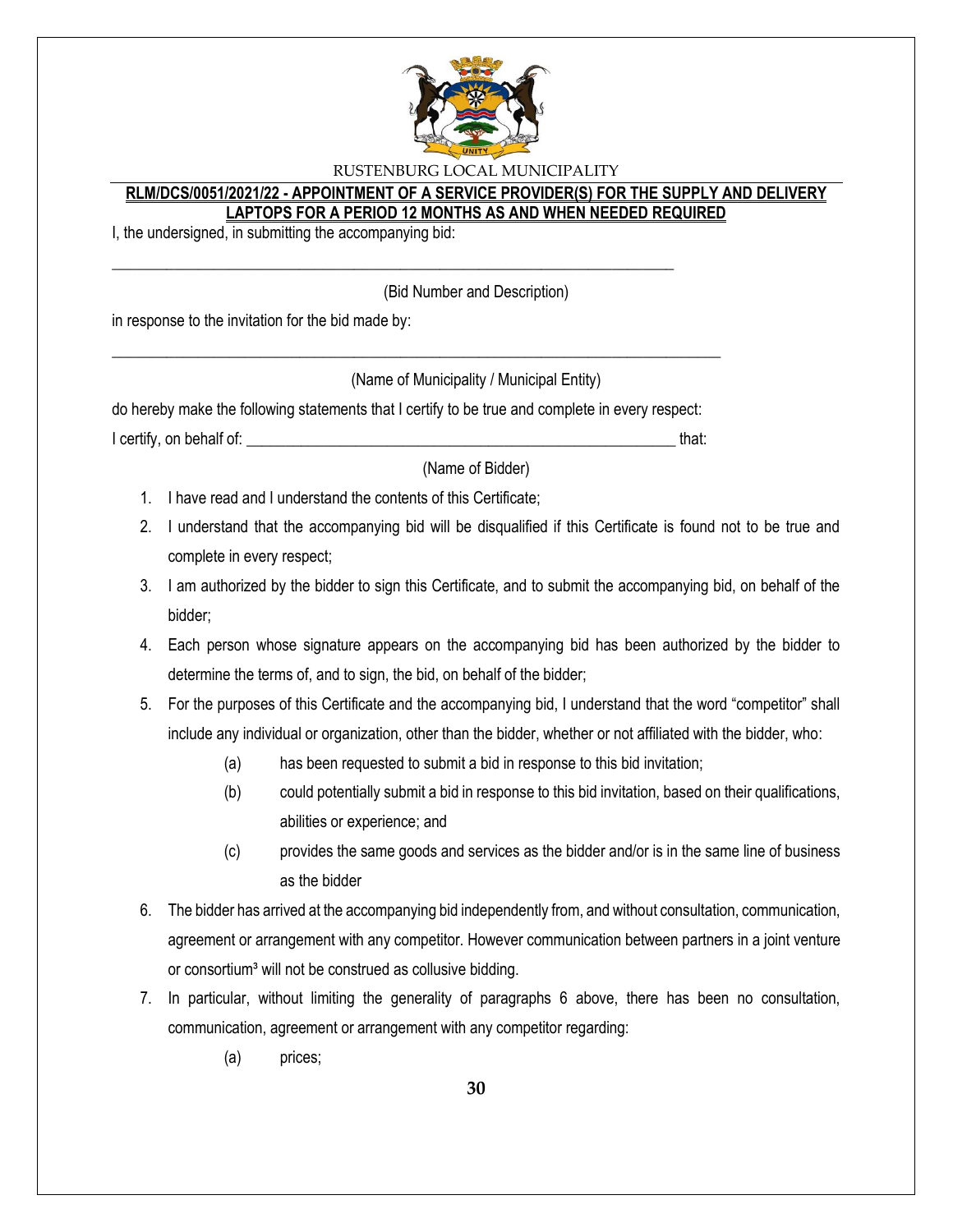

#### **RLM/DCS/0051/2021/22 - APPOINTMENT OF A SERVICE PROVIDER(S) FOR THE SUPPLY AND DELIVERY LAPTOPS FOR A PERIOD 12 MONTHS AS AND WHEN NEEDED REQUIRED**

- (b) geographical area where product or service will be rendered (market allocation)
- (c) methods, factors or formulas used to calculate prices;
- (d) the intention or decision to submit or not to submit, a bid;
- (e) the submission of a bid which does not meet the specifications and conditions of the bid;or
- (f) bidding with the intention not to win the bid.
- 8. In addition, there have been no consultations, communications, agreements or arrangements with any competitor regarding the quality, quantity, specifications and conditions or delivery particulars of the products or services to which this bid invitation relates.
- 9. The terms of the accompanying bid have not been, and will not be, disclosed by the bidder, directly or indirectly, to any competitor, prior to the date and time of the official bid opening or of the awarding of the contract.
- 10. I am aware that, in addition and without prejudice to any other remedy provided to combat any restrictive practices related to bids and contracts, bids that are suspicious will be reported to the Competition Commission for investigation and possible imposition of administrative penalties in terms of section 59 of the Competition Act No 89 of 1998 and or may be reported to the National Prosecuting Authority (NPA) for criminal investigation and or may be restricted from conducting business with the public sector for a period not exceeding ten (10) years in terms of the Prevention and Combating of Corrupt Activities Act No 12 of 2004 or any other applicable legislation.

<sup>3</sup> Joint venture or Consortium means an association of persons for the purpose of combining their expertise, property, capital, efforts, skill and knowledge in an activity for the execution of a contract.

| Signature | Date           |
|-----------|----------------|
|           |                |
|           |                |
|           |                |
| Position  | Name of Bidder |
|           |                |
|           |                |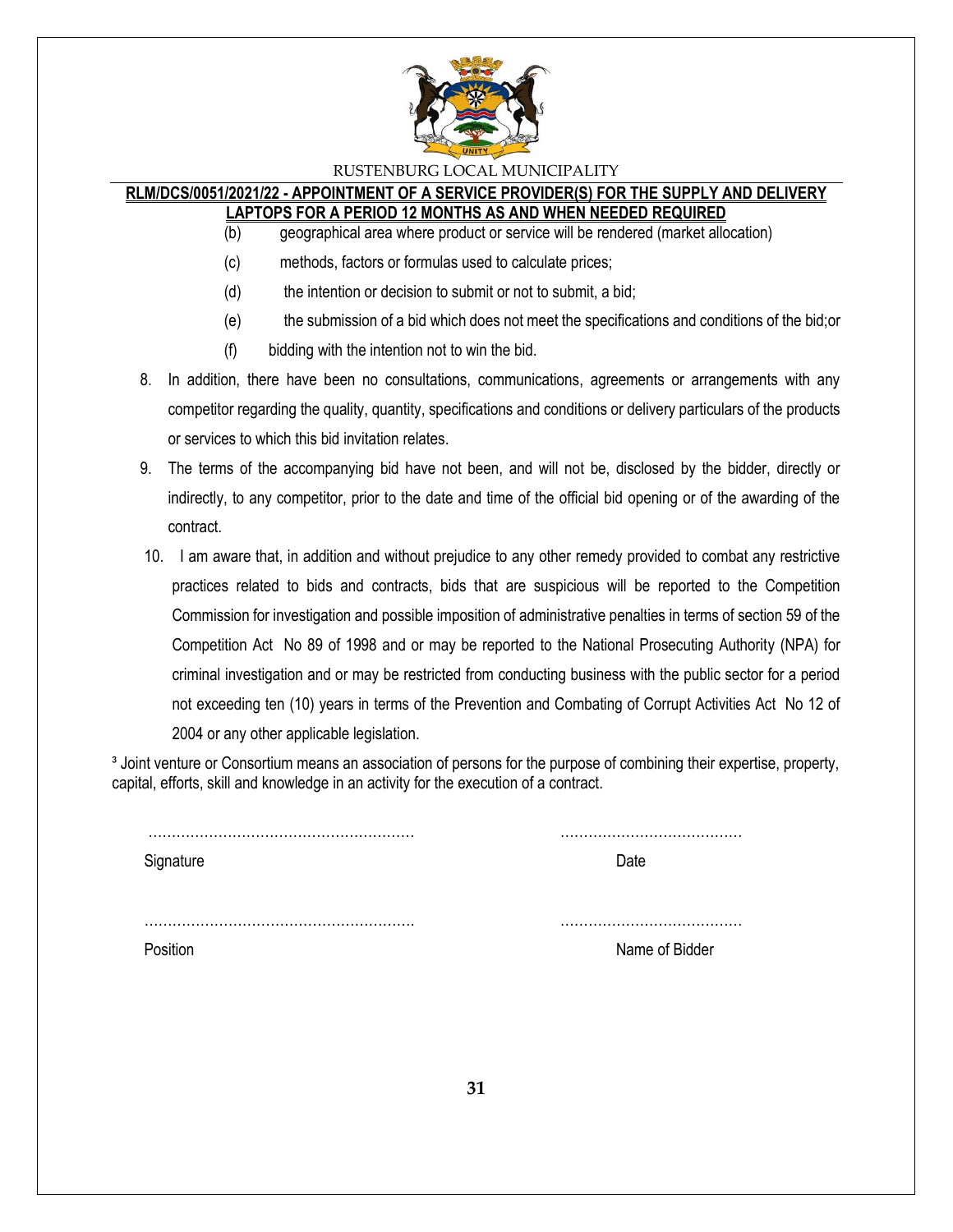

## **RLM/DCS/0051/2021/22 - APPOINTMENT OF A SERVICE PROVIDER(S) FOR THE SUPPLY AND DELIVERY LAPTOPS FOR A PERIOD 12 MONTHS AS AND WHEN NEEDED REQUIRED**

### **SECTION 38: DECLARATION FORM**

Having examined the BID and the general conditions thereto, I/we hereby certify that the bid price in the bid schedules and the preference points claimed are correct.

I/We furthermore certify that I/we/the Company comply/complies with the issues around Section 38 of the Supply Chain Management Policy inter alia:

## **IF ALL IS IN PLACE IN RESPECT OF THE CONTRACTUAL ISSUES LISTED IN THE TABLE BELOW; THE ANSWER SHOULD BE YES. ATTACH SUPPORTING INFORMATION IF ANY OF THE ANSWERS IS NO.**

Note that the Municipality's Procurement Section will verify the statements.

I/we certify the following:

| No. | <b>CONTRACTUAL ISSUES</b>                                                                     | <b>YES</b> | NO |
|-----|-----------------------------------------------------------------------------------------------|------------|----|
| 1.  | In terms of Section 38 (1) (c) that the Bidder or any of the Directors is not listed as a     |            |    |
|     | person prohibited from doing business with the Public Sector                                  |            |    |
| 2.  | In terms of Section 38 (1)(d) (i) that the Bidder or any of the Directors does not owe        |            |    |
|     | rates and taxes or Municipal service charges to any Municipality that is in any arrears for   |            |    |
|     | more than three (3) months. Copies of the latest Municipal service charges statement of       |            |    |
|     | the Bidder and the Directors must be attached to the tender/bid document                      |            |    |
| 3.  | In terms of Section 38 (1) (d) (ii) that the Bidder or any of the Directors has not failed to |            |    |
|     | perform satisfactorily on a previous/previous contract/s with the Municipality or any organ   |            |    |
|     | of state                                                                                      |            |    |
| 4.  | In terms of Section 38 (i) (9) that the Bidder or any of the Directors has not been           |            |    |
|     | convicted for fraud or corruption during the past five (5) years                              |            |    |
| 5.  | In terms of Section 38 (i) (9) (iv) that the Bidder or any of the Directors has not been      |            |    |
|     | listed in the Register Of Tender Defaulters in terms of Section 29 of the Prevention and      |            |    |
|     | Combating of Corrupt Activities Act, (Act No. 12 of 2004)                                     |            |    |

................................................. ..................................2021. SIGNATURE OF BIDDER DATE

FULL NAME AND SURNAME OF BIDDER IN BLOCK LETTERS

 COMPANY NAME: .................................................................................... PHYSICAL ADDRESS: ............................................................................

.................................................................................................................

TELEPHONE NUMBER: ............................................................................

EMAIL ADDRESS: ..............................................................................

WITNESS 1: ...................................... WITNESS 2: ..................................................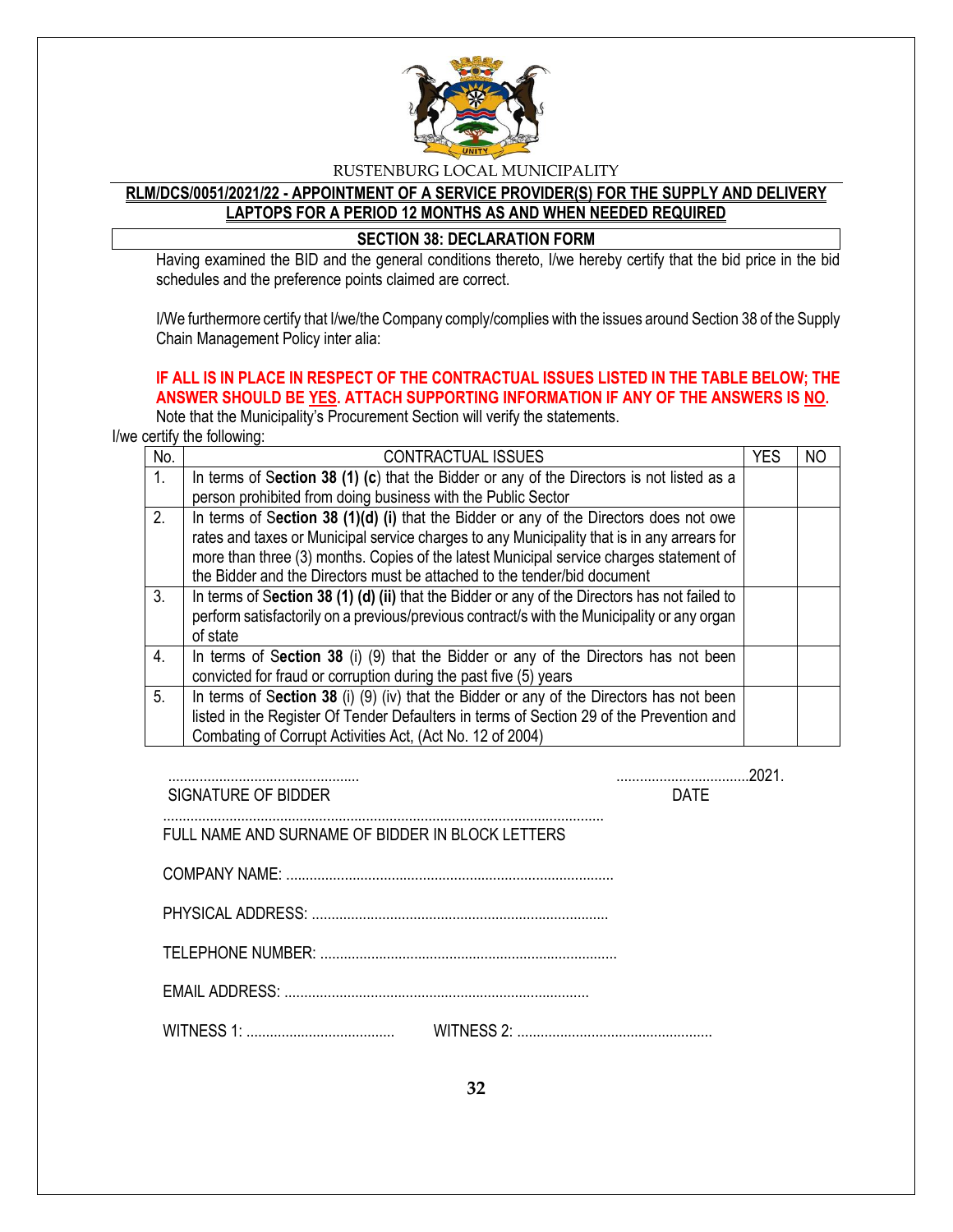

## **RLM/DCS/0051/2021/22 - APPOINTMENT OF A SERVICE PROVIDER(S) FOR THE SUPPLY AND DELIVERY LAPTOPS FOR A PERIOD 12 MONTHS AS AND WHEN NEEDED REQUIRED**

## **SIGNATORY AUTHORISATION**

## **(TO BE COMPLETED BY THE BIDDER)**

I/We the undersigned, am/are authorized to enter into this contract on behalf of

|                                             | (Name of Firm) |  |
|---------------------------------------------|----------------|--|
|                                             |                |  |
| all the documents on behalf of the company. |                |  |
|                                             |                |  |

Signature: ………………………………………………………….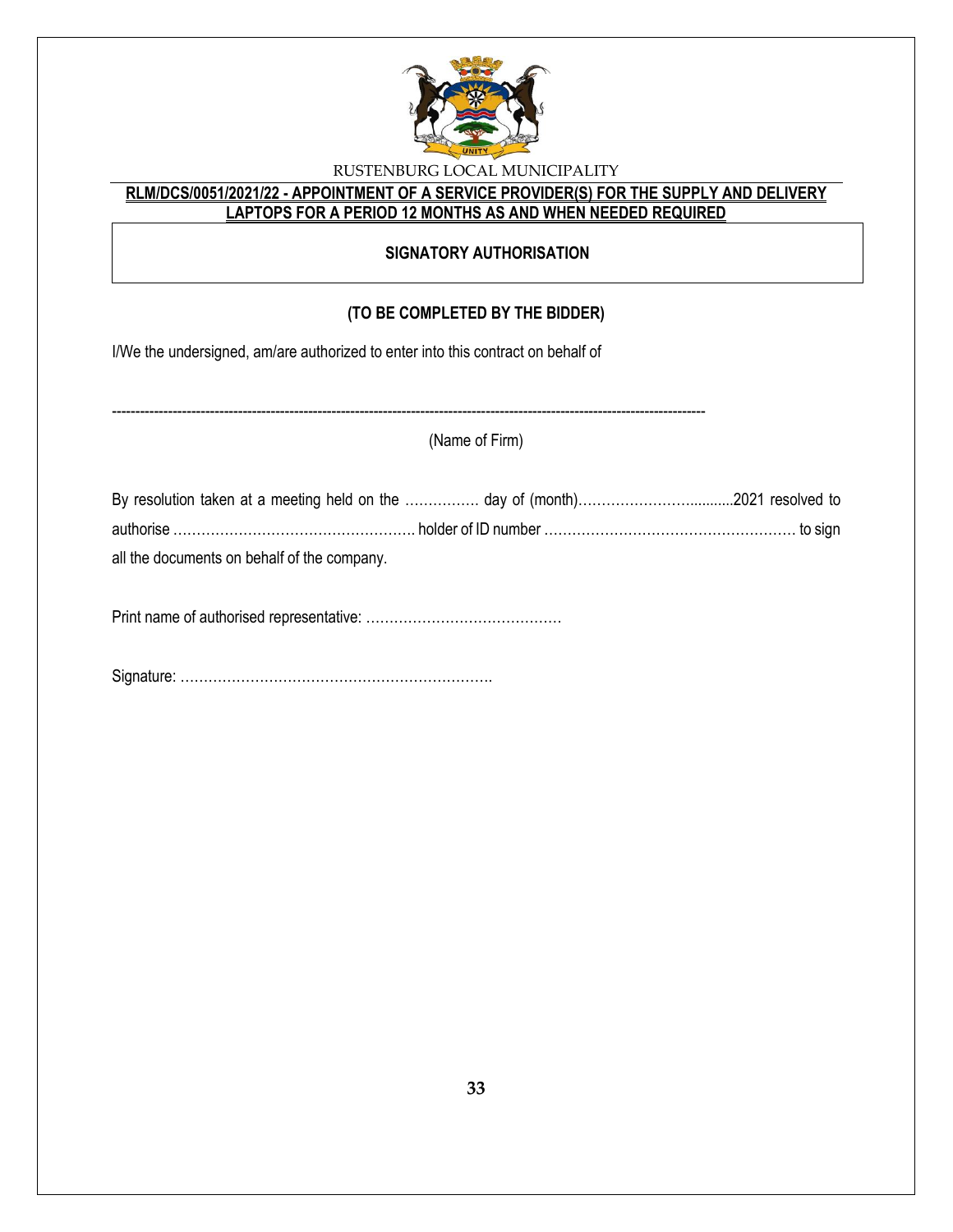

## **RLM/DCS/0051/2021/22 - APPOINTMENT OF A SERVICE PROVIDER(S) FOR THE SUPPLY AND DELIVERY**

**PLEASE NOTE: Failure to complete all blank spaces on this form or attend to other details mentioned therein will render the bid/tender liable to rejection.** 

.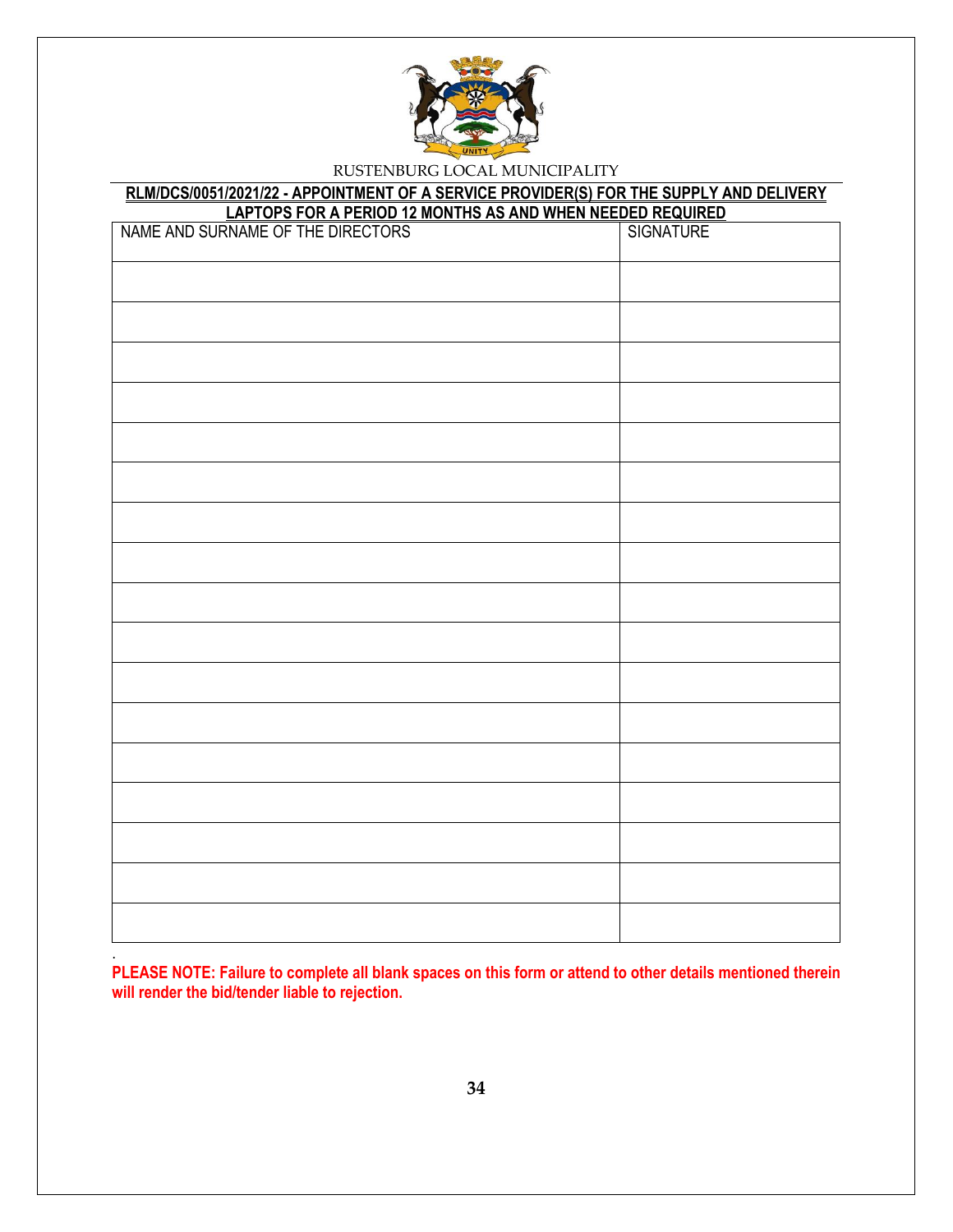

### **RLM/DCS/0051/2021/22 - APPOINTMENT OF A SERVICE PROVIDER(S) FOR THE SUPPLY AND DELIVERY LAPTOPS FOR A PERIOD 12 MONTHS AS AND WHEN NEEDED REQUIRED**

## GENERAL CONDITIONS OF CONTRACT (NOT TO BE ALTERED)

#### **PROCUREMENT: GENERAL CONDITIONS OF CONTRACT Dated July 2010 as set out by the National Treasury: Republic of South Africa TABLE OF CLAUSES**

- 1. Definitions
- 2. Application
- 3. General
- 4. Standards
- 5. Use of contract documents and information inspection
- 6. Patent Rights
- 7. Performance security
- 8. Inspections, tests and analyses
- 9. Packing
- 10. Delivery and documents
- 11. Insurance
- 12. Transportation
- 13. Incidental Services
- 14. Spare parts
- 15. Warranty
- 16. Payment
- 17. Prices
- 18. Variation orders
- 19. Assignment
- 20. Subcontracts
- 21. Delays in the supplier's performance
- 22. Penalties
- 23. Termination for default
- 24. Anti-dumping and countervailing duties and rights
- 25. Force Majeure
- 26. Termination for insolvency
- 27. Settlement of Disputes
- 28. Limitation of Liability
- 29. Governing language
- 30. Applicable law
- 31. Notices
- 32. Taxes and duties
- 33. Transfer of contracts
- 34. Amendments of contracts
- 35. Prohibition of restrictive practices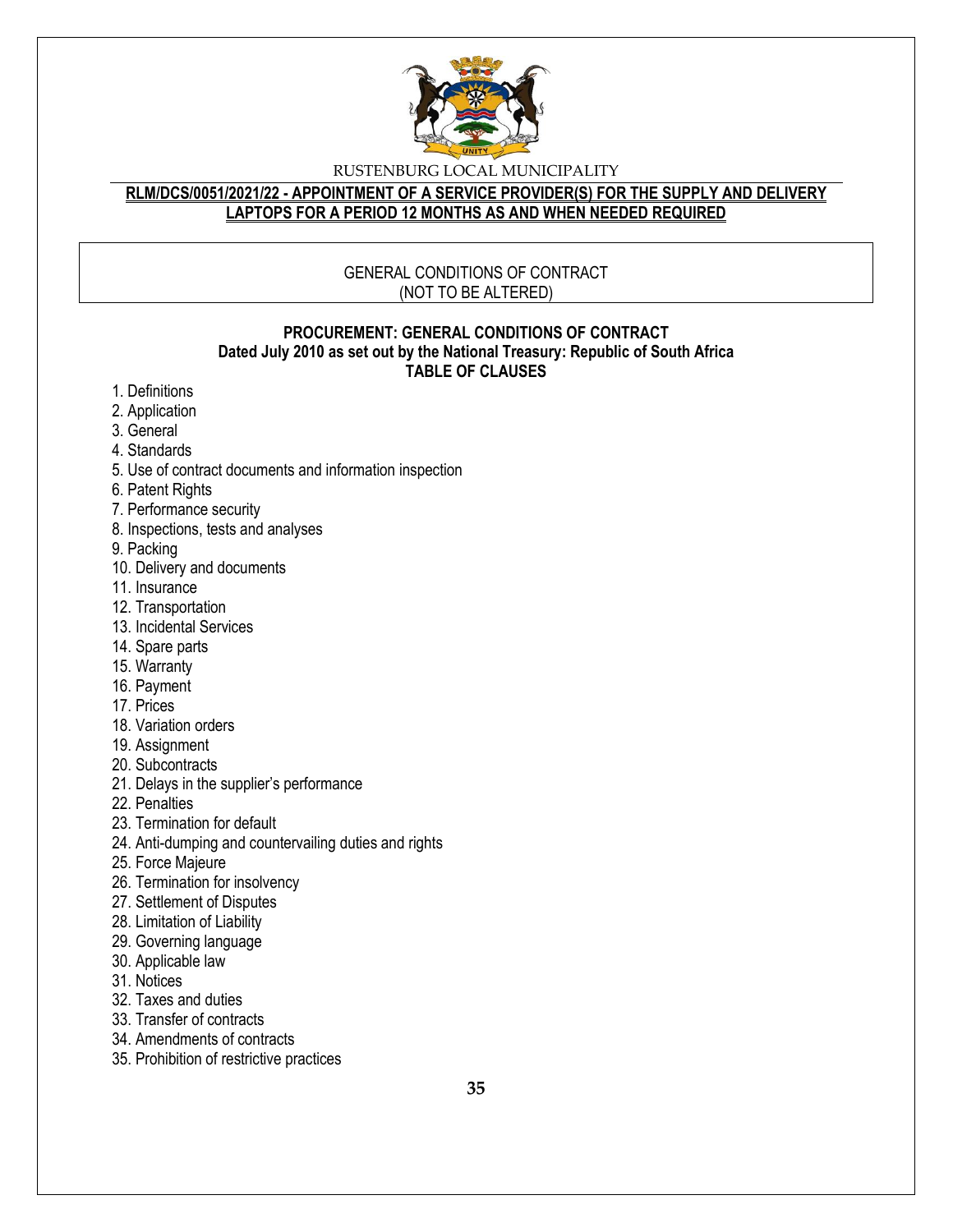

#### **RLM/DCS/0051/2021/22 - APPOINTMENT OF A SERVICE PROVIDER(S) FOR THE SUPPLY AND DELIVERY LAPTOPS FOR A PERIOD 12 MONTHS AS AND WHEN NEEDED REQUIRED**

### **General Conditions of Contract**

#### **1. Definitions**

1. The following terms shall be interpreted as indicated:

1.1 "Closing time" means the date and hour specified in the bidding documents for the receipt of bids.

1.2 "Contract" means the written agreement entered into between the purchaser and the supplier, as recorded in the contract form signed by the parties, including all attachments and appendices thereto and all documents incorporated by reference therein.

1.3 "Contract price" means the price payable to the supplier under the contract for the full and proper performance of his contractual obligations.

1.4 "Corrupt practice" means the offering, giving, receiving, or soliciting of anything of value to influence the action of a public official in the procurement process or in contract execution.

- 1.5 "Countervailing duties" are imposed in cases where an enterprise abroad is subsidized by its government and encouraged to market its products internationally.
- 1.6 "Country of origin" means the place where the goods were mined, grown or produced or from which the services are supplied. Goods are produced when, through manufacturing, processing or substantial and major assembly of components, a commercially recognized new product results that is substantially different in basic characteristics or in purpose or utility from its components.

1.7 "Day" means calendar day.

1.8 "Delivery" means delivery in compliance of the conditions of the contract or order.

1.9 "Delivery ex stock" means immediate delivery directly from stock actually on hand.

1.10 "Delivery into consignees store or to his site" means delivered and unloaded in the specified store or depot or on the specified site in compliance with the conditions of the contract or order, the supplier bearing all risks and charges involved until the goods are so delivered and a valid receipt is obtained.

 1.11 "Dumping" occurs when a private enterprise abroad market its goods on own initiative in the RSA at lower prices than that of the country of origin and which have the potential to harm the local industries in the RSA.

1.12"Force majeure" means an event beyond the control of the supplier and not involving the supplier's fault or negligence and not foreseeable. Such events may include, but is not restricted to, acts of the purchaser in its sovereign capacity, wars or revolutions, fires, floods, epidemics, quarantine restrictions and freight embargoes.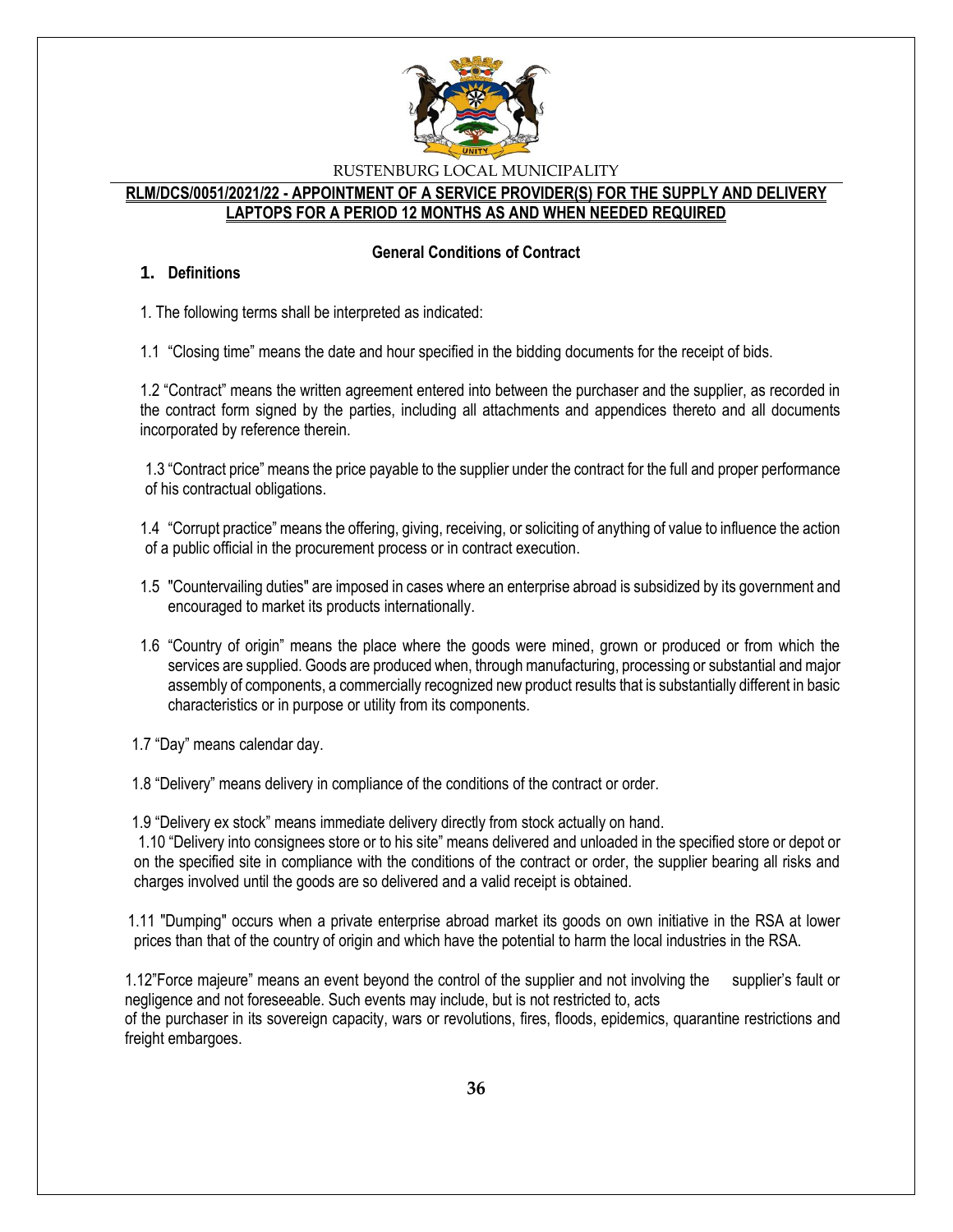

## **RLM/DCS/0051/2021/22 - APPOINTMENT OF A SERVICE PROVIDER(S) FOR THE SUPPLY AND DELIVERY LAPTOPS FOR A PERIOD 12 MONTHS AS AND WHEN NEEDED REQUIRED**

1.13 "Fraudulent practice" means a misrepresentation of facts in order to influence a procurement process or the execution of a contract to the detriment of any bidder, and includes collusive practice among bidders (prior to or after bid submission) designed to establish bid prices at artificial non-competitive levels and to deprive the bidder of the benefits of free and open competition.

1.14 "GCC" means the General Conditions of Contract.

1.15 "Goods" means all of the equipment, machinery, and/or other materials that the supplier is required to supply to the purchaser under the contract.

1.16 "Imported content" means that portion of the bidding price represented by the cost of components, parts or materials which have been or are still to be imported (whether by the supplier or his subcontractors) and which costs are inclusive of the costs abroad, plus freight and other direct importation costs such as landing costs, dock dues, import duty, sales duty or other similar tax or duty at the South African place of entry as well as transportation and handling charges to the factory in the Republic where the goods covered by the bid will be manufactured.

1.17 "Local content" means that portion of the bidding price, which is not included in the imported content provided that local manufacture does take place.

1.18 "Manufacture" means the production of products in a factory using labour, materials, components and machinery and includes other related value-adding activities.

1.19 "Order" means an official written order issued for the supply of goods or works or the rendering of a service.

1.20 "Project site," where applicable, means the place indicated in bidding documents.

1.21 "Purchaser" means the organization purchasing the goods.

1.22 "Republic" means the Republic of South Africa.

1.23 "SCC" means the Special Conditions of Contract.

1.24 "Services" means those functional services ancillary to the supply of the goods, such as transportation and any other incidental services, such as installation, commissioning, provision of technical assistance, training, catering, gardening, security, maintenance and other such obligations of the supplier covered under the contract. 1.25 "Supplier" means the successful bidder who is awarded the contract to maintain and administer the required and specified service(s) to the State.

1.26 "Tort" means in breach of contract.

1.27 "Turnkey" means a procurement process where one service provider assumes total responsibility for all aspects of the project and delivers the full end product / service required by the contract.

1.28 "Written" or "in writing" means hand-written in ink or any form of electronic or mechanical writing.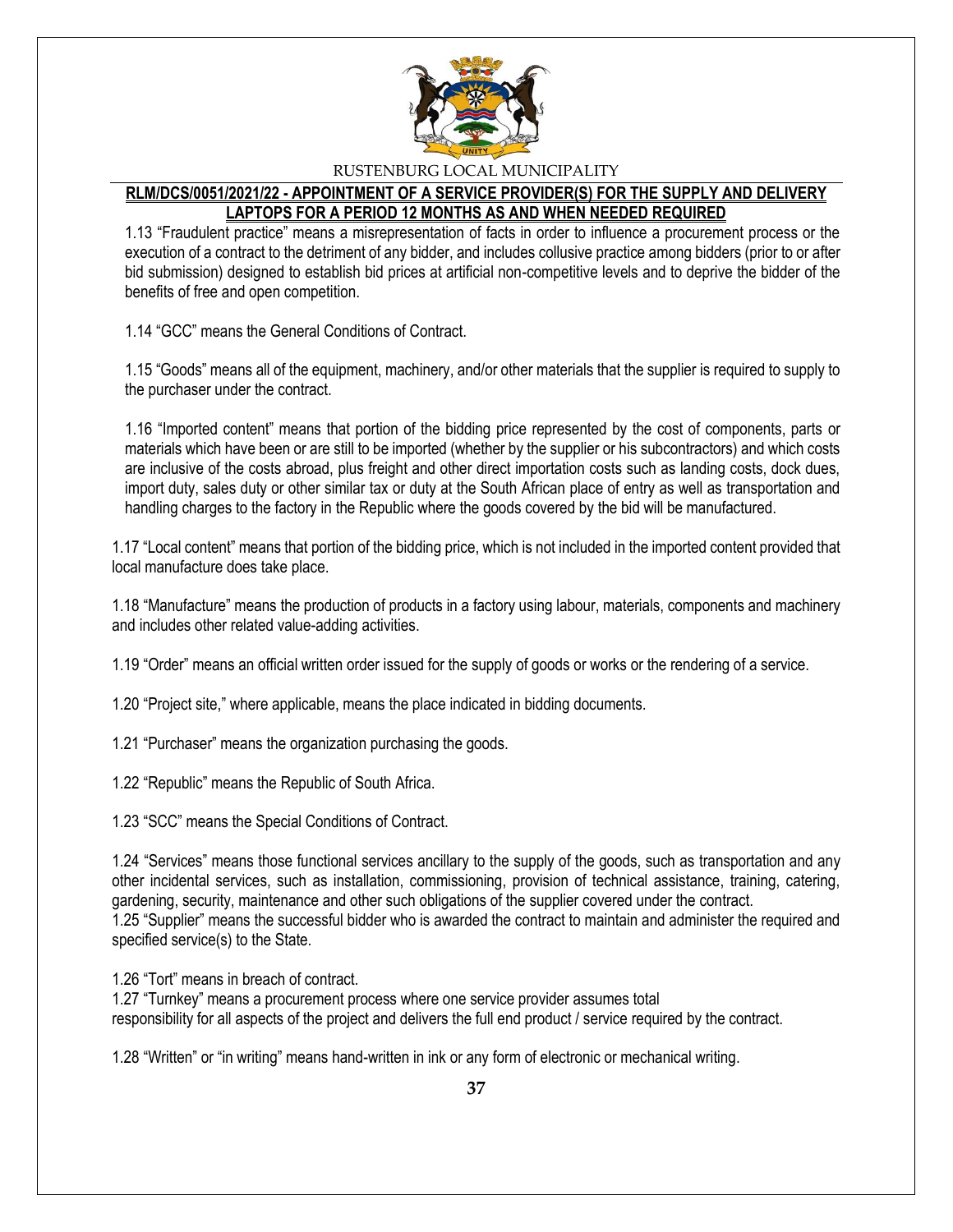

#### **RLM/DCS/0051/2021/22 - APPOINTMENT OF A SERVICE PROVIDER(S) FOR THE SUPPLY AND DELIVERY LAPTOPS FOR A PERIOD 12 MONTHS AS AND WHEN NEEDED REQUIRED**

#### **2. Application**

2.1 These general conditions are applicable to all bids, contracts and orders including bids for functional and professional services (excluding professional services related to the building and construction industry), sales, hiring, letting and the granting or acquiring of rights, but excluding immovable property, unless otherwise indicated in the bidding documents.

2.2 Where applicable, special conditions of contract are also laid down to cover specific goods, services or works.

2.3 Where such special conditions of contract are in conflict with these general conditions, the special conditions shall apply.

#### **3. General**

3.1 Unless otherwise indicated in the bidding documents, the purchaser shall not be liable for any expense incurred in the preparation and submission of a bid. Where applicable a nonrefundable fee for documents may be charged.

3.2 Invitations to bid are usually published in locally distributed news media and on the municipality/municipal entity website.

#### **4. Standards**

4.1 The goods supplied shall conform to the standards mentioned in the bidding documents and specifications.

#### **5. Use of contract documents and information inspection**

5.1 The supplier shall not, without the purchaser's prior written consent, disclose the contract, or any provision thereof, or any specification, plan, drawing, pattern, sample, or information furnished by or on behalf of the purchaser in connection therewith, to any person other than a person employed by the supplier in the performance of the contract. Disclosure to any such employed person shall be made in confidence and shall extend only as far as may be necessary for purposes of such performance.

5.2 The supplier shall not, without the purchaser's prior written consent, make use of any document or information mentioned in GCC clause 5.1 except for purposes of performing the contract.

5.3 Any document, other than the contract itself mentioned in GCC clause 5.1 shall remain the property of the purchaser and shall be returned (all copies) to the purchaser on completion of the supplier's performance under the contract if so required by the purchaser.

5.4 The supplier shall permit the purchaser to inspect the supplier's records relating to the performance of the supplier and to have them audited by auditors appointed by the purchaser, if so required by the purchaser.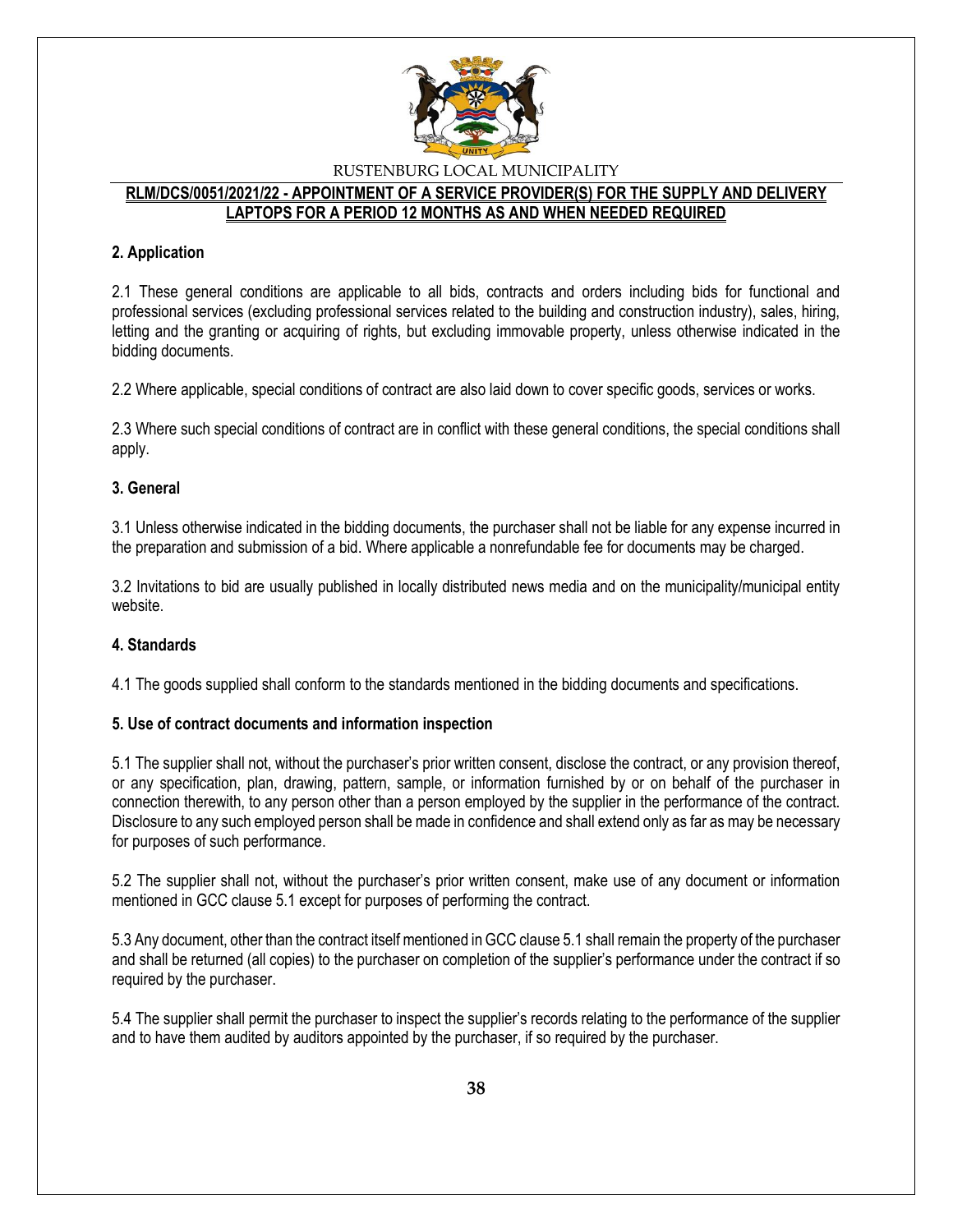

#### **RLM/DCS/0051/2021/22 - APPOINTMENT OF A SERVICE PROVIDER(S) FOR THE SUPPLY AND DELIVERY LAPTOPS FOR A PERIOD 12 MONTHS AS AND WHEN NEEDED REQUIRED**

#### **6. Patent Rights**

6.1 The supplier shall indemnify the purchaser against all third-party claims of infringement of patent, trademark, or industrial design rights arising from use of the goods or any part thereof by the purchaser.

6.2 When a supplier developed documentation / projects for the municipality / municipal entity, the intellectual, copy and patent rights or ownership of such documents or projects will vest in the municipality / municipal entity.

#### **7. Performance security**

7.1 Within thirty (30) days of receipt of the notification of contract award, the successful bidder shall furnish to the purchaser the performance security of the amount specified in SCC.

7.2 The proceeds of the performance security shall be payable to the purchaser as compensation for any loss resulting from the supplier's failure to complete his obligations under the contract.

7.3 The performance security shall be denominated in the currency of the contract or in a freely convertible currency acceptable to the purchaser and shall be in one of the following forms:

(a) a bank guarantee or an irrevocable letter of credit issued by a reputable bank located in the purchaser's country or abroad, acceptable to the purchaser, in the form provided in the bidding documents or another form acceptable to the purchaser; or

(b) a cashier's or certified cheque.

7.4 The performance security will be discharged by the purchaser and returned to the supplier not later than thirty (30) days following the date of completion of the supplier's performance obligations under the contract, including any warranty obligations, unless otherwise specified.

#### **8. Inspections, tests and analyses**

8.1 All pre-bidding testing will be for the account of the bidder.

8.2 If it is a bid condition that goods to be produced or services to be rendered should at any stage be subject to inspections, tests and analyses, the bidder or contractor's premises shall be open, at all reasonable hours, for inspection by a representative of the purchaser or organization acting on behalf of the purchaser.

8.3 If there are no inspection requirements indicated in the bidding documents and no mention is made in the contract, but during the contract period it is decided that inspections shall be carried out, the purchaser shall itself make the necessary arrangements, including payment arrangements with the testing authority concerned.

8.4 If the inspections, tests and analyses referred to in clauses 8.2 and 8.3 show the goods to be in accordance with the contract requirements, the cost of the inspections, tests and analyses shall be defrayed by the purchaser.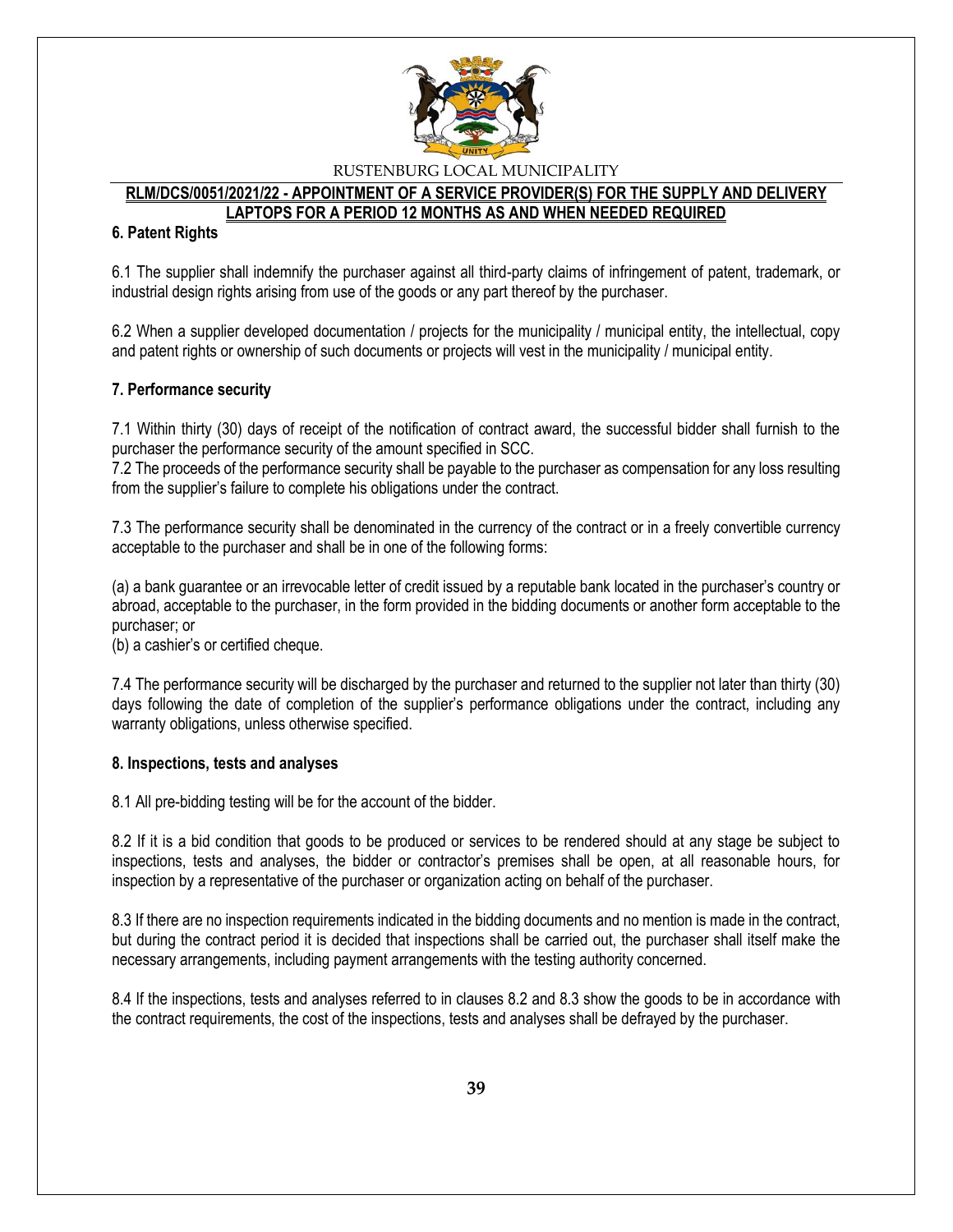

## **RLM/DCS/0051/2021/22 - APPOINTMENT OF A SERVICE PROVIDER(S) FOR THE SUPPLY AND DELIVERY LAPTOPS FOR A PERIOD 12 MONTHS AS AND WHEN NEEDED REQUIRED**

8.5 Where the goods or services referred to in clauses 8.2 and 8.3 do not comply with the contract requirements, irrespective of whether such goods or services are accepted or not, the cost in connection with these inspections, tests or analyses shall be defrayed by the supplier.

8.6 Goods and services which are referred to in clauses 8.2 and 8.3 and which do not comply with the contract requirements may be rejected.

8.7 Any contract goods may on or after delivery be inspected, tested or analysed and may be rejected if found not to comply with the requirements of the contract. Such rejected goods shall be held at the cost and risk of the supplier who shall, when called upon, remove them immediately at his own cost and forthwith substitute them with goods, which do comply with the requirements of the contract. Failing such removal the rejected goods shall be returned at the suppliers cost and risk. Should the supplier fail to provide the substitute goods forthwith, the purchaser may, without giving the supplier further opportunity to substitute the rejected goods, purchase such goods as may be necessary at the expense of the supplier.

8.8 The provisions of clauses 8.4 to 8.7 shall not prejudice the right of the purchaser to cancel the contract on account of a breach of the conditions thereof, or to act in terms of Clause 22 of GCC.

### **9. Packing**

9.1 The supplier shall provide such packing of the goods as is required to prevent their damage or deterioration during transit to their final destination, as indicated in the contract. The packing shall be sufficient to withstand, without limitation, rough handling during transit and exposure to extreme temperatures, salt and precipitation during transit, and open storage. Packing, case size weights shall take into consideration, where appropriate, the remoteness of the goods' final destination and the absence of heavy handling facilities at all points in transit.

9.2 The packing, marking, and documentation within and outside the packages shall comply strictly with such special requirements as shall be expressly provided for in the contract, including additional requirements, if any, and in any subsequent instructions ordered by the purchaser.

#### **10. Delivery and documents**

10.1 Delivery of the goods and arrangements for shipping and clearance obligations shall be made by the supplier in accordance with the terms specified in the contract.

#### **11. Insurance**

11.1 The goods supplied under the contract shall be fully insured in a freely convertible currency against loss or damage incidental to manufacture or acquisition, transportation, storage and delivery in the manner specified.

#### **12. Transportation**

12.1 Should a price other than an all-inclusive delivered price be required, this shall be specified.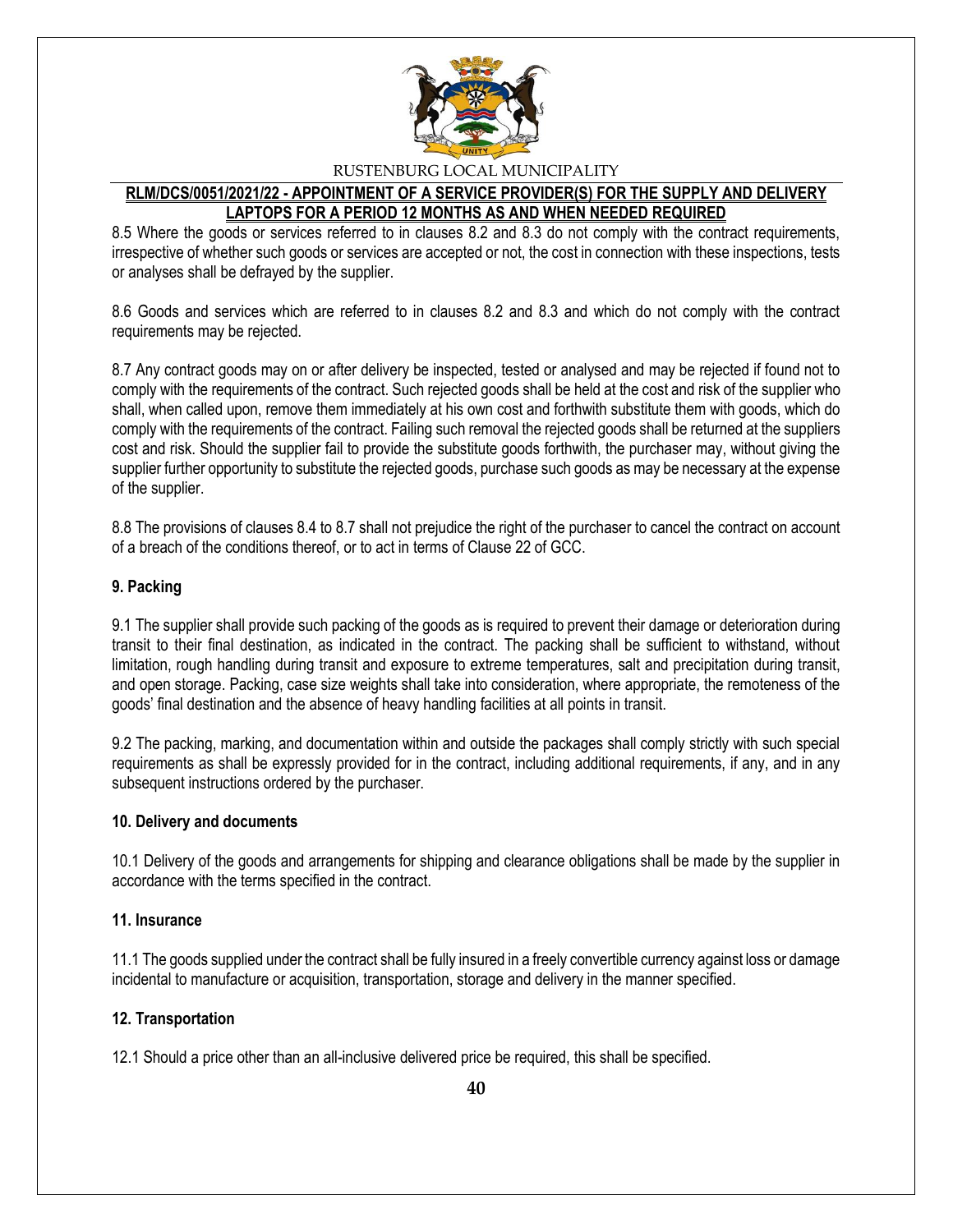

### **RLM/DCS/0051/2021/22 - APPOINTMENT OF A SERVICE PROVIDER(S) FOR THE SUPPLY AND DELIVERY LAPTOPS FOR A PERIOD 12 MONTHS AS AND WHEN NEEDED REQUIRED**

#### **13. Incidental Services**

13.1 The supplier may be required to provide any or all of the following services, including additional services, if any:

(a) performance or supervision of on-site assembly and/or commissioning of the supplied goods;

(b) furnishing of tools required for assembly and/or maintenance of the supplied goods;

(c) furnishing of a detailed operations and maintenance manual for each appropriate unit of the supplied goods;

(d) performance or supervision or maintenance and/or repair of the supplied goods, for a period of time agreed by the parties, provided that this service shall not relieve the supplier of any warranty obligations under this contract; and (e) training of the purchaser's personnel, at the supplier's plant and/or on-site, in assembly, start-up, operation, maintenance, and/or repair of the supplied goods.

13.2 Prices charged by the supplier for incidental services, if not included in the contract price for the goods, shall be agreed upon in advance by the parties and shall not exceed the prevailing rates charged to other parties by the supplier for similar services.

### **14. Spare parts**

14.1 As specified, the supplier may be required to provide any or all of the following materials, notifications, and information pertaining to spare parts manufactured or distributed by the supplier:

(a) such spare parts as the purchaser may elect to purchase from the supplier, provided that this election shall not relieve the supplier of any warranty obligations under the contract; and; (b) in the event of termination of production of the spare parts:

(i) advance notification to the purchaser of the pending termination, in sufficient time to permit the purchaser to procure needed requirements; and (ii) following such termination, furnishing at no cost to the purchaser, the blueprints, drawings, and specifications of the spare parts, if requested.

## **15. Warranty**

15.1 The supplier warrants that the goods supplied under the contract are new, unused, of the most recent or current models and that they incorporate all recent improvements in design and materials unless provided otherwise in the contract. The supplier further warrants that all goods supplied under this contract shall have no defect, arising from design, materials, or workmanship (except when the design and/or material is required by the purchaser's specifications) or from any act or omission of the supplier, that may develop under normal use of the supplied goods in the conditions prevailing in the country of final destination.

15.2 This warranty shall remain valid for twelve (12) months after the goods, or any portion thereof as the case may be, have been delivered to and accepted at the final destination indicated in the contract, or for eighteen (18) months after the date of shipment from the port or place of loading in the source country, whichever period concludes earlier, unless specified otherwise.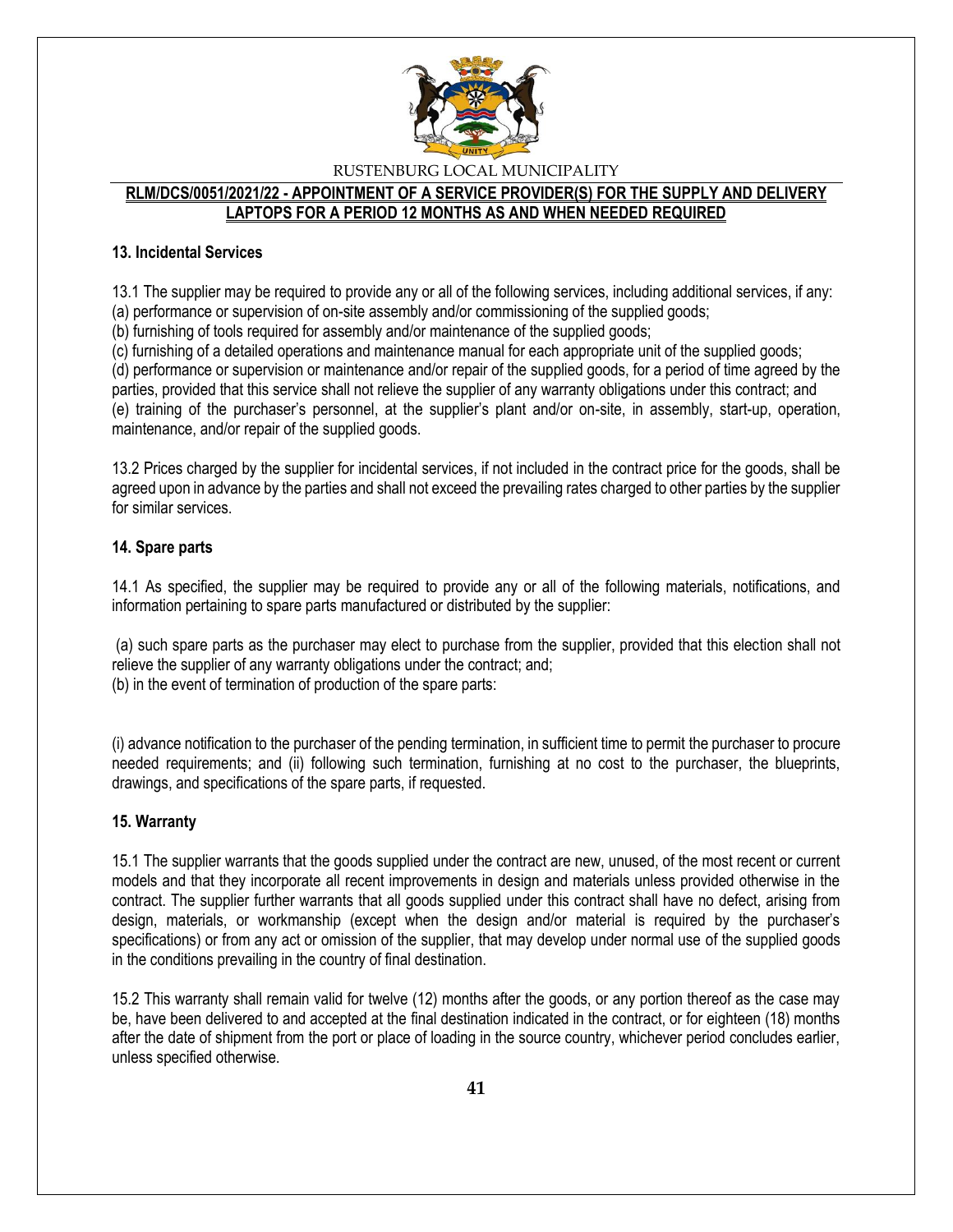

## **RLM/DCS/0051/2021/22 - APPOINTMENT OF A SERVICE PROVIDER(S) FOR THE SUPPLY AND DELIVERY LAPTOPS FOR A PERIOD 12 MONTHS AS AND WHEN NEEDED REQUIRED**

15.3 The purchaser shall promptly notify the supplier in writing of any claims arising under this warranty.

15.4 Upon receipt of such notice, the supplier shall, within the period specified and with all reasonable speed, repair or replace the defective goods or parts thereof, without costs to the purchaser.

15.5 If the supplier, having been notified, fails to remedy the defect(s) within the period specified, the purchaser may proceed to take such remedial action as may be necessary, at the supplier's risk and expense and without prejudice to any other rights which the purchaser may have against the supplier under the contract.

### **16. Payment**

16.1 The method and conditions of payment to be made to the supplier under this contract shall be specified.

16.2 The supplier shall furnish the purchaser with an invoice accompanied by a copy of the delivery note and upon fulfillment of other obligations stipulated in the contract.

16.3 Payments shall be made promptly by the purchaser, but in no case later than thirty (30) days after submission of an invoice or claim by the supplier.

16.4 Payment will be made in Rand unless otherwise stipulated.

#### **17. Prices**

17.1 Prices charged by the supplier for goods delivered and services performed under the contract shall not vary from the prices quoted by the supplier in his bid, with the exception of any price adjustments authorized or in the purchaser's request for bid validity extension, as the case may be.

#### **18. Variation orders**

18.1 In cases where the estimated value of the envisaged changes in purchase does not vary more than 15% of the total value of the original contract, the contractor may be instructed to deliver the goods or render the services as such. In cases of measurable quantities, the contractor may be approached to reduce the unit price, and such offers may be accepted provided that there is no escalation in price.

#### **19. Assignment**

19.1 The supplier shall not assign, in whole or in part, its obligations to perform under the contract, except with the purchaser's prior written consent.

## **20. Subcontracts**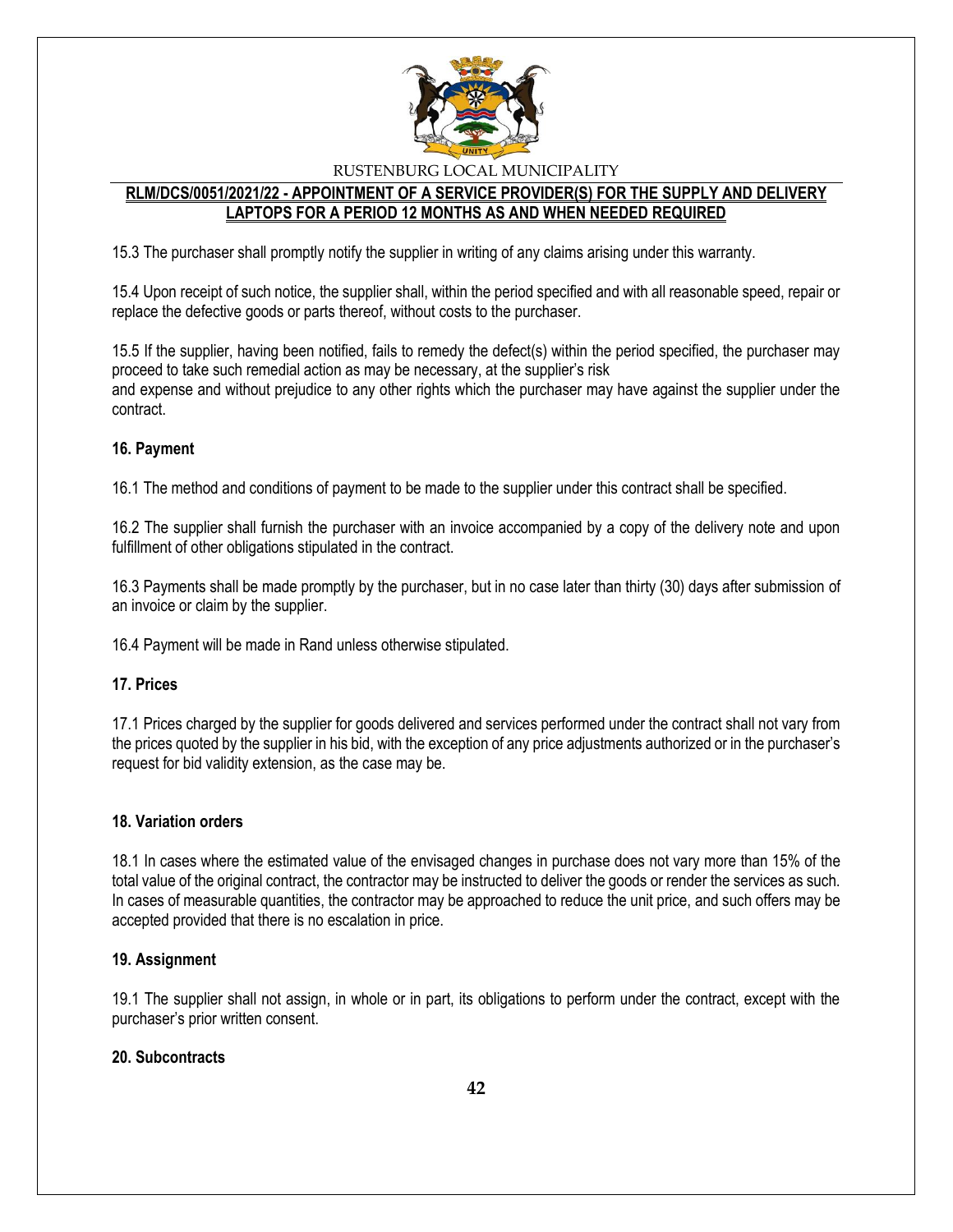

## **RLM/DCS/0051/2021/22 - APPOINTMENT OF A SERVICE PROVIDER(S) FOR THE SUPPLY AND DELIVERY LAPTOPS FOR A PERIOD 12 MONTHS AS AND WHEN NEEDED REQUIRED**

20.1 The supplier shall notify the purchaser in writing of all subcontracts awarded under these contracts if not already specified in the bid. Such notification, in the original bid or later, shall not relieve the supplier from any liability or obligation under the contract.

### **21. Delays in the supplier's delivery and/or performance**

21.1 Delivery of the goods and performance of services shall be made by the supplier in accordance with the time schedule prescribed by the purchaser in the contract.

21.2 If at any time during performance of the contract, the supplier or its subcontractor(s) should encounter conditions impeding timely delivery of the goods and performance of services, the supplier shall promptly notify the purchaser in writing of the fact of the delay, it's likely duration and its cause(s). As soon as practicable after receipt of the supplier's notice, the purchaser shall evaluate the situation and may at his discretion extend the supplier's time for performance, with or without the imposition of penalties, in which case the extension shall be ratified by the parties by amendment of contract.

21.3 The right is reserved to procure outside of the contract small quantities or to have minor essential services executed if an emergency arises, the supplier's point of supply is not situated at or near the place where the goods are required, or the supplier's services are not readily available.

21.4 Except as provided under GCC Clause 25, a delay by the supplier in the performance of its delivery obligations shall render the supplier liable to the imposition of penalties, pursuant to GCC Clause 22, unless an extension of time is agreed upon pursuant to GCC Clause 22.2 without the application of penalties.

21.5 Upon any delay beyond the delivery period in the case of a goods contract, the purchaser shall, without cancelling the contract, be entitled to purchase goods of a similar quality and up to the same quantity in substitution of the goods not supplied in conformity with the contract and to return any goods delivered later at the supplier's expense and risk, or to cancel the contract and buy such goods as may be required to complete the contract and without prejudice to his other rights, be entitled to claim damages from the supplier.

## **22. Penalties**

22.1 Subject to GCC Clause 25, if the supplier fails to deliver any or all of the goods or to perform the services within the period(s) specified in the contract, the purchaser shall, without prejudice to its other remedies under the contract, deduct from the contract price, as a penalty, a sum calculated on the delivered price of the delayed goods or unperformed services using the current prime interest rate calculated for each day of the delay until actual delivery or performance. The purchaser may also consider termination of the contract pursuant to GCC Clause 23.

#### **23. Termination for default**

23.1 The purchaser, without prejudice to any other remedy for breach of contract, by written notice of default sent to the supplier, may terminate this contract in whole or in part: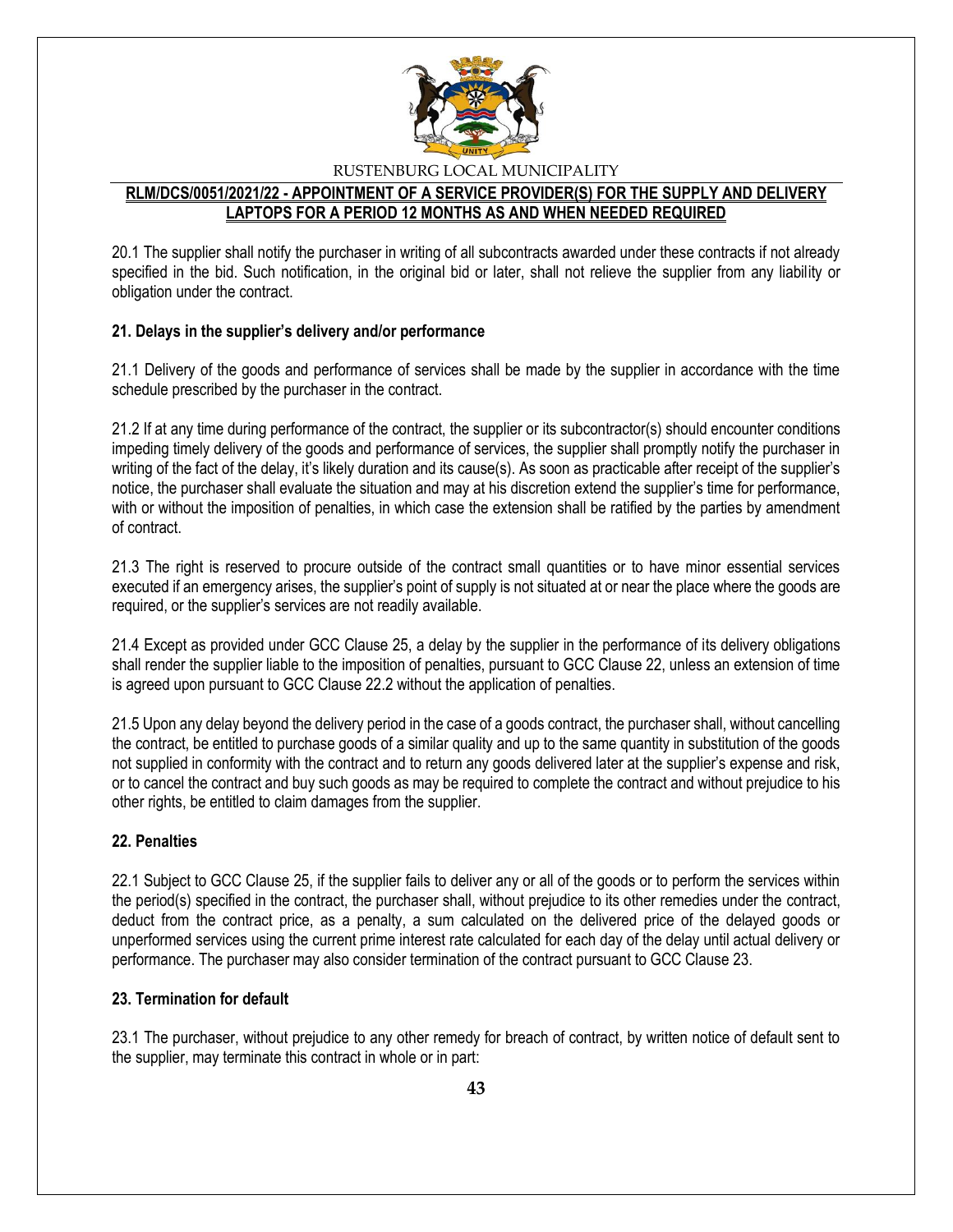

## **RLM/DCS/0051/2021/22 - APPOINTMENT OF A SERVICE PROVIDER(S) FOR THE SUPPLY AND DELIVERY LAPTOPS FOR A PERIOD 12 MONTHS AS AND WHEN NEEDED REQUIRED**

(a) if the supplier fails to deliver any or all of the goods within the period(s) specified in the contract, or within any extension thereof granted by the purchaser pursuant to GCC Clause 21.2;

(b) if the supplier fails to perform any other obligation(s) under the contract; or

(c) if the supplier, in the judgment of the purchaser, has engaged in corrupt or fraudulent practices in competing for or in executing the contract.

23.2 In the event the purchaser terminates the contract in whole or in part, the purchaser may procure, upon such terms and in such manner, as it deems appropriate, goods, works or services similar to those undelivered, and the supplier shall be liable to the purchaser for any excess costs for such similar goods, works or services. However, the supplier shall continue performance of the contract to the extent not terminated.

23.3 Where the purchaser terminates the contract in whole or in part, the purchaser may decide to impose a restriction penalty on the supplier by prohibiting such supplier from doing business with the public sector for a period not exceeding 10 years.

23.4 If a purchaser intends imposing a restriction on a supplier or any person associated with the supplier, the supplier will be allowed a time period of not more than fourteen (14) days to provide reasons why the envisaged restriction should not be imposed. Should the supplier fail to respond within the stipulated fourteen (14) days the purchaser may regard the supplier as having no objection and proceed with the restriction.

23.5 Any restriction imposed on any person by the purchaser will, at the discretion of the purchaser, also be applicable to any other enterprise or any partner, manager, director or other person who wholly or partly exercises or exercised or may exercise control over the enterprise of the first-mentioned person, and with

which enterprise or person the first-mentioned person, is or was in the opinion of the purchaser actively associated.

23.6 If a restriction is imposed, the purchaser must, within five (5) working days of such imposition, furnish the National Treasury, with the following information:

(i) the name and address of the supplier and / or person restricted by the purchaser;

(ii) the date of commencement of the restriction

(iii) the period of restriction; and

(iv) the reasons for the restriction.

These details will be loaded in the National Treasury's central database of suppliers or persons prohibited from doing business with the public sector.

23.7 If a court of law convicts a person of an offence as contemplated in sections 12 or 13 of the Prevention and Combating of Corrupt Activities Act, No. 12 of 2004, the court may also rule that such person's name be endorsed on the Register for Tender Defaulters. When a person's name has been endorsed on the Register, the person will be prohibited from doing business with the public sector for a period not less than five years and not more than 10 years. The National Treasury is empowered to determine the period of restriction and each case will be dealt with on its own merits. According to section 32 of the Act the Register must be open to the public. The Register can be perused on the National Treasury website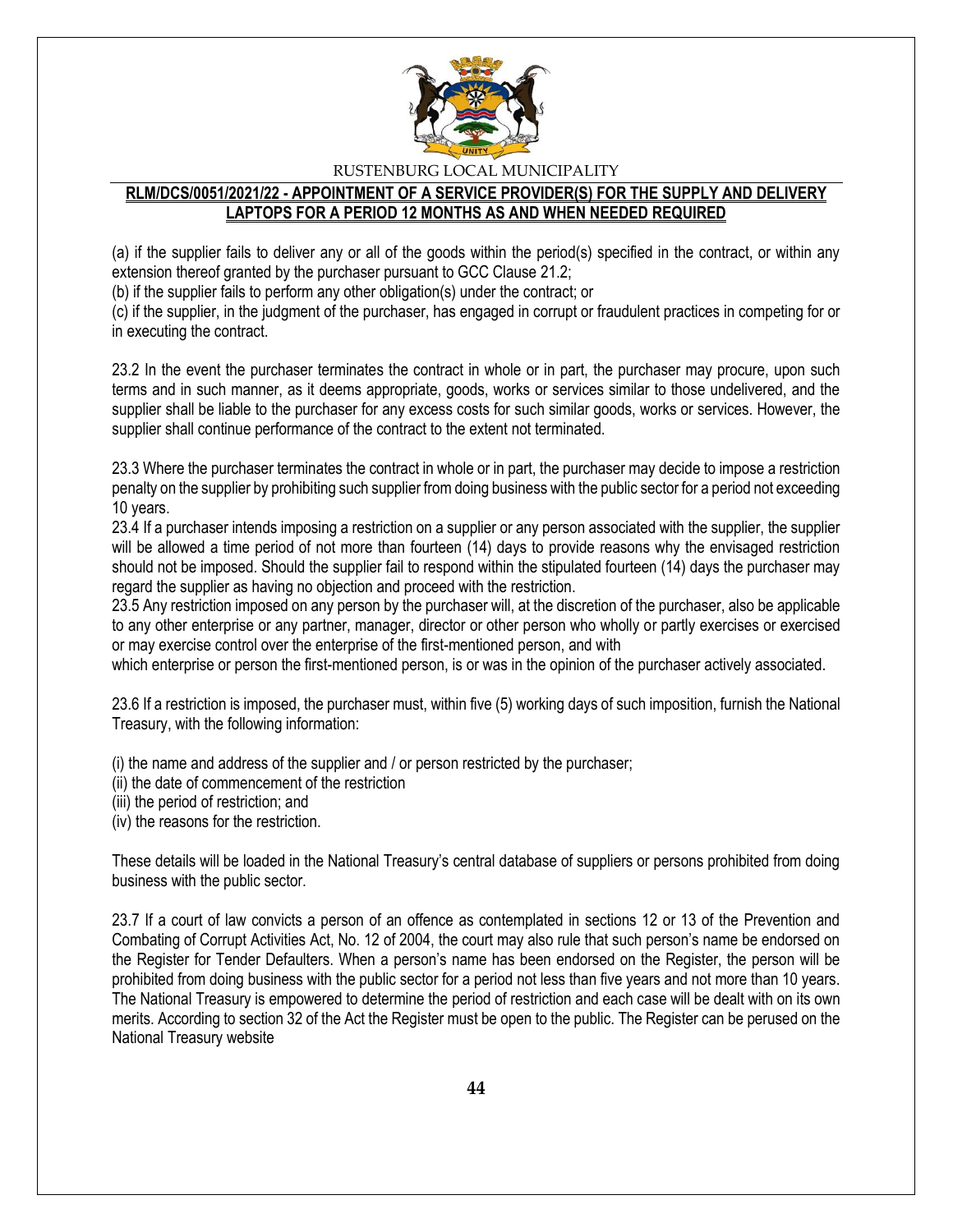

#### **RLM/DCS/0051/2021/22 - APPOINTMENT OF A SERVICE PROVIDER(S) FOR THE SUPPLY AND DELIVERY LAPTOPS FOR A PERIOD 12 MONTHS AS AND WHEN NEEDED REQUIRED**

#### **24. Antidumping and countervailing duties and rights**

24.1 When, after the date of bid, provisional payments are required, or anti-dumping or countervailing duties are imposed, or the amount of a provisional payment or anti-dumping or countervailing right is increased in respect of any dumped or subsidized import, the State is not liable for any amount so required or imposed, or for the amount of any such increase. When, after the said date, such a provisional payment is no longer required or any such anti-dumping or countervailing right is abolished, or where the amount of such provisional payment or any such right is reduced, any such favourable difference shall on demand be paid forthwith by the supplier to the purchaser or the purchaser may deduct such amounts from moneys (if any) which may otherwise be due to the supplier in regard to goods or services which he delivered or rendered, or is to deliver or render in terms of the contract or any other contract or any other amount which may be due to him.

#### **25. Force Majeure**

25.1 Notwithstanding the provisions of GCC Clauses 22 and 23, the supplier shall not be liable for forfeiture of its performance security, damages, or termination for default if and to the extent that his delay in

Performance or other failure to perform his obligations under the contract is the result of an event of force majeure. 25.2 If a force majeure situation arises, the supplier shall promptly notify the purchaser in writing of such condition and the cause thereof. Unless otherwise directed by the purchaser in writing, the supplier shall

continue to perform its obligations under the contract as far as is reasonably practical, and shall seek all reasonable alternative means for performance not prevented by the force majeure event.

#### **26. Termination for insolvency**

26.1 The purchaser may at any time terminate the contract by giving written notice to the supplier if the supplier becomes bankrupt or otherwise insolvent. In this event, termination will be without compensation to the supplier, provided that such termination will not prejudice or affect any right of action or remedy, which has accrued or will accrue thereafter to the purchaser.

#### **27. Settlement of Disputes**

27.1 If any dispute or difference of any kind whatsoever arises between the purchaser and the supplier in connection with or arising out of the contract, the parties shall make every effort to resolve amicably such dispute or difference by mutual consultation.

27.2 If, after thirty (30) days, the parties have failed to resolve their dispute or difference by such mutual consultation, then either the purchaser or the supplier may give notice to the other party of his intention to commence with mediation. No mediation in respect of this matter may be commenced unless such notice is given to the other party. 27.3 Should it not be possible to settle a dispute by means of mediation, it may be settled in a South African court of law.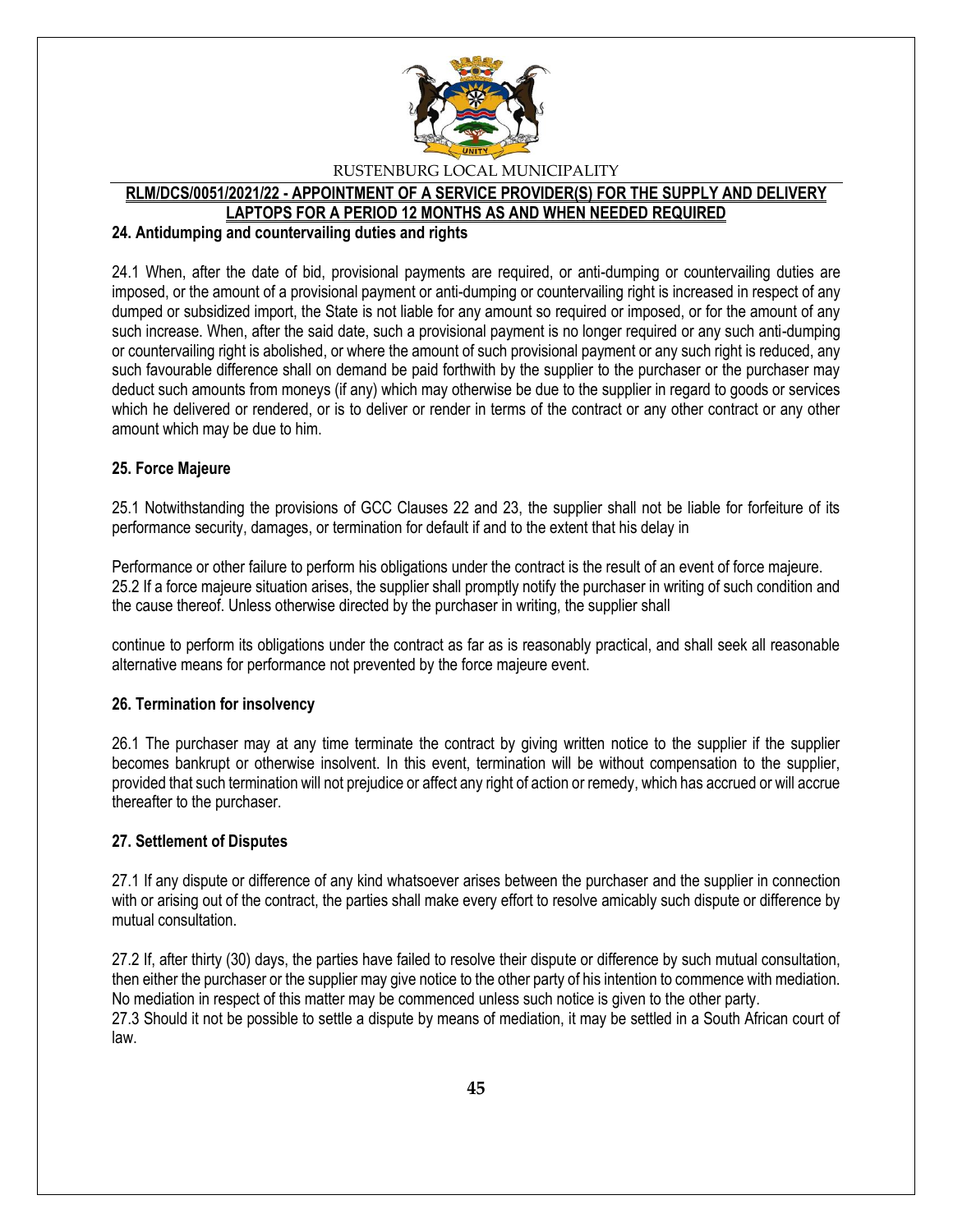

### **RLM/DCS/0051/2021/22 - APPOINTMENT OF A SERVICE PROVIDER(S) FOR THE SUPPLY AND DELIVERY LAPTOPS FOR A PERIOD 12 MONTHS AS AND WHEN NEEDED REQUIRED**

27.4 Notwithstanding any reference to mediation and/or court proceedings herein,

(a) the parties shall continue to perform their respective obligations under the contract unless they otherwise agree; and

(b) the purchaser shall pay the supplier any monies due the supplier for goods delivered and / or services rendered according to the prescripts of the contract.

#### **28. Limitation of Liability**

28.1 Except in cases of criminal negligence or willful misconduct, and in the case of infringement pursuant to Clause 6;

(a) the supplier shall not be liable to the purchaser, whether in contract, tort, or otherwise, for any indirect or consequential loss or damage not apply to any obligation of the supplier to pay penalties and/or damages to the purchaser; and

(b) the aggregate liability of the supplier to the purchaser, whether under the contract, in tort or otherwise, shall not exceed the total contract price, provided that this limitation shall not apply to the cost of repairing or replacing defective equipment.

#### **29. Governing language**

29.1 The contract shall be written in English. All correspondence and other documents pertaining to the contract that is exchanged by the parties shall also be written in English.

#### **30. Applicable law**

30.1 The contract shall be interpreted in accordance with South African laws, unless otherwise specified.

### **31. Notices**

31.1 Every written acceptance of a bid shall be posted to the supplier concerned by registered or certified mail and any other notice to him shall be posted by ordinary mail to the address furnished in his bid or to the address notified later by him in writing and such posting shall be deemed to be proper service of such notice.

31.2 The time mentioned in the contract documents for performing any act after such aforesaid notice has been given, shall be reckoned from the date of posting of such notice.

#### **32. Taxes and duties**

32.1 A foreign supplier shall be entirely responsible for all taxes, stamp duties, license fees, and other such levies imposed outside the purchaser's country.

32.2 A local supplier shall be entirely responsible for all taxes, duties, license fees, etc., incurred until delivery of the contracted goods to the purchaser.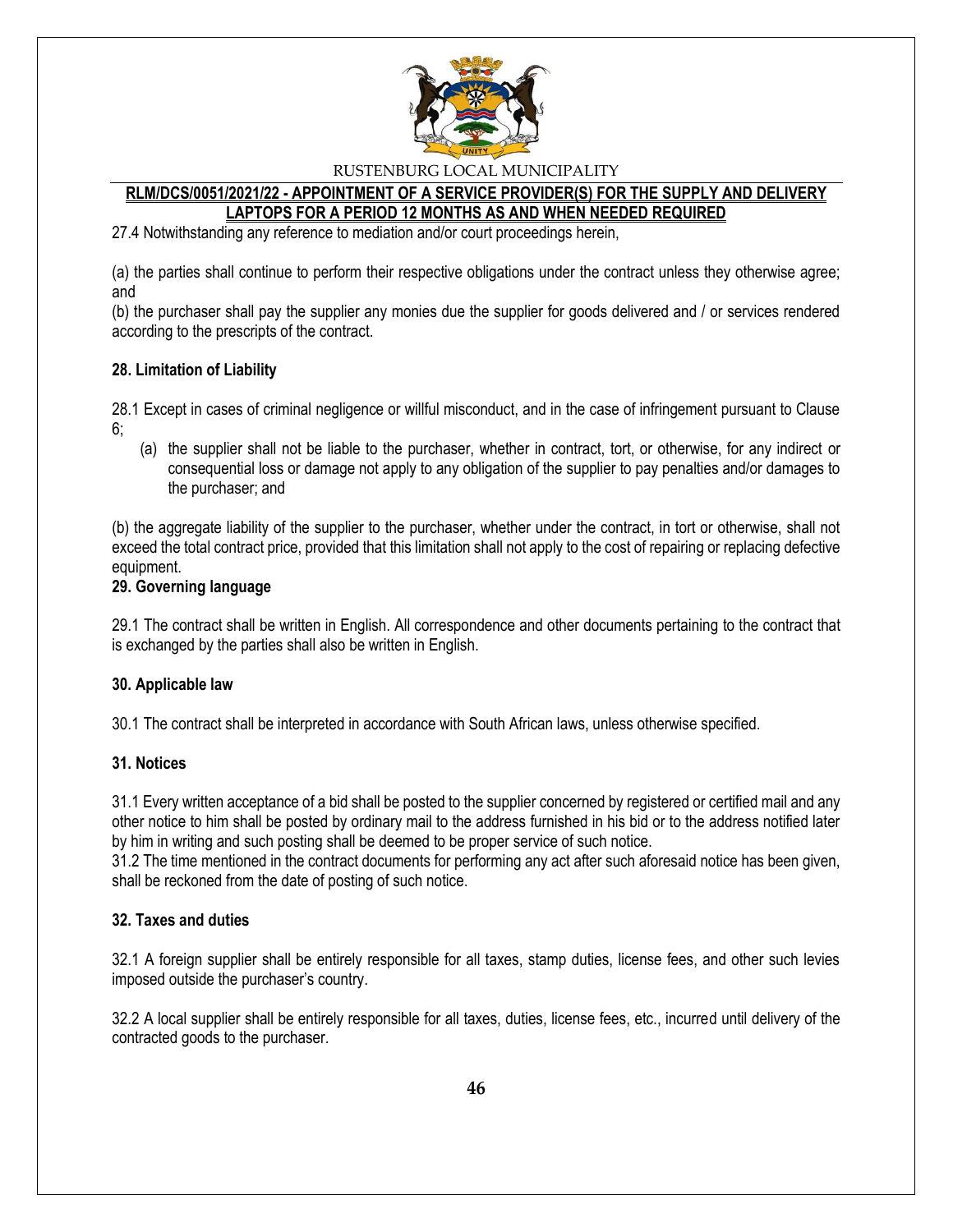

## **RLM/DCS/0051/2021/22 - APPOINTMENT OF A SERVICE PROVIDER(S) FOR THE SUPPLY AND DELIVERY LAPTOPS FOR A PERIOD 12 MONTHS AS AND WHEN NEEDED REQUIRED**

32.3 No contract shall be concluded with any bidder whose tax matters are not in order. Prior to the award of a bid SARS must have certified that the tax matters of the preferred bidder are in order.

32.4 No contract shall be concluded with any bidder whose municipal rates and taxes and municipal services charges are in arrears.

### **33. Transfer of contracts**

33.1 The contractor shall not abandon, transfer, cede assign or sublet a contract or part thereof without the written permission of the purchaser

### **34. Amendment of contracts**

34.1 No agreement to amend or vary a contract or order or the conditions, stipulations or provisions thereof shall be valid and of any force unless such agreement to amend or vary is entered into in writing and signed by the contracting parties. Any waiver of the requirement that the agreement to amend or vary shall be in writing, shall also be in writing.

### **35. Prohibition of restrictive practices**

35.1 In terms of section 4 (1) (b) (iii) of the Competition Act No. 89 of **restrictive practices** 1998, as amended, an agreement between, or concerted practice by, firms, or a decision by an association of firms, is prohibited if it is between parties in a horizontal relationship and if a bidder(s) is / are or a contractor(s) was / were involved in collusive bidding.

35.2 If a bidder(s) or contractor(s) based on reasonable grounds or evidence obtained by the purchaser has / have engaged in the restrictive practice referred to above, the purchaser may refer the matter to the Competition Commission for investigation and possible imposition of administrative penalties as contemplated in section 59 of the Competition Act No 89 0f 1998.

35.3 If a bidder(s) or contractor(s) has / have been found guilty by the Competition Commission of the restrictive practice referred to above, the purchaser may, in addition and without prejudice to any other remedy provided for, invalidate the bid(s) for such item(s) offered, and / or terminate the contract in whole or part, and / or restrict the bidder(s) or contractor(s) from conducting business with the public sector for a period not exceeding ten (10) years and / or claim damages from the bidder(s) or contractor(s) concerned.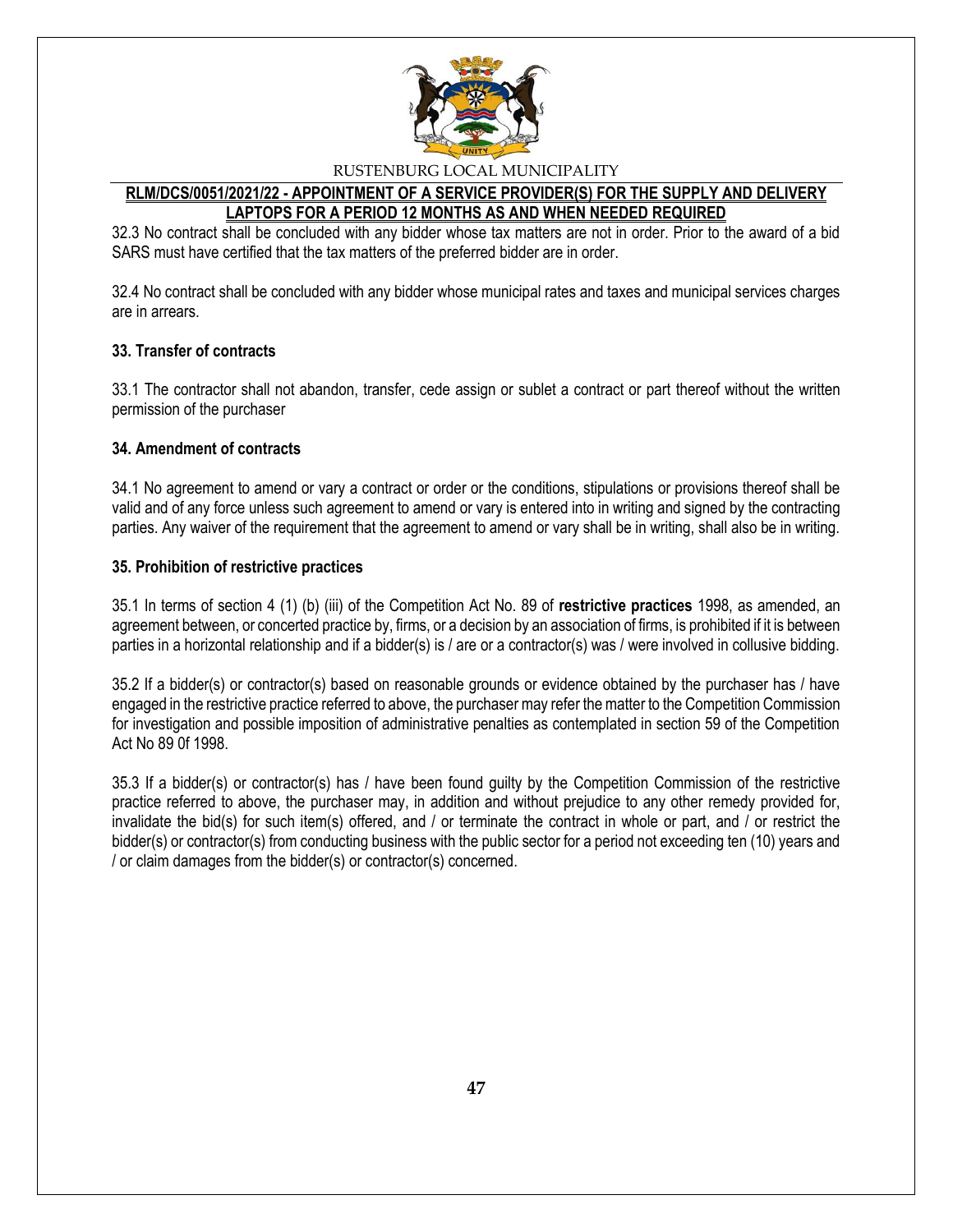

## **RLM/DCS/0051/2021/22 - APPOINTMENT OF A SERVICE PROVIDER(S) FOR THE SUPPLY AND DELIVERY LAPTOPS FOR A PERIOD 12 MONTHS AS AND WHEN NEEDED REQUIRED**

## **TERMS OF REFERENCE/ SPECIFICATIONS**

# Type 1 Swift 514 IPS Multi-Touch i7-11657G7

| Laptop Specification for Swift 514 IPS | Bidder must meet the minimum of below |
|----------------------------------------|---------------------------------------|
| Multi-Touch i7-11657G7                 | specification                         |
| Processor                              | Swift 514 IPS Multi-Touch i7-11657G7  |
| Operating system                       | Windows 10 Pro                        |
| <b>Hard drive</b>                      | 512GB PCIE SSD                        |
| Memory                                 | 8GB                                   |
|                                        |                                       |

## Laptop Bag

| Laptop Bag Specification | <b>CN31 Case type Briefcase , Maximum</b><br>screen size compatability 35.6   |
|--------------------------|-------------------------------------------------------------------------------|
|                          | cm(14")Weight.550 product colour: Black<br>$\overline{\phantom{0}}$ X 40 Bags |

## Laptop BackPack

| <b>Backpack Specification</b> | Works with :15.6" Laptops<br>Capacity: 20 Litres<br>Weight: 0.88 kg<br>Dimensions: 31 x 17x2.5 x26.5 cm<br>Material: Polyester X 120 |
|-------------------------------|--------------------------------------------------------------------------------------------------------------------------------------|
|-------------------------------|--------------------------------------------------------------------------------------------------------------------------------------|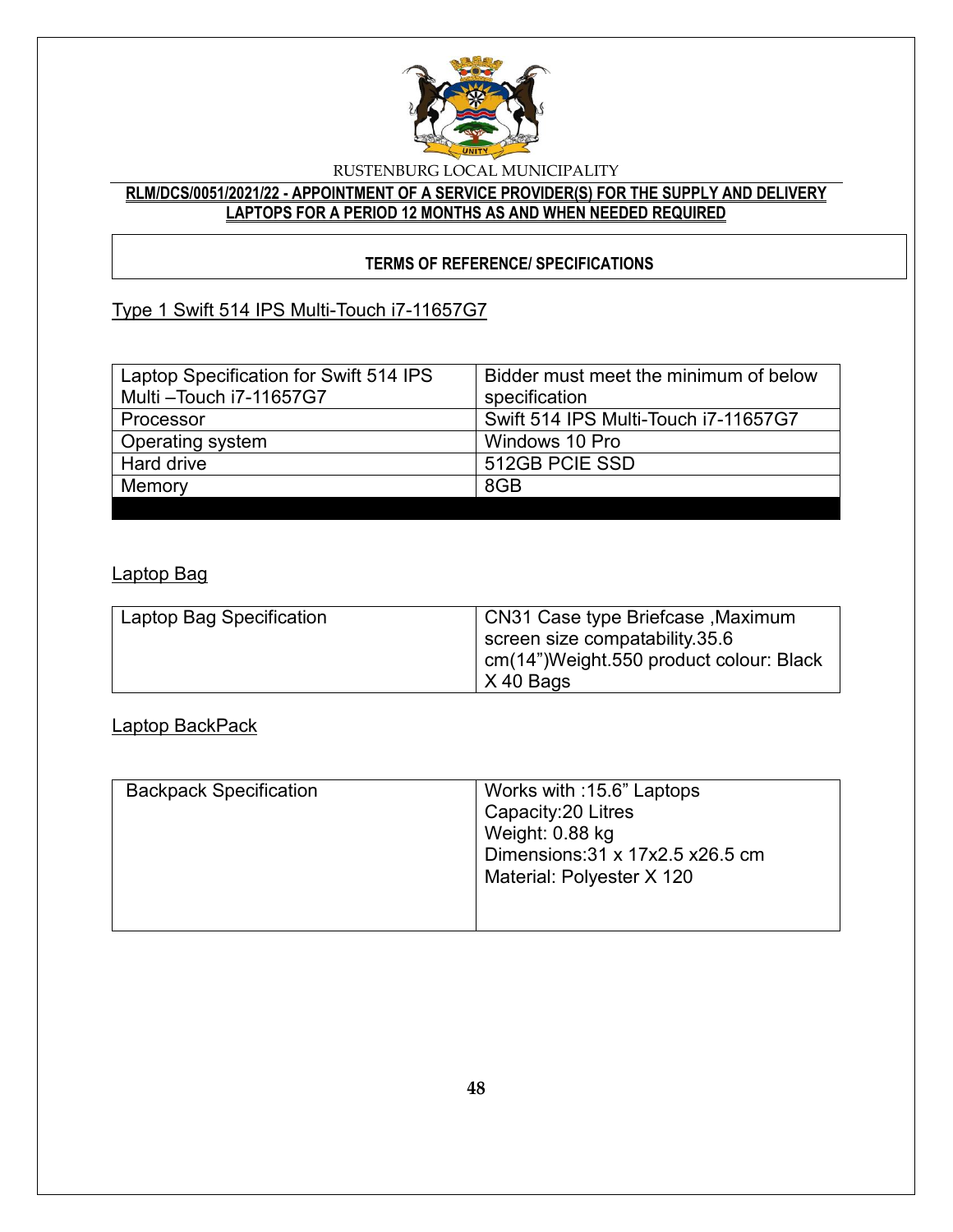

## **RLM/DCS/0051/2021/22 - APPOINTMENT OF A SERVICE PROVIDER(S) FOR THE SUPPLY AND DELIVERY LAPTOPS FOR A PERIOD 12 MONTHS AS AND WHEN NEEDED REQUIRED**

## Pro Book 450 G7 i3

| <b>Laptop Specification</b> | Bidder must meet the minimum of below<br>specification for Pro Book 450 G7 i3 |
|-----------------------------|-------------------------------------------------------------------------------|
| Processor                   | <b>Pro Book 450 G7 i3</b>                                                     |
| Operating system            | Windows 10 Pro                                                                |
| Hard drive                  | 500GB                                                                         |
| Memory                      | 4GB                                                                           |
|                             |                                                                               |

## Pro Book 450 G7 i5

| <b>Laptop Specification</b> | Bidder must meet the minimum of below<br>specification for Pro Book 450 G7 i5 |
|-----------------------------|-------------------------------------------------------------------------------|
| Processor                   | <b>Pro Book 450 G7 i5</b>                                                     |
| Operating system            | Windows 10 Pro                                                                |
| Hard drive                  | 500GB                                                                         |
| Memory                      | 4GB                                                                           |
|                             |                                                                               |

## Type2 E14 Laptop i7 ThinkPad

| <b>Laptop Specification</b> | Bidder must meet the minimum of below |
|-----------------------------|---------------------------------------|
|                             | specification for E14 Laptop          |
| Processor                   | E14 Laptop i7                         |
| <b>Operating system</b>     | Windows 10 Pro                        |
| Hard drive                  | 512SSD                                |
| Memory                      | 8GB                                   |
|                             |                                       |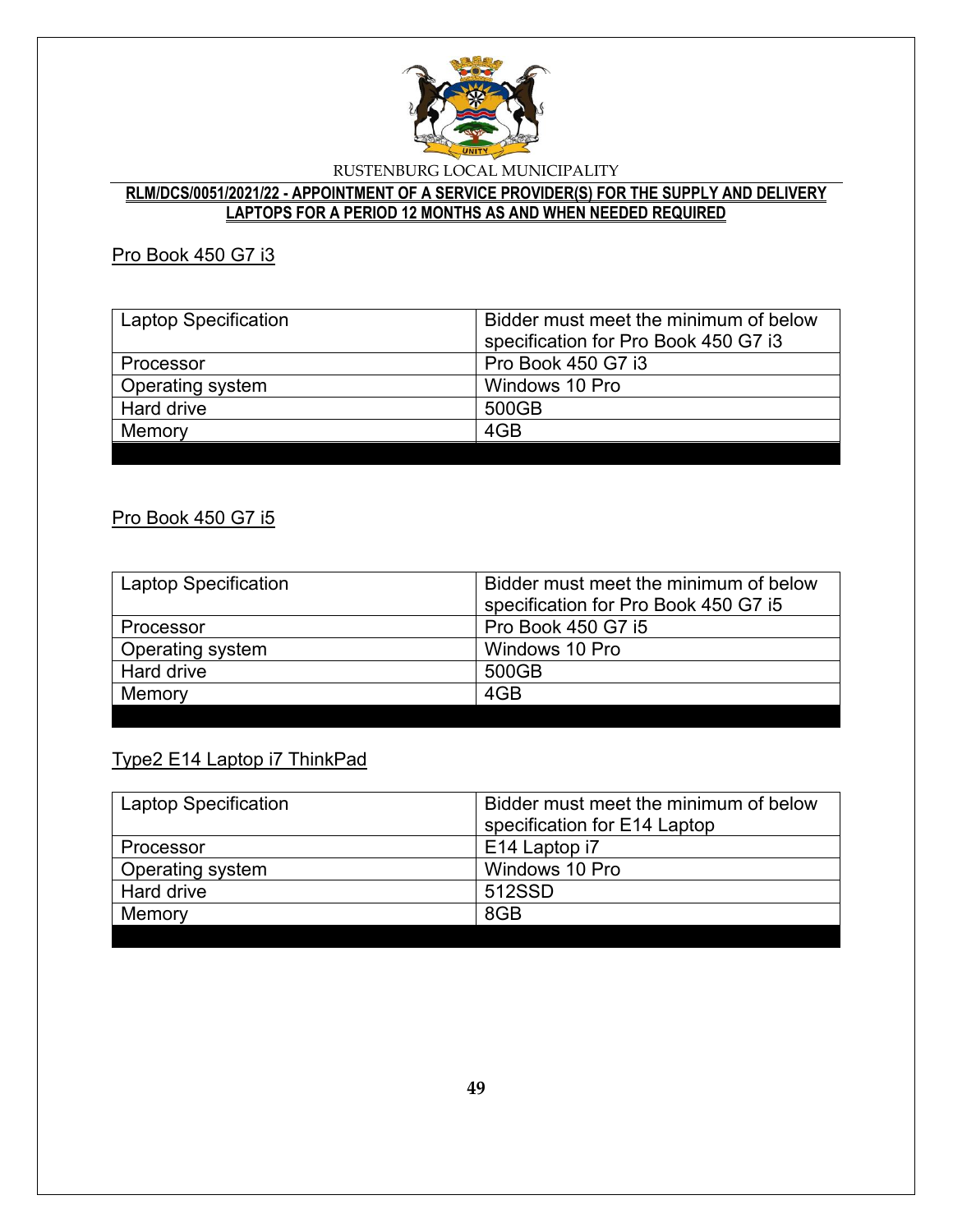

# **RLM/DCS/0051/2021/22 - APPOINTMENT OF A SERVICE PROVIDER(S) FOR THE SUPPLY AND DELIVERY LAPTOPS FOR A PERIOD 12 MONTHS AS AND WHEN NEEDED REQUIRED**

Type 3 I7-1165G7 Mate Book Notebook

| <b>Laptop Specification</b> | Bidder must meet the minimum of below<br>specification for Mate Book Notebook |
|-----------------------------|-------------------------------------------------------------------------------|
| Processor                   | Intel i7 -1165G7 Touchscreen: Touch                                           |
| Operating system            | Windows 10 Pro                                                                |
| Hard drive                  | 512SSD                                                                        |
| Memory                      | 16 GB                                                                         |
|                             |                                                                               |

Desktop i3

| <b>Laptop Specification</b>  | Bidder must meet the minimum of below |
|------------------------------|---------------------------------------|
|                              | specification for Desktop i3          |
| Processor                    | Intel core i3 7th Gen 2.9GHz          |
| Operating system             | Windows 10 Pro                        |
| Hard drive                   | 500GB                                 |
| Memory                       | 4DDR3 memory                          |
|                              | No Optical Drive                      |
|                              | Intel Gigabit Network Card            |
|                              | Intel HD Graphics                     |
|                              | 6 x USB 2.0 ports                     |
|                              | 4Xusb 3.0 ports                       |
| Quantity                     | 50                                    |
| <b>Monitor Specification</b> | 19"LED Monitor                        |
|                              |                                       |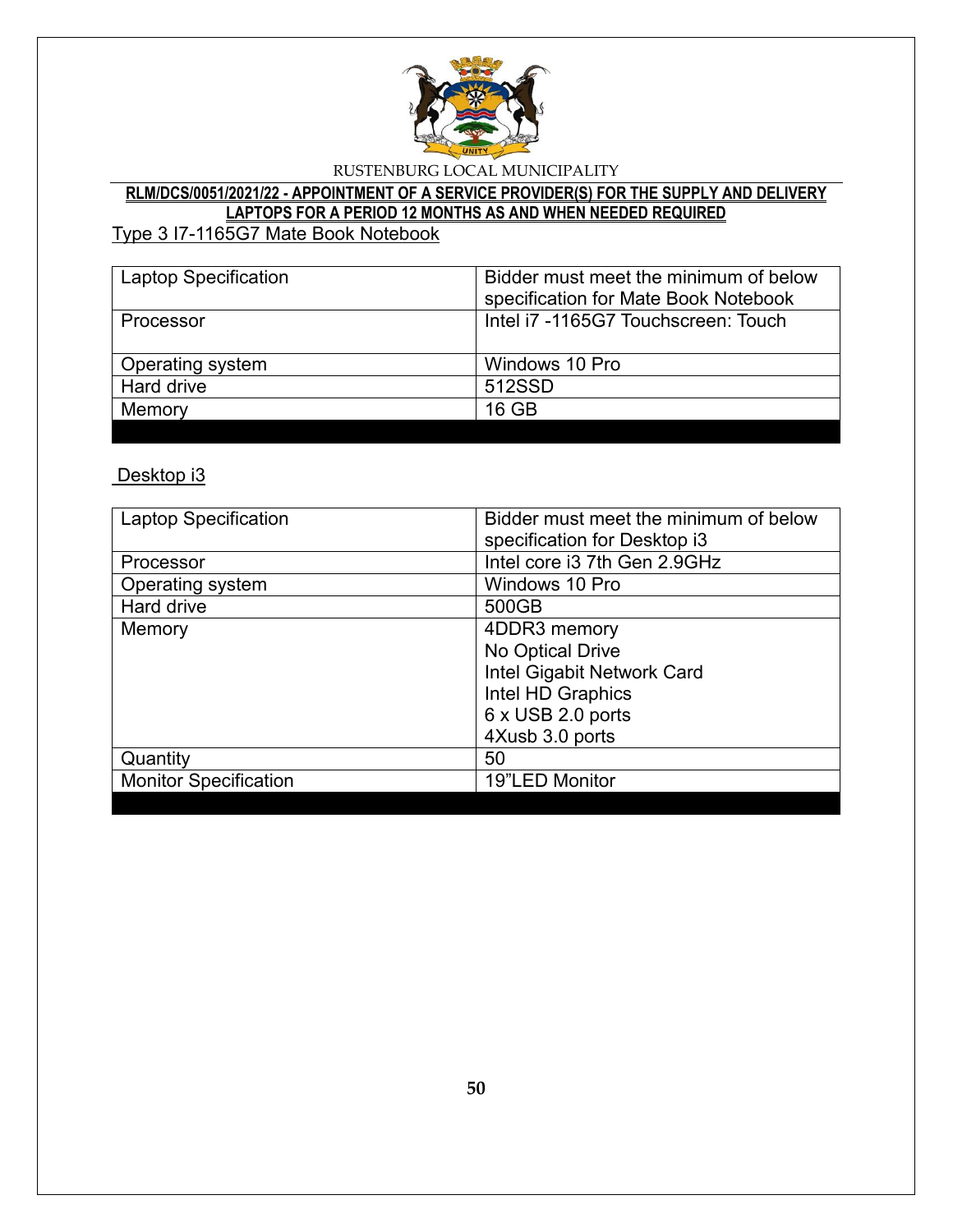

## **RLM/DCS/0051/2021/22 - APPOINTMENT OF A SERVICE PROVIDER(S) FOR THE SUPPLY AND DELIVERY LAPTOPS FOR A PERIOD 12 MONTHS AS AND WHEN NEEDED REQUIRED**

## **PRICING INSTRUCTION**

- 1. Prices will be fixed for the duration of the contract.
- 2. Appointment will be per item
- 3. Prices must be VAT inclusive.